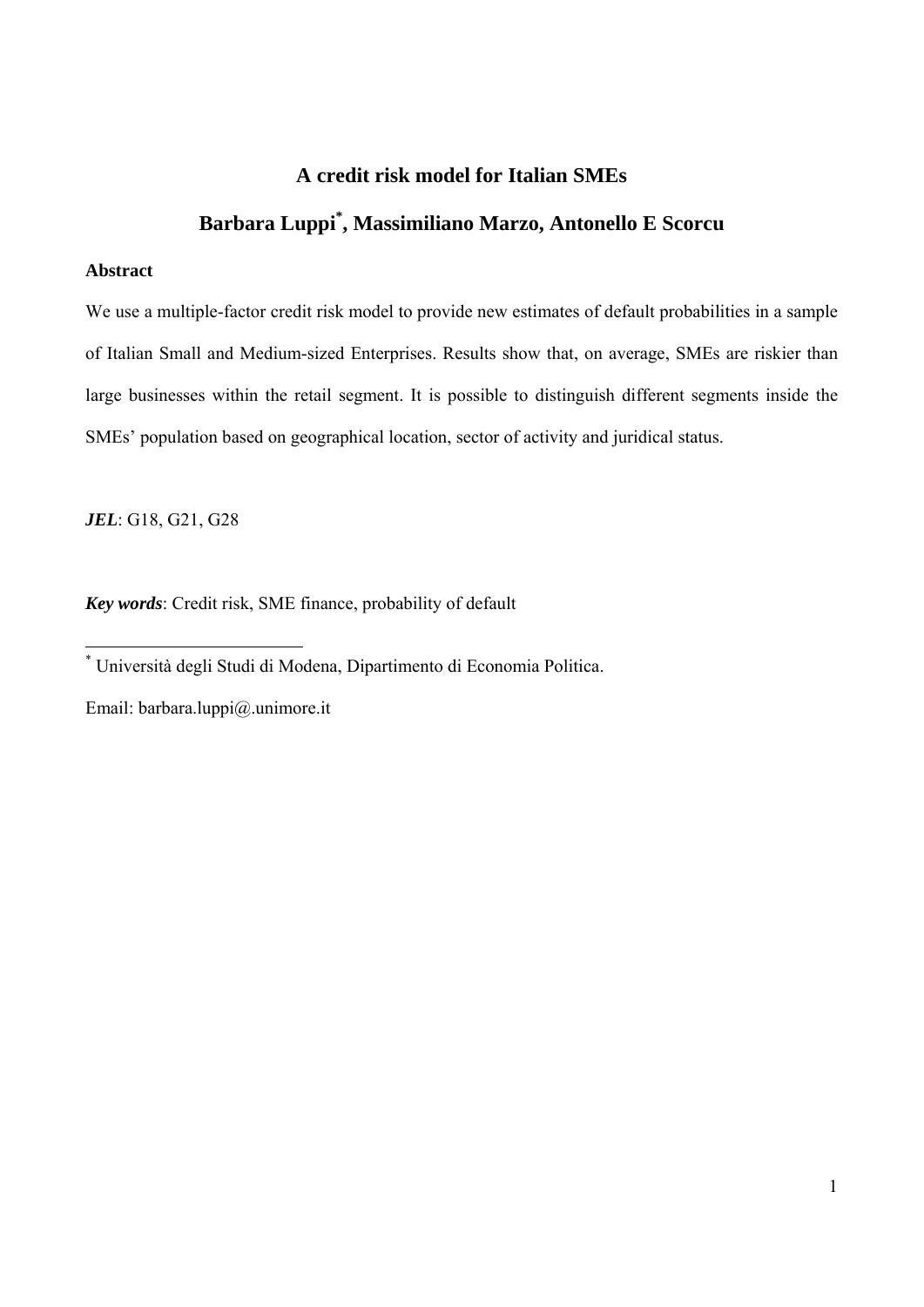#### **1. Introduction**

 On January 1, 2007 the New Basel capital accord (Basel II) will be implemented in all European countries. The new accord substituting Basel I introduces capital requirements rules for banks depending on different degree of riskiness of the borrowers. The assignment of ratings to each firm allows to define a different capital absorption and - more in general - will deliver creditworthiness on the basis of objective criteria, less prone to idiosyncratic characteristics or subjective to the noneconomic terms.

 A large body of literature has grown addressing several issues of the Basel II Accord, primarily lead by the need to establish a sound method to estimate the probability of default (PD), as well as to study the effects of the accord on the total capital absorption from bank's perspective.

 In the present paper we take a perspective rather different with respect to the existing literature: we consider a sample of 3,900 firms with a turnover less than or equal 5 millions of euros and the PD by using a definition more ample than what has been typically used in the literature. We distinguish among firms having no financial distress at all from firms with several types of financial distress including for example, delay in mortgage payments for more than 90 days, but also delayed repayments. In particular, the event "default" includes loans classified as non performing, substandard and loans past due 90 days, and also the event of delayed payments by the firm for a period between 30 and 90 days. This information is not disentangled from defaults defined in a narrower sense and can be interpreted at least as an early warning to the bank in order to detect future situations of stress in loan repayments and possibly defaults. Because of this feature, we believe that the model developed is suitable to assign an early score to the credit quality of a customer, being helpful in anticipating the event of default.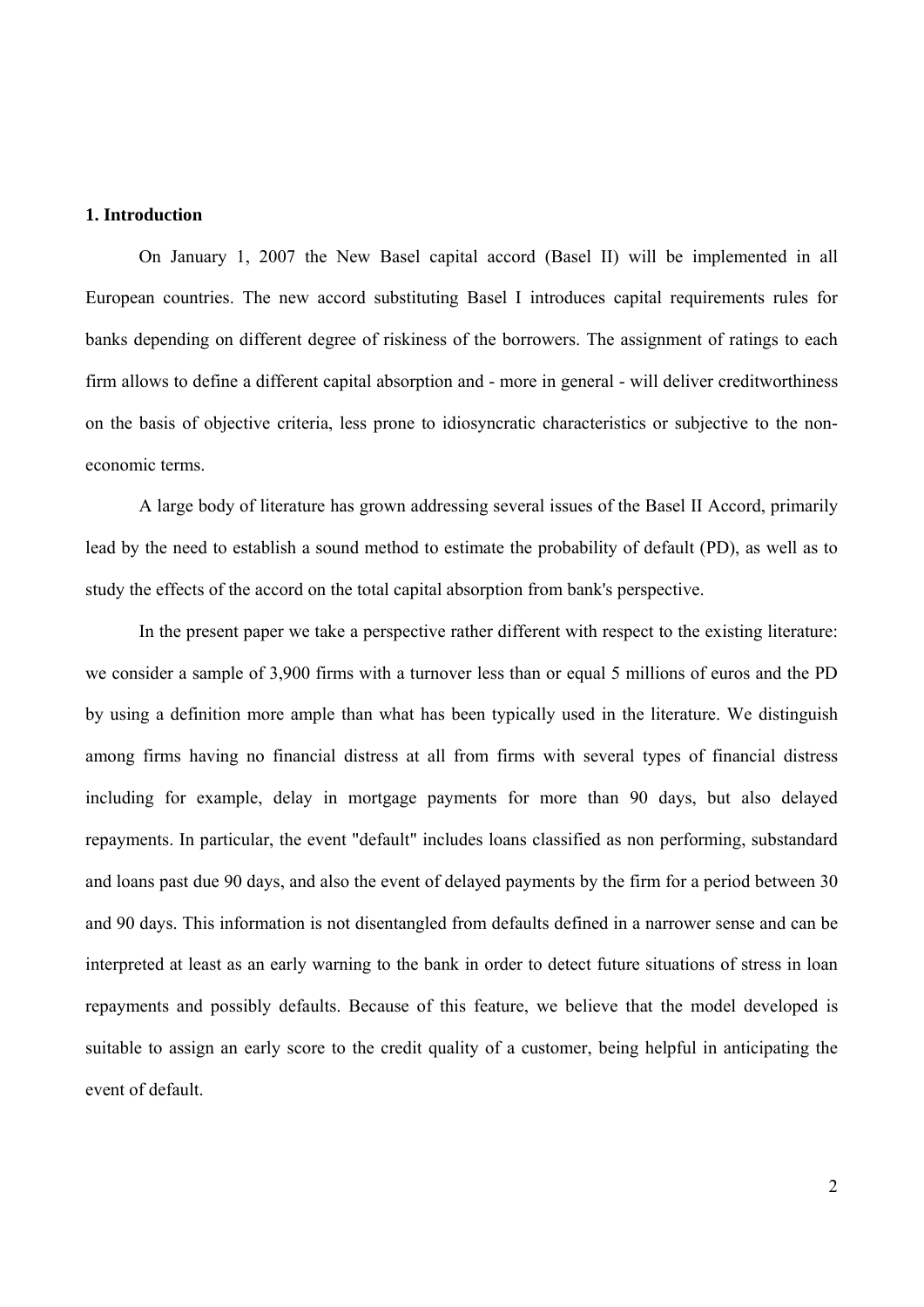We develop such a credit risk model for retail portfolios of loans granted to SME firms. We implement a logit estimation through a stepwise variable selection process. The model is specified both in ratios (with respect to total asset value) and in levels and results are not vulnerable to the model specification. Secondly, earning performance ratios are highly significant and negatively correlated with  $PD<sup>1</sup>$ . Third, regional and sectorial effects modify substantially the PD on Italian market. We show that the qualitative variable capturing the firm-bank relationship plays an important role in predicting the PD: the longer is the relationship between the bank and a specific firm, the lower is firm's PD. We elaborate our results by conditioning the model with respect to different juridical structures: in particular we differentiate out estimates whether the firms are cooperative firms or share corporate. Also on this case significant differences emerge.

 One of the main point of the Basel II accord is given by the different treatment of firms of different size. In fact, the assignment of a rating to a firm is a common (albeit different) exercise of large corporations. The novelty of Basel II is the opportunity to define a rating also for smaller firms, not listed on Stock market. The recent literature on Basel II accord has been mainly concerned with the evaluation of capital requirements and rating evaluation of the firms of large and medium size. However, for some countries SMEs represent the backbone of the economy, constituting an important contribution to their GDP and to the sustainability of their employment levels. Small and micro-firms represent a substantial part of the Italian economy (almost 90 percent of total firms). The largest part of Italian firms are in fact owned by families and are of small size, with a turnover smaller than 5 millions of euros. Therefore, it is extremely important to evaluate the impact of the Basel II accord in for the small firms. The main concern derives from the general perceptions that SMEs carry higher risk and imply higher capital requirements than under Basel I. After several evaluations and simulations, the rules of capital requirements have been weakened with respect to the original version. Under the recent version, the SMEs with turnover less than 5 millions of euros (the sample employed in this study) are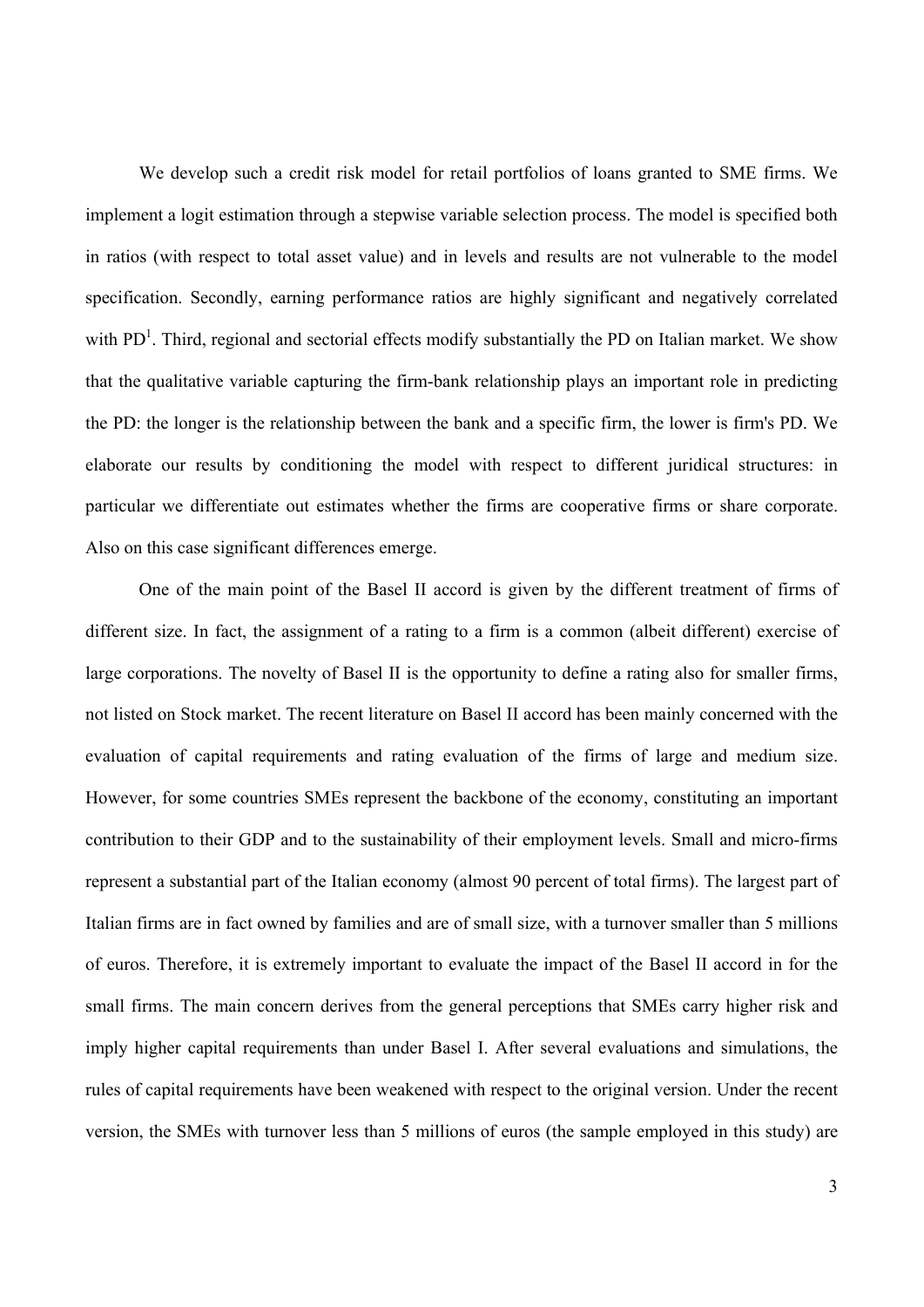classified under the retail sector, implying a capital requirement less severe for all the rating class, if compared with the other firms' size. Within the retail segment, we show that the probability of default appears to be inversely correlated with firm's size, where firm's size is measured both in terms of number of workers and in terms of volume of sales. Saurina and Trucharte (2004) obtained a similar result for Spanish economy measuring firm's size by its volume of sales.

 A consequence of Basel II Accord for the banks is that if SME are classified as retail, the credit must be managed as a retail exposure: the exposure must be one of a large pool of exposures which are managed by the bank on a pooled basis. The model we are going to estimate is based on a sample of firms assembled by one of the largest Italian bank in order to be representative of his retail portfolios. This is a novelty, since most of existing studies draw samples from national registers, which collect data on balance sheets and income statements, without constructing representative samples of banks' portfolios.

 The literature on Basel II in general finds that both for Europe and US, the new Basel Capital Accord will have beneficial effects on banks capital requirement for the SME segment. In general, it is found that under the Standardized Approach, there are no advantages in computing capital requirements if the SMEs are considered as corporate (8% capital requirement, as before). On the other hand, if SMEs are classified as retail, the risk weight is reduced to 75% (from 100%), implying a capital requirement equal to  $6\frac{3}{2}$ . For this reason, it is particularly important to have design a credit risk model for the retail able to carefully discriminate among various risk categories, in order to identify an adequate capital requirement. For Italian economy, Altman and Sabato (2004) evaluate the capital requirement for the SMEs segment to be 4.88%, 8.245% for firms with a turnover within the range 5- 25 millions of Euro, and 9.656% for the range 26-50 millions of Euros. Lusignani and Bocchi (2004) instead, find an average capital requirement equal of 7.65%. Our study does not deal with the issue of capital requirements, because of the broader definition of "default", that overestimates the probability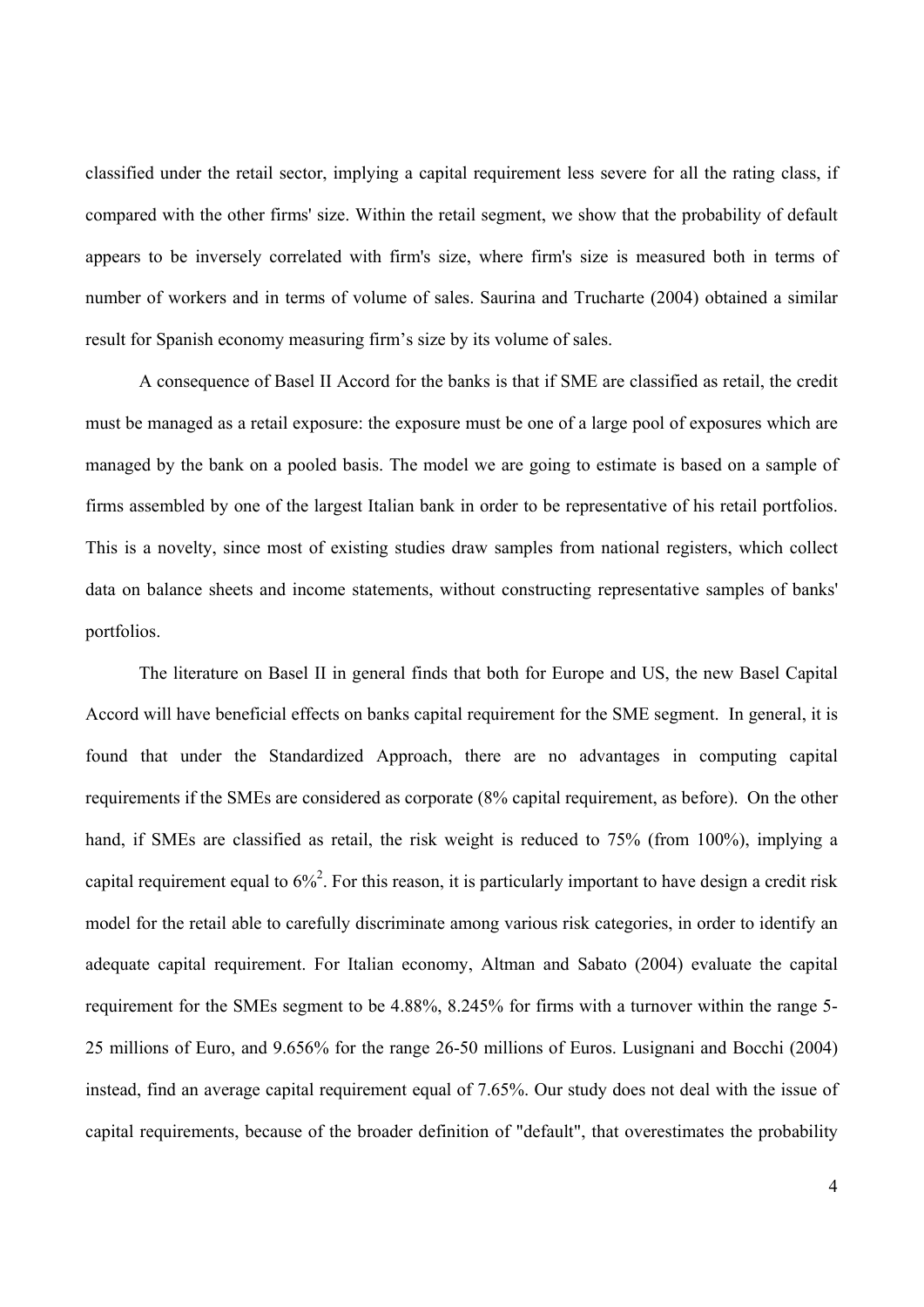of default since it includes delayed payments and not proper defaults, according to the definition of Basel II Accord.

 The rest of the paper is organized as follows. In Section 2, we briefly review the main aspects of credit risk measurement. Main features of dataset are enlightened in Section 3. Section 4 provides the structure of the developed credit risk model, and the main results regarding the estimated PD for Italian SMEs by means of using default information contained in a retail portfolio of a commercial bank. Section 5 draws some conclusions.

#### **2. Literature review**

 Traditional models of credit risk measurement focus on estimating PD and typically define "default" as the event of bankruptcy, liquidation or insolvency. The most commonly used traditional credit risk measurement methodology is discriminant analysis, which has been applied successfully to forecast firms' default. Multiple discriminant credit scoring analysis was pioneered by Altman (1968) with z-score model: discriminant analysis identifies financial variables that have statistical explanatory power in differentiating defaulting firms from non-defaulting firms. Once the models' parameters are obtained, loan applicants are assigned a z-score assessing their classification as good or bad<sup>3</sup>. In the original version, Altman used linear discriminant analysis (LDA) to predict up to 3 years in advance bankruptcy in a sample of 33 sound and 33 unsound manufacturing firms, using five economic financial variables. Altman, Hadelman and Narayan (1977) extend z-score approach, including seven explanatory variables and find supporting evidence of predictive ability of LDA on an out-of sample set.

 Several studies has been conducted to improve Altman's results, using different parametric, semiparametric and non parametric approach. Among parametric approach<sup>4</sup>, logit models<sup>5</sup> are commonly used for scoring purposes both in economic literature and in studies conducted by Central Banks in Italy, Germany, Austria, France, United Kingdom. Altman and Narayanan (1997) surveyed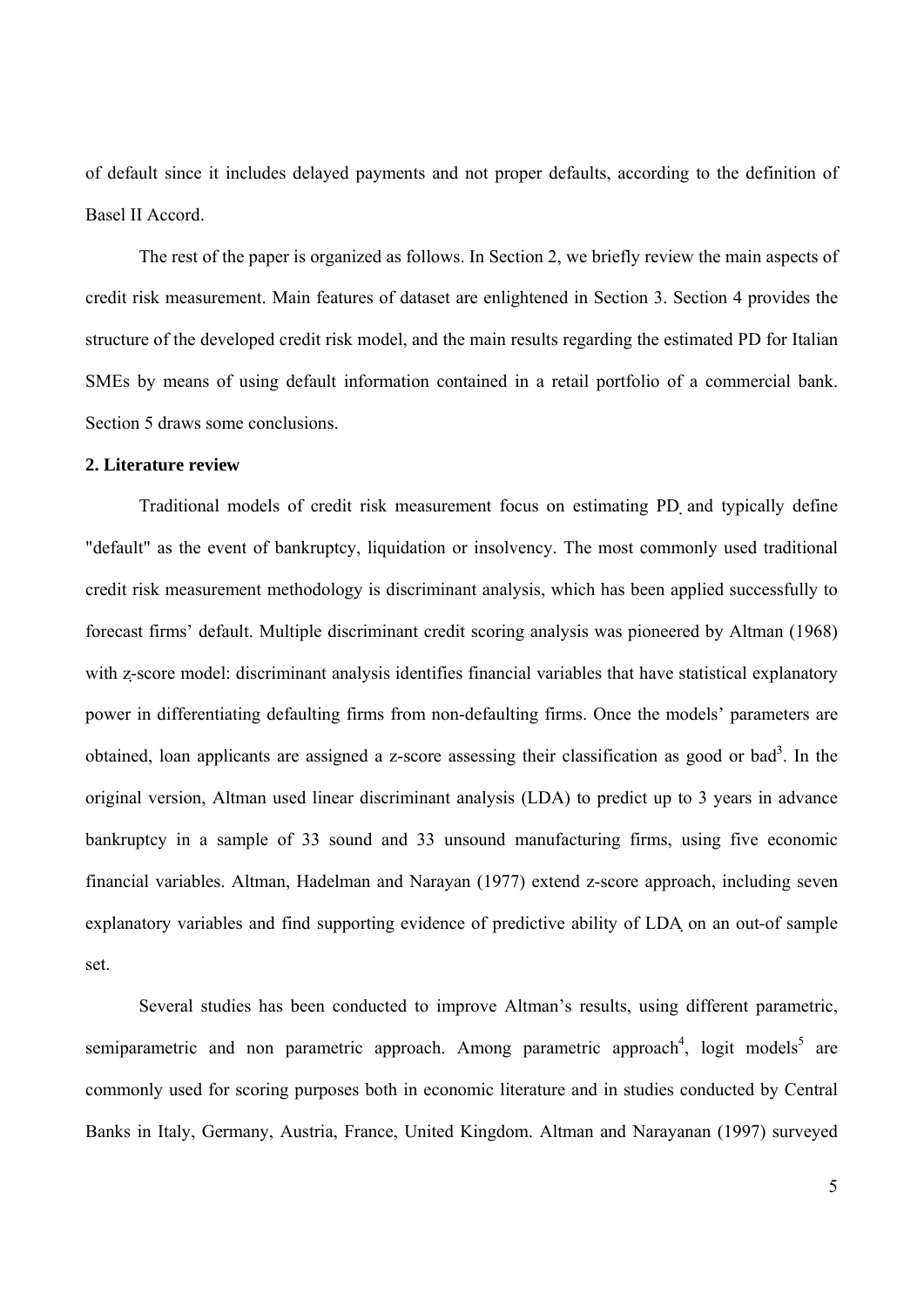the use of credit scoring models throughout the world, pointing out that all studies limited attention to quantitative data only and found that financial ratios measuring profitability, leverage, and liquidity had the highest statistical explanatory power in differentiating defaulted from non-defaulted firms<sup>6</sup>.

A number of studies has been conducted on European data sets<sup>7</sup>. Platt and Platt (1990) applied a logit analysis to predict bankruptcy with interesting results in terms of classification performance. Laitinen (1999) predicted default using a data set on 3,200 Finland firms and selecting 15 variables out of 35; in the out of sample set sensitivity is 93.75% with specificity equal to 96.35%. Dietsch and Petey (2004) develop a one-factor credit risk model to assess estimates of stationary default probabilities and asset correlation for class of small medium firm, in order to assess the effects of new regulation of Basel II. Authors use data on internal ratings assessment from two large European financial information providers for an average 5-year period. Results show that, on average, SMEs are riskier than large businesses; asset correlations in the SME population are very weak (1-3%) and decrease with size. Moreover, they do not find evidence supporting a negative relationship between asset correlations and PD across rating grades as assumed by Basel II; in particular over French data, the correlation increases with PDs, while the relationship is unclear over German data. The authors explained the results in terms of segmentation on the basis of credit quality: while the segment of firms with good credit quality defaults are driven by positions in the business cycle, the one with average credity quality is populated by firms where defaults depend on specific factors of management and access to productive and financial resource; for subprime segment firms with low credit quality tend to be sensitive to macroeconomic conditions. Then this explains the non-monotonic relationship between average PD and asset correlations.

We focus our attention on studies on Italian firms<sup>8</sup>. Cannata, Fabi and Laviola (2002) provide an empirical estimation of PD using a logistic model. The data set consists of quantitative, but not qualitative information on a sample of 180,000 Italian firms, collected by Company Accounts Register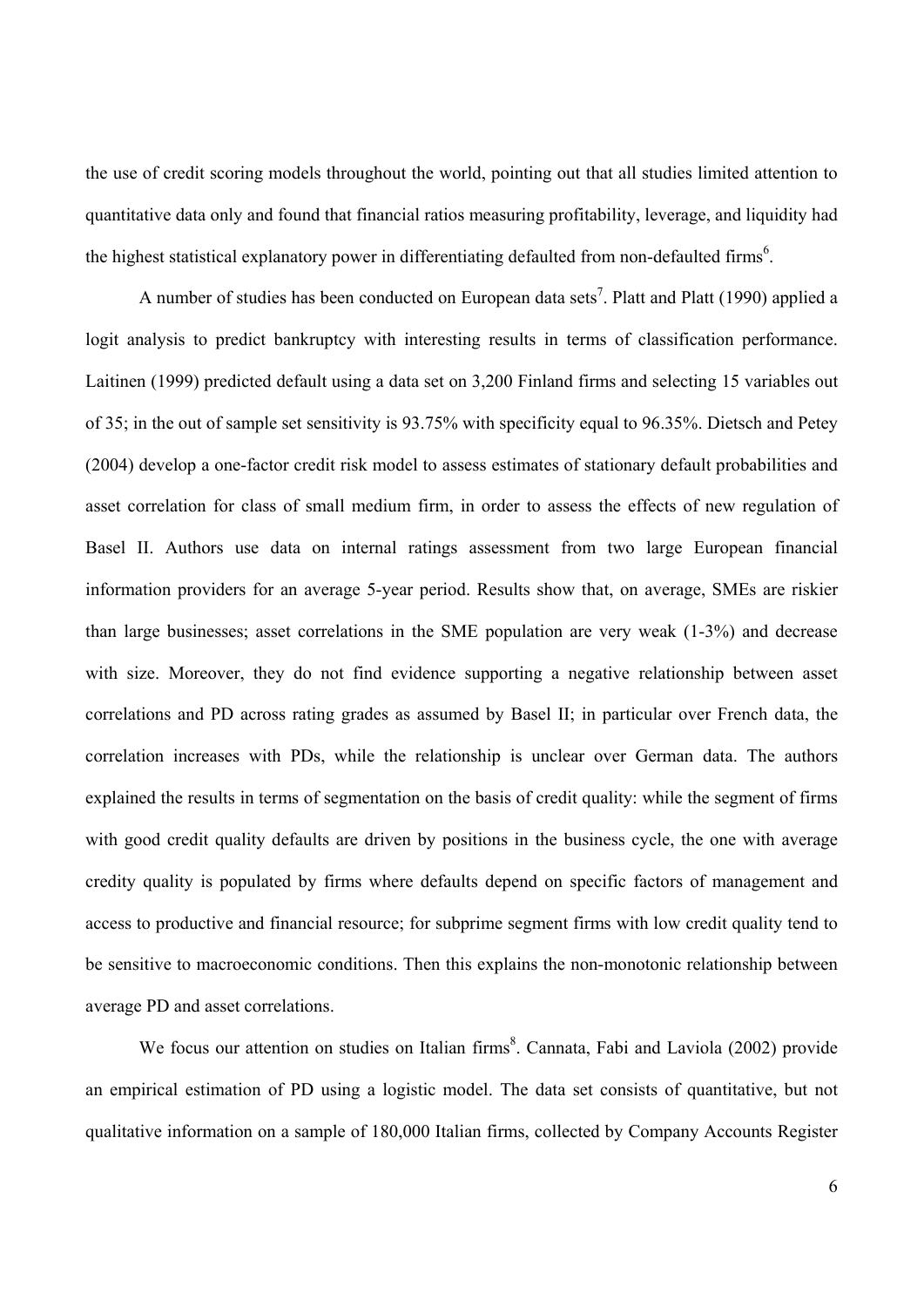(CERVED) and Credit Register (of the Bank of Italy). Default is defined as the event of non performing loan for the first time in a certain year by lending bank; this is a narrower definition with respect to the one used in Basel II, since it does not include substandard loans and loans past due 90 days. A stepwise procedure is used to select significant explanatory variables and the procedure is run conditionally on the economic sectors (manufacturing, trade, construction) across which SMEs are distributed. They show that SMEs are characterized by higher PDs, with an average PD of 1.6 for SMEs with sales less than 5 million euro. Using the estimated logistic model, Fabi, Laviola and Marullo Reedtz (2003, 2005) show that Basel II Accord will lead to a substantial decrease in capital requirements for banks using Internal Rating Based (IRB) foundation approach; the capital requirement reduction is estimated to be 21% for portfolios constituted by corporate firms, 25% for SMEs, and 29% for SMEs with sales less than 5 million euro. Other studies apply logit model to examine the effect of Basel II Accord on capital requirements for Italian banks. Bocchi and Lusignani (2004) perform an analysis on 75,000 SMEs (according to Basel Committee, April 2003), obtained by pooling data of 15 medium sized banks. 24% of firms in the sample are classified as corporate SMEs and the remaining 76% retail SMEs<sup>9</sup>. This study estimates the PD using a logit model at a-point-in-time basis, assuming Exposition At Default (EAD) equal to zero and a Loss Given Default (LGD) of 43%. Default is defined as the occurrence of non-performing loans, substandard loans, but past due for more than 90 days are not included. In the period under scrutiny, two third of exposures are associated with firms with PD less than 2%. Because at a PD of 2% capital requirement is evaluated at 8%, as in Basel I Accord, the new Capital Accord will reduce capital requirements for higher proportion of SMEs firms. The authors provide evidence of the negative relationship between firm size and PD, assumed by Basel II Accord, since the PD distribution by rating classes of retail SMEs lies to the right of the one derived for corporate SMEs.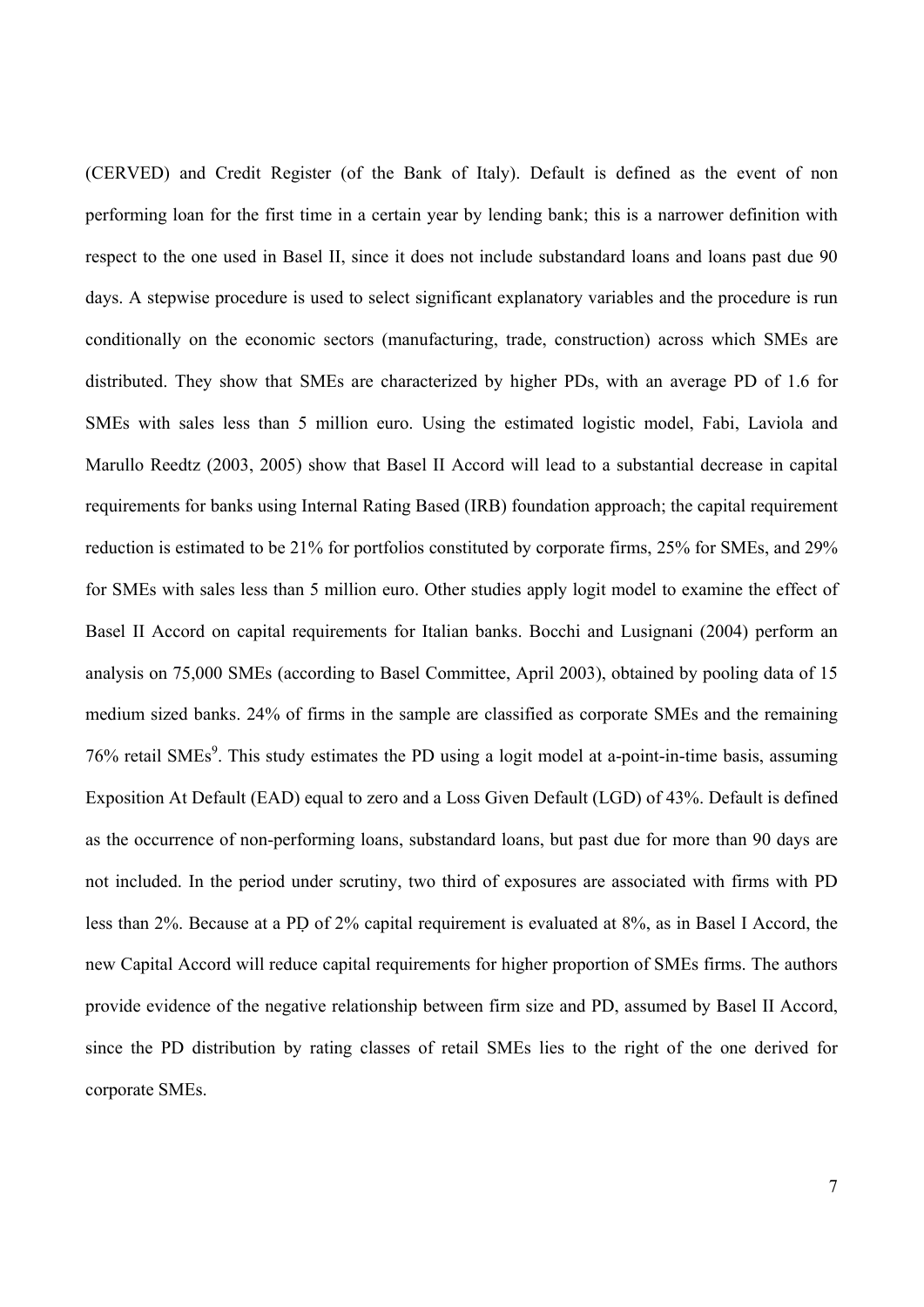A number of papers tried to assess the effect of Basel II on credit pricing. Using data from Bank of Italy, Maino and Masera (2004) show using simulation techniques that the cost of credit should stay the same for averaged rated SMEs (i.e. for those SMEs rated BB), which is in line with market evaluation of risk. On the contrary, SMEs rated below BB will experience a sharp increase in the cost of credit. The main effect on the cost of credit due to Basel II will be to stop cross-subsidization among SMEs, since banks will be able to discriminate across firms on the basis of PDs: less efficient and productive SMEs, with higher PD, will pay a higher cost of credit, reflecting the higher risk banks incurred in financing them.

#### **3. Dataset**

 The data base we use in our empirical study is provided by a large commercial Italian bank, whose lending activity is concentrated on the Italian market. The data set displays unique features with respect to all the other studies available on Italian firms, as Fabi et (2003), Bocchi and Lusignani (2004), Altman and Sabato (2004).

 The data set is representative of the retail portfolio of the commercial bank, from which the sample is drawn. It is designed to replicate the distribution of exposures of the bank's overall retail portfolio both by region, by sector of activity and by firm's size. This offers the possibility to evaluate credit risk for retail portfolios, within the Basel II framework, using similar data available for the bank internal credit risk evaluation system. This constitutes an absolute novelty for studies conducted on Italian firms, since all studies available use information on samples drawn from CERVED's company accounts register, where balance sheets and income statements of a large set of Italian firms are collected, without any reference to the actual bank portfolios.

 The data set contains detailed financial information on 3,900 firms whose annual sales are less than 10 millions Euro, classified as SMEs under the broad definition adopted in the latest consultation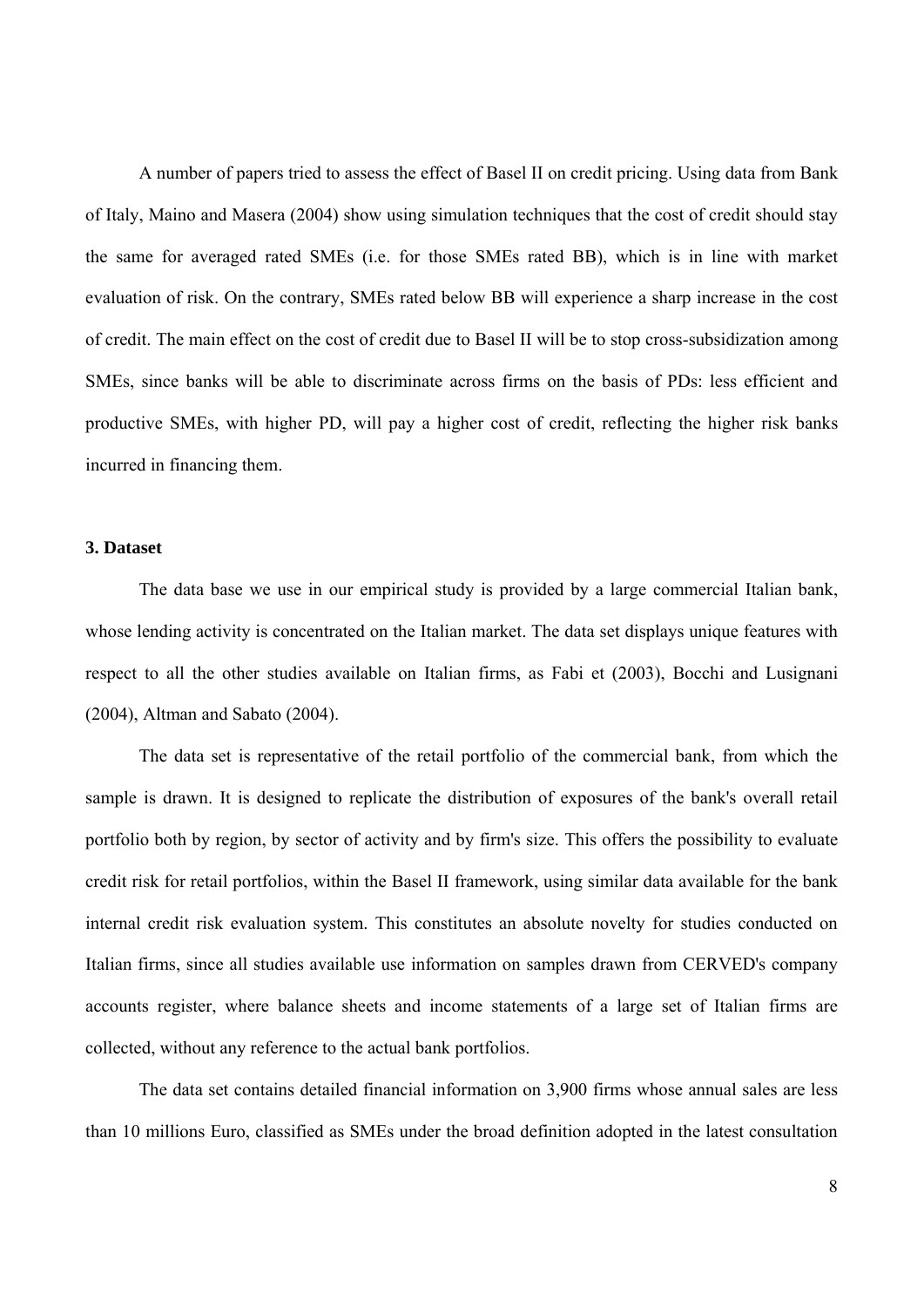document (Basel Committee, April 2003). The sample is however concentrated on "retail SME" firms<sup>10</sup>: 98% of the sample firms have annual sales less than 5 millions Euros and exposure with the bank of less than one million Euros.

#### INSERT TABLE 1

 From the inspection of table 2, 95% of firms in the data set have a number of workers less than 4, confirming that the data set is concentrated on small firms. Additionally, more than 90% of firms have the legal form<sup>11</sup> typically chosen by firms with small business, as shown in Table 3. The geographical location of firms is displayed by Table 4: more than three quarters of firms in the sample are located in the Northern and Central part of Italy. The data set displays a higher proportion of firms located in the Northern and Central part of Italy, with respect to average Italian historical data; a possible explanation consists in the fact that the bank's headquarters are located in Northern Italy. Table 5 shows the distribution of firms by sector of activity: firms are more concentrated in manufacturing, service and distribution sectors.

> INSERT TABLE 2 INSERT TABLE 3 INSERT TABLE 4 INSERT TABLE 5

 The estimates of PD captured in this work are obtained within the framework of internal ratingbased models; in particular we use the logit family of statistical models. A logit model is applied to the population of firms in order to assess their PD. This procedure often relies on quantitative and qualitative information; our qualitative information is limited to data on the characteristics of bank-firm relationship, even after the default.

 In the following, the default is defined in a broader perspective with respect to Basel II framework: the event "default" includes loans classified as non performing, substandard and loans past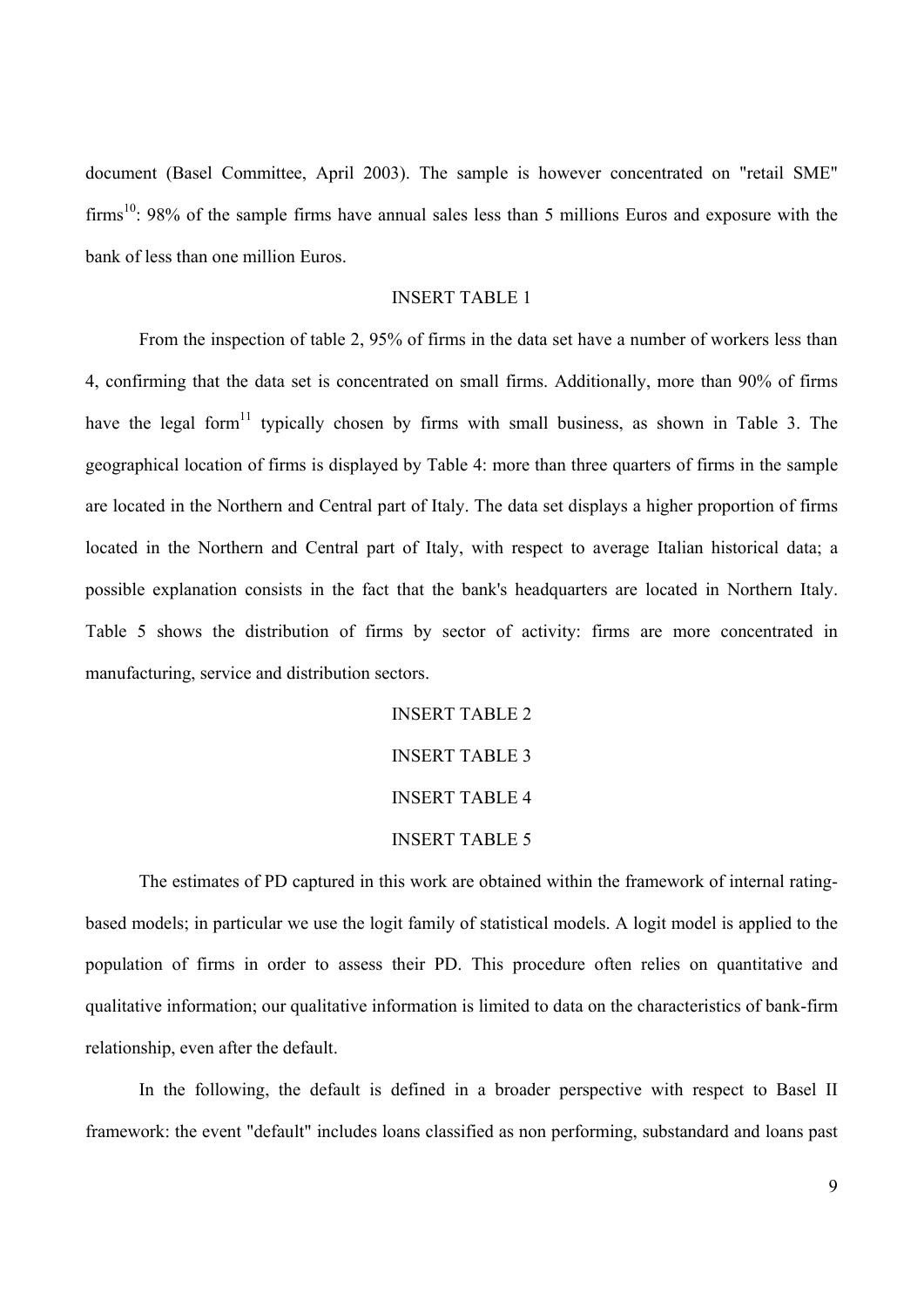due 90 days, but also the event of delayed payments by the firm. For this reason we rename the default as the variable "stress". Stress is equal to 0 for all sound firms and 1 for the unsound ones.

 The definition of default is broader with respect to the ones envisaged by the Basel Committee and used in empirical studies on Italian firms<sup>12</sup>, as it includes firms which are not up to date with payments of bank debts, but are not necessarily going bankrupt. This information is not disentangled from defaults defined in a narrower way and can be interpreted as an early warning to the bank in order to detect future and more serious problems of loan repayment. Because of this feature of the event "default", we believe that the model developed is suitable to assign an early score to the credit quality of a customer and therefore it could be helpful in order to anticipate the event of default at an intermediate stage in the process of credit quality assessment. This implies that the probability of default will be higher than the usual models. Note that this implies that rating classes are not comparable.

 The geographical distribution of sound and unsound firms is reported in table 6, while table 7 reports sound and unsound firms distribution with respect to firm's size.

#### INSERT TABLE 6

#### INSERT TABLE 7

#### **4. Main results**

 We develop a credit risk model for retail portfolios of loans granted to SME firms. From a methodological perspective, according to the nature of data available and methodological research results as in Crouchy, Galai and Mark (2001), a logit regression is used. The estimation procedure is applied to all 3900 firms in the sample. We implement a stepwise variable selection process, based on a likelihood-ratio test and 20 significant explanatory variables are selected out of about 50 ratios proxying for profitability, liquidity, financial structure, size and geographical location of the enterprises.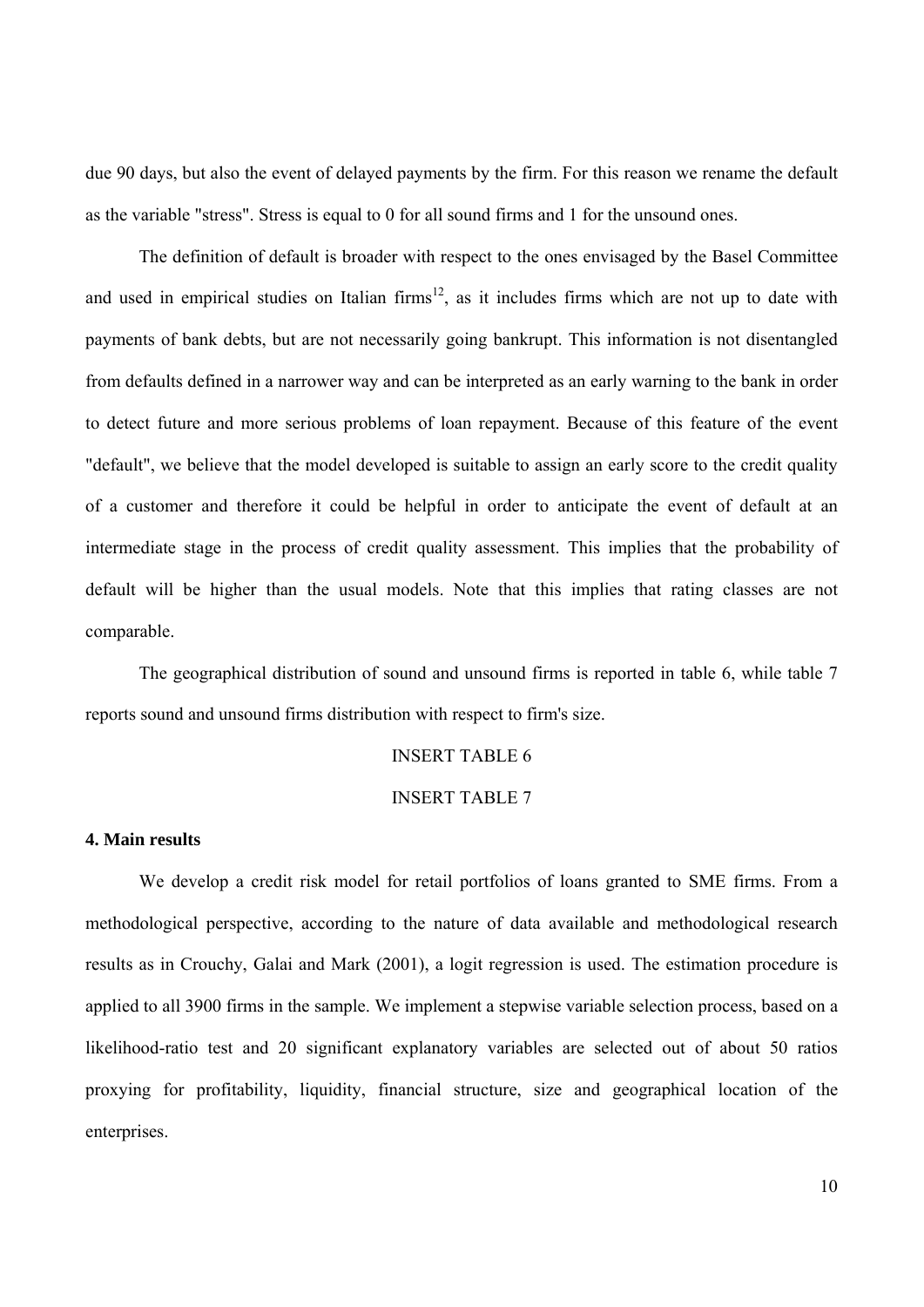Descriptive statistics and the correlation matrix between regressors are shown in Tables 8 and 9, while Table 10 reports our main econometric results under logit regression. We first describe results for all the right-hand variables excluding quality variable on bank-firm relationship and then move to comment on this topic.

#### INSERT TABLE 8

#### INSERT TABLE 9

#### INSERT TABLE 10

The economic theory predicts that the firm will experience increasing difficulties to repay the debt the higher is the level of total debts or the higher is the proportion of short term debt with respect to total debt: the more indebted the firm, the higher will be the cost of credit, and the lower firm's profit, other things equal, and the lower will be the ability of the firm to repay a given debt. We include as explanatory variables in the logit regression total debt level of the firm (TD/TA) and the ratio of short term debt versus total debts (SD/TD), as proxies of the financial structure. TD/TA and SD/TD have a positive and significant impact on PD, i.e. the higher total debts, the higher PDs and the higher short term debt proportionally to total debts, the higher PD.

 Also liquidity affects the probability of default: the higher cash flows (or other measures of liquidity), the less likely the firm will be in a situation of financial distress that prevents from repaying the debt, i.e. the higher cash flows, the lower is the probability that the firm runs out of cash in the short term and therefore the lower the probability to go bankrupt. In our estimates, all explanatory variables measuring liquidity (NSF/TA and CF/TA) enter with a negative sign, coherent with economic theoretical predictions, except for net self-financing flow. The regressor NSF/TA is rather puzzling: the variable has a positive significant effect on PD. However, at a deeper level of analysis, more than one third of firms in the sample have negative net self-financing flow, which means that the entrepreneur distracts financial funds from the firm; this phenomenon may occur more likely in small family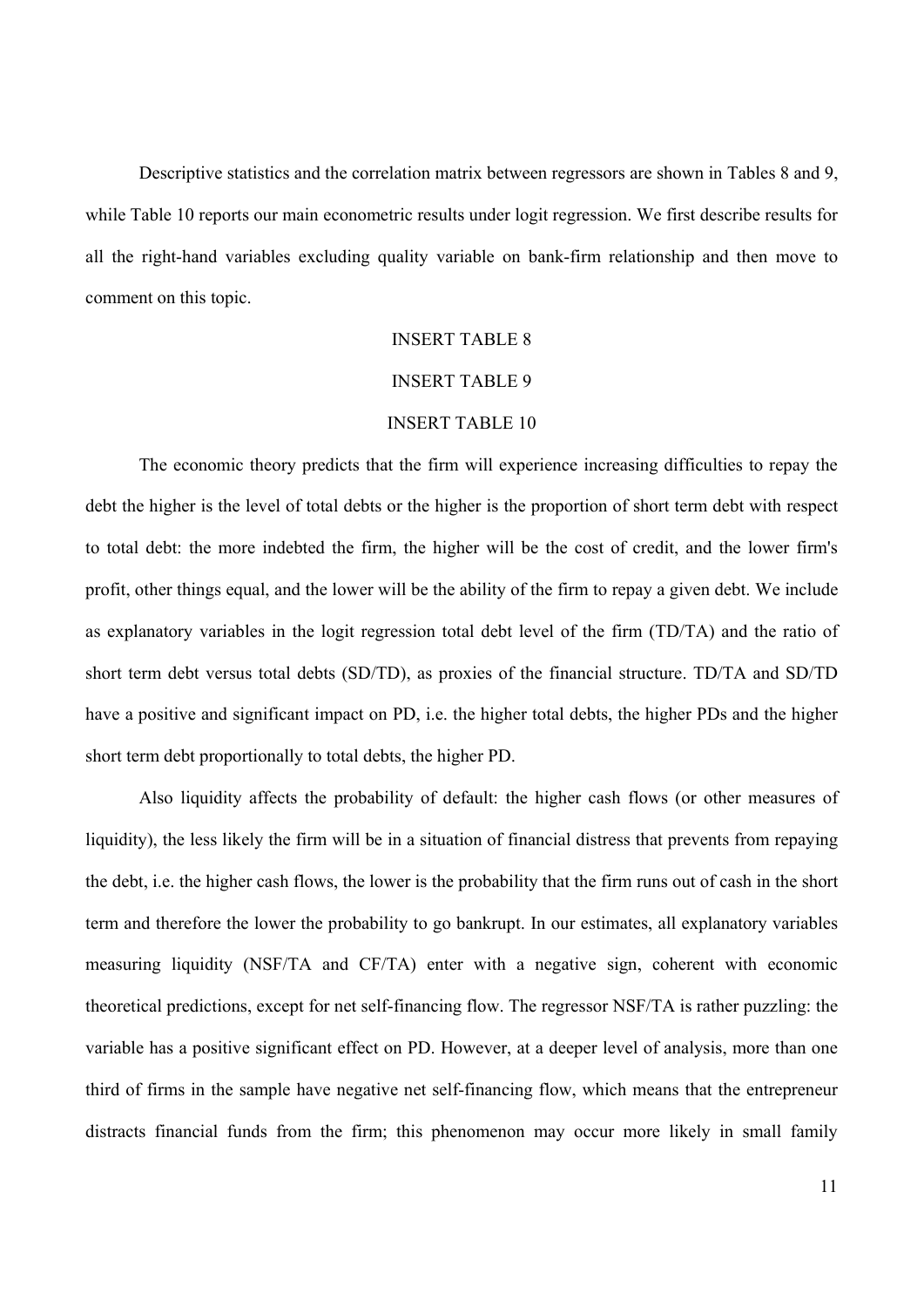business in a situation of financial distress: the entrepreneur may sell a firm's asset, as the car, in order to distract funds from creditors in this case. We control for positive levels of net self-financing flow by introducing the dummy variable NSF\_P, which takes value 1 in case net self-financing flow is positive. It turns out that the dummy variable is highly significant, with negative sign, as expected.

 Moving to the regressors varying with individual firm's profitability, we expect that the higher is firm's profitability, as the earning ratios, the higher is the ability of the firm to attract new investments and generate liquidity to repay debts, and the less likely the firm will default. As expected, ROI is highly significant and negatively correlated with PD, i.e. the higher is the profitability of an investment, the lower is the probability of default of the firm, all other things equal. Analogous result is established for EBIDTA/TA. The return on equity (ROE) has no statistically significant effect on PD, contrary to the result established in Altman and Sabato (2004). This result is probably due to low weight of the equities for very small firms.

 The PD appears to be inversely correlated with firm's size; in other terms, the smaller the obligor the greater its probability of default. In this study, firm's size is measured both in terms of number of workers (NW) and in terms of volume of sales (S/TA). For Italian data, the size assumption made by the banking industry and by Basel Committee is confirmed. Saurina and Trucharte (2004) obtained a similar result for Spanish economy measuring the size of the obligor by its volume of sales; it is worth to note, however, that this result emerges at the aggregate level, using default information contained in the Spanish Credit Register and for the banking system as a whole and not for a homogenous retail portfolio of a commercial bank. Additionally, we insert the dummy variable XS for firms with a turnover under 250,000 euro, which has a positive significant sign at 5% level. This implies that firms with very small sales have a higher probability of default, all other things equal; this result adds further evidence confirming the negative relation between PD and firm's size.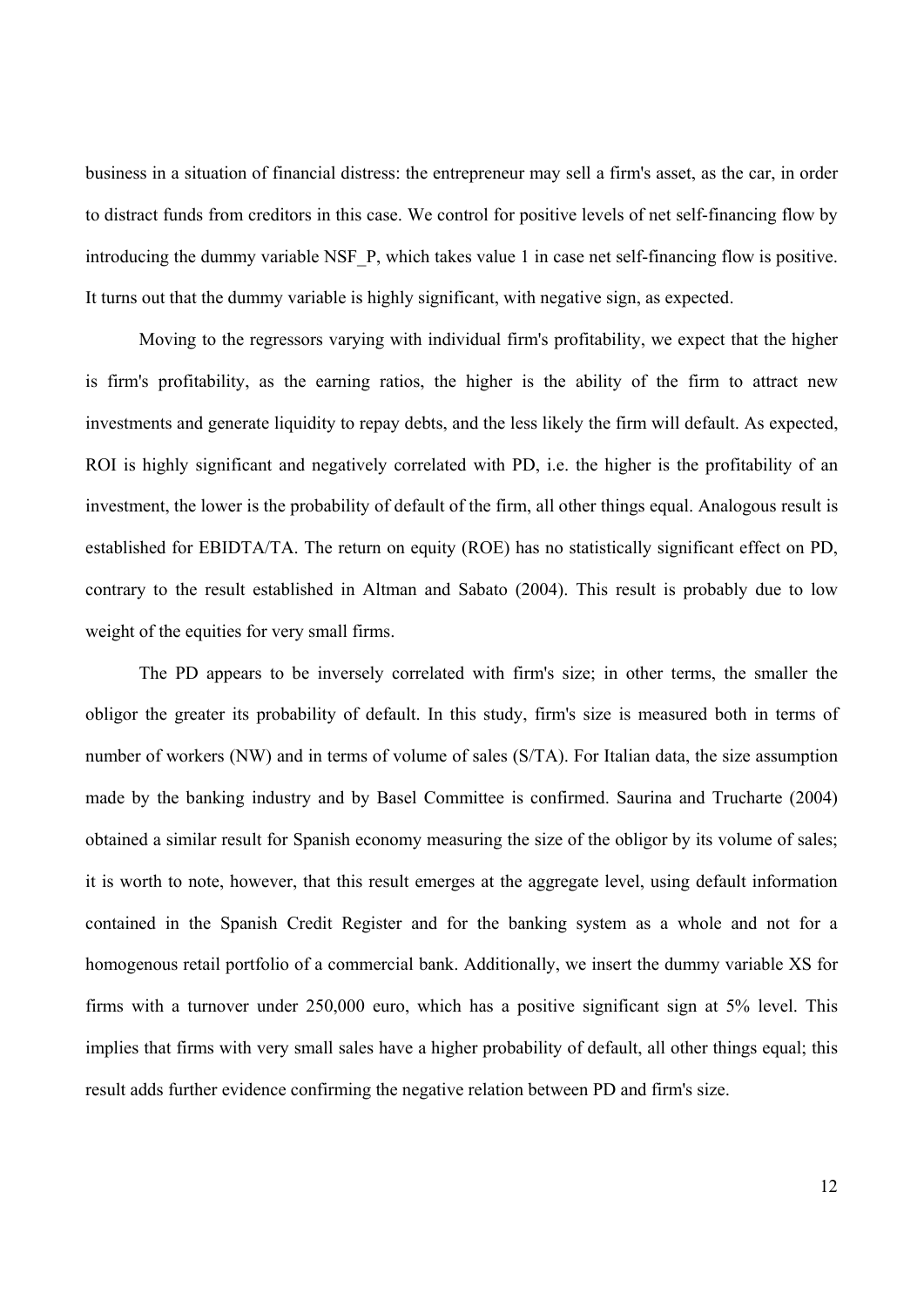Firms are more likely to default when they are limited liability companies (SRL) or limited liability cooperative organisations (SCRL). Firms which choose this juridical structure are, unsurprisingly, small business run by families or entrepreneurs beginning a new business.

Firm's age contributes in a significant way to predict PDs: the older is the firm, the higher its probability of default. The result can be explained in the light of cycle life theory, according to which a firm with a longer history of business has a lower capability to innovate and be competitive on the market, and therefore it is closer to the decision to shut down.

We insert sectorial dummies: manufacturing and transportation sectors are riskier, other things equal. We check also whether regional location of a firm exerts a different effect in the prediction of PD for different sectors of activity: manufacturing and building sectors have a lower PD in Northern Italy, while services are less risky in Southern Italy. The last result can be surprising at first sight: it may reflect a higher relative efficiency of service sector with respect to the other productive sectors in Southern Italy or, rather a lower competitive pressure on service sector.

 Even if the data set offers detailed information regarding balance sheets and financial variables, the qualitative variable BFR still plays an important role in predicting the probability of default. The quality of the relationship is measured by the duration of bank-firm relationship, which captures whether the quality of business relation between bank and firm goes on after a default. The variable contributes in a significant and negative way to explain PD according to Table 10: the longer is the relationship between the bank and a specific firm, the lower is firm's PD. In this case the bank relies on a longer history of observations of the firm and is better able to evaluate firm's financial situation and solvency perspectives and to discriminate whether the firm is experiencing only a temporary situation of financial distress or a more permanent crisis. In fact, if the bank continues to offer financing to the firm, she believes that the firm has concrete opportunities to repay the debt, according to the evolution of its financial situation. The role of bank-firm relationship is especially interesting in the light of the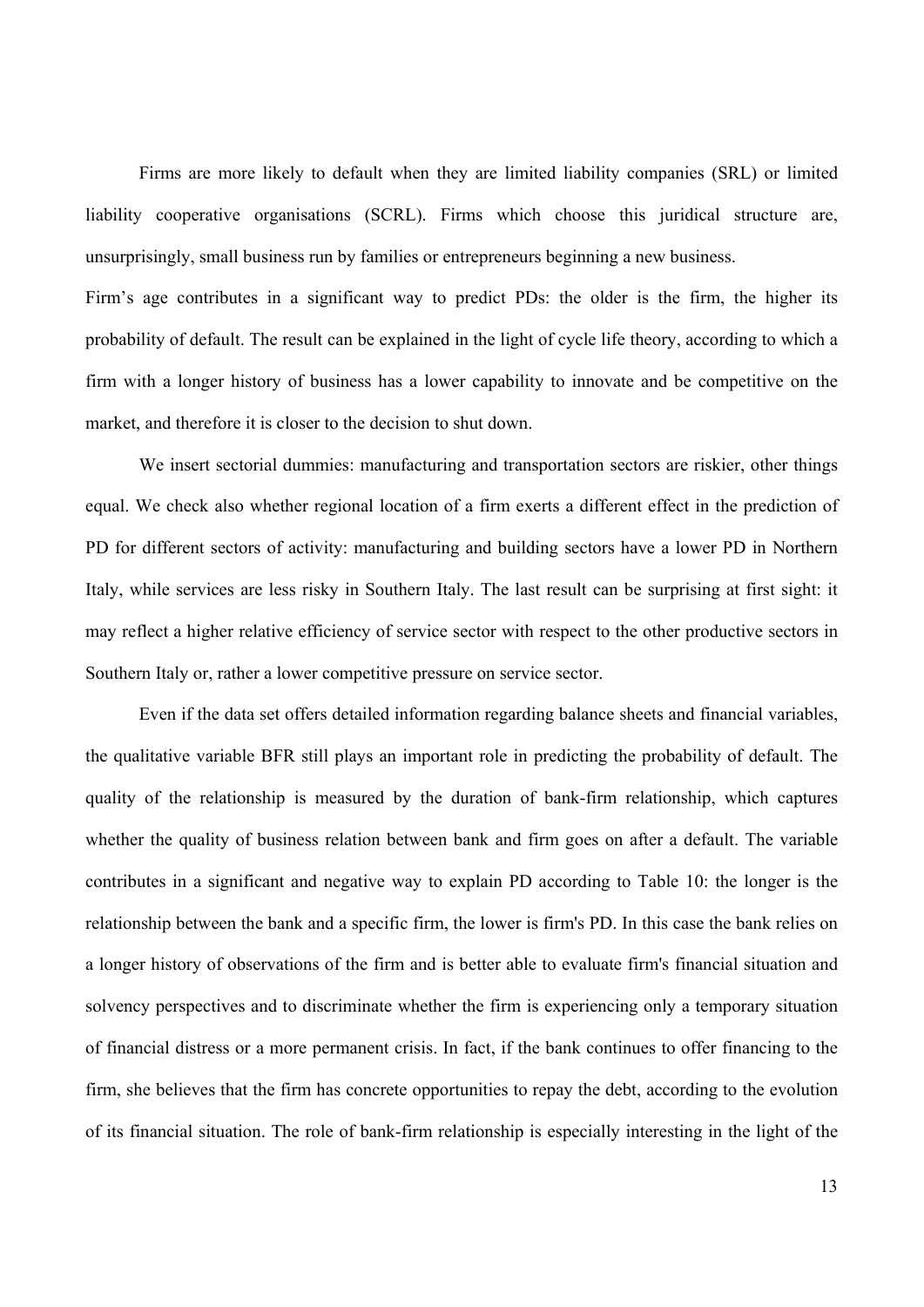definition of default, which includes delays in repayments of loan even for a period of less than 90 days.

The estimates of PD are used to aggregate sample firms on a scale of 13 PD segments, each corresponding to a range of probability of default; the number of segments is chosen to assure a satisfactory differentiation among classes and a low degree of concentration in terms of both numbers of firms represented and amounts. From the inspection of Table 11, we find that the average estimated PD is higher with respect to standard models, but this is not surprising given the definition of the event default. Even if a comparison with usual rating classes is not possible, we believe that results in table 11 show that the estimated model allows to predict future situation of stress. However, because we cannot disentangle from default definition events as delayed loan repayments, we are not able to evaluate the marginal contribution of this information to the overall estimate of PD.

#### INSERT TABLE 11

 The estimation performed in this exercise has only annual validity, but does not represent an average for a period constituted by many years; this is true even in the light of the difficulty to have good quality information on the past for a so wide data set. The estimated PDs contain predictive elements only in the way past helps to explain future behaviours. On the other side, banks have prospective information on firms' situation and on competitive environment and can modify the estimates in a coherent way on the basis of quantitative methodology. As shown in Table 11, the estimated average PD appears higher with respect to other studies on Italian firms; this is due to the definition of "default" used and shows that the credit risk model estimated is suitable to assign an early score to firms in a situation in financial distress, that may or may not lead to non performing loans as defined in Basel II Accord.

 The overall performance is also assessed using the power curve, considering the results of the model in the year of estimation. This curve measures the discriminatory power of the function; that is,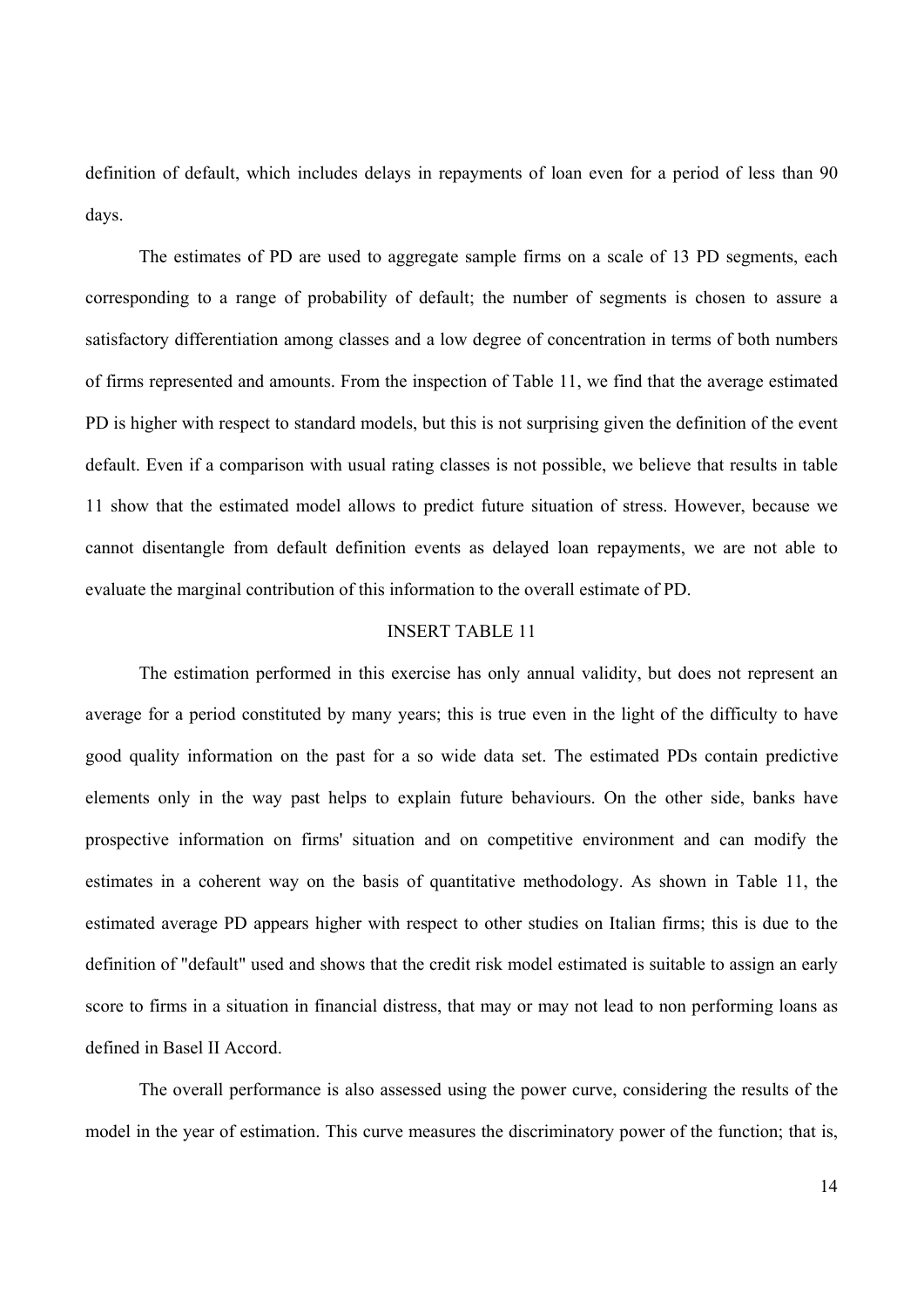the overall ability of the model to distinguish sound from insolvent firms. A related measure is the accuracy ratio, the ratio of the area between the power curve and the random model to the area between a perfect model and the random model. The model produced an accuracy ratio of 84.58% for year 2005, quite a good value with respect to standard point of system. The value of accuracy ratios mentioned in studies regarding Italy and other countries normally ranges between 50 and 70%; for example, in Fabi et (2005) the accuracy ratio is estimated to be around 65% or 74% in Cannata et (2004).

#### INSERT FIGURE 1 ABOUT HERE

#### **4.1 Robustness analysis**

 We check for robustness in several directions. First, we consider restricted versions of the model, where we specify three alternative estimation equations; in each specification we consider a subset of explanatory variables, in one we limit our attention to either economic performance ratios variables or liquidity variables or debt structure variables. We perform likelihood ratio tests on restricted models and in all three cases we reject the null hypothesis that the omitted variables in the general model (estimated according to Table 10) have no impact on PDs.

 Second, the model is robust to an alternative specification of the explanatory variables in levels, instead of ratios. Results are not vulnerable to the different specification: all the signs of explanatory variables are confirmed, except for NSF/TA that loses significance. Moreover, we do not experience any loss in the predictive power of the overall model.

#### INSERT TABLE 12

 Third, the model is robust to alternative specifications of the underlying statistical model. Table 13 reports statistical significance of explanatory variables for a similar probit specification. As shown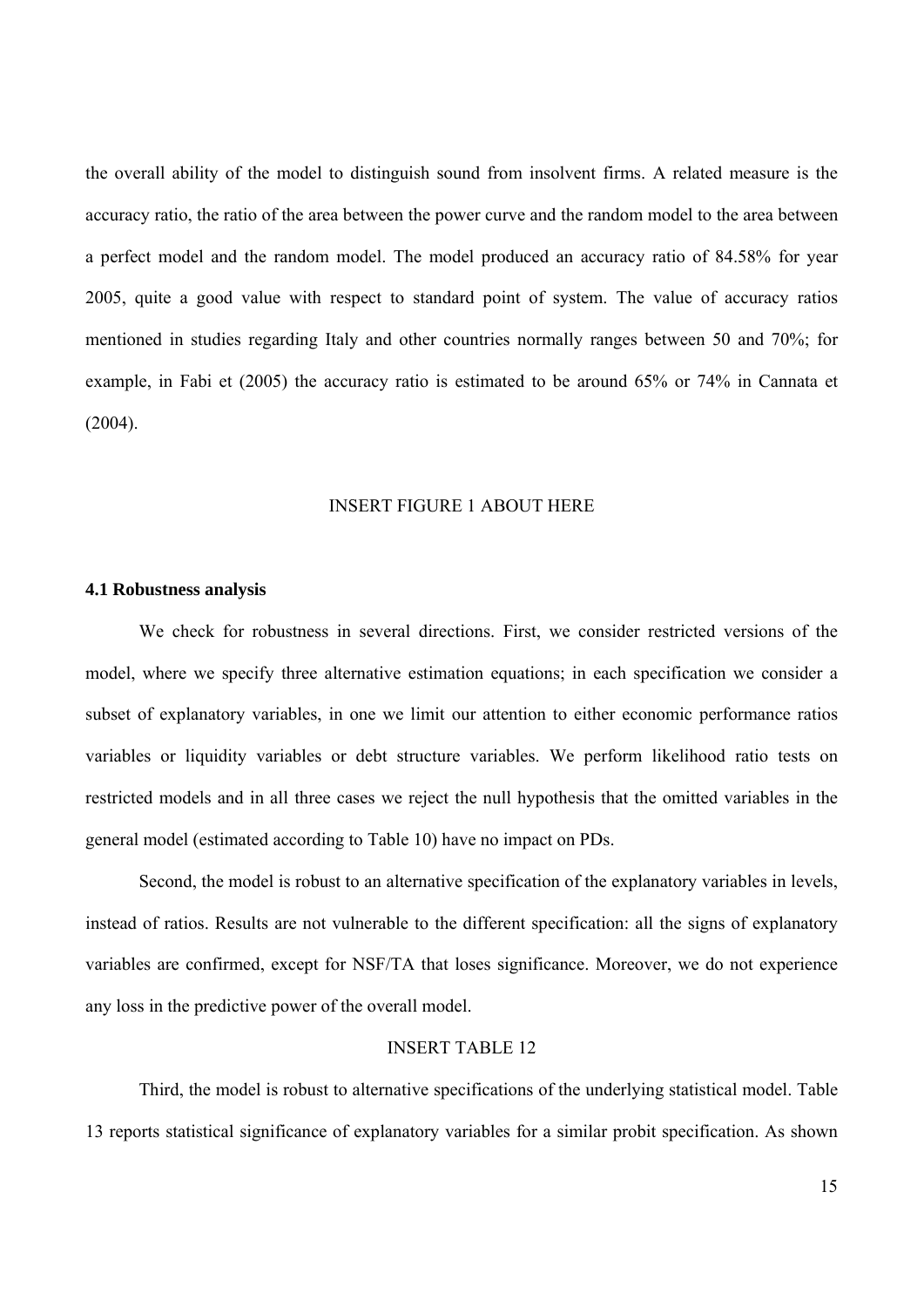in Table 13, previous results are robust to an alternative specification of statistical model, including performance measured in terms of accuracy ratio.

#### INSERT TABLE 13

 The model is robust to heteroskedacity of errors in the logit and probit specification, as shown in the following tables:

#### INSERT TABLE 14

#### INSERT TABLE 15

The model is robust to probit estimation, when we control for heteroskedastic variance in the form

#### Var(ε)=exp(γ'z)

The model is robust to the inclusion in error variance of clusters of explanatory variables, in particular we include subset of variables measuring liquidity or economic performance and all results in Table 10 are confirmed.

#### **4.2 Alternative specification**

 In previous section a logit model is developed and estimated on the overall dataset. In this section, we check for robustness in terms of prediction errors, by examining the model specification on various subsamples. Because of richness of dataset we aim to show whether the overall model captures more specific characteristics of some subsample. We consider three main characteristics observable at firm's level: the economic sector, the legal form and the geographical location.

 First, we estimate a separate regression model for each of the following four economic sectors<sup>13</sup>: construction, commerce, services<sup>14</sup> and manufacturing. A stepwise procedure is run conditionally on economic sectors, in order to select significant explanatory variables.

#### INSERT TABLE 16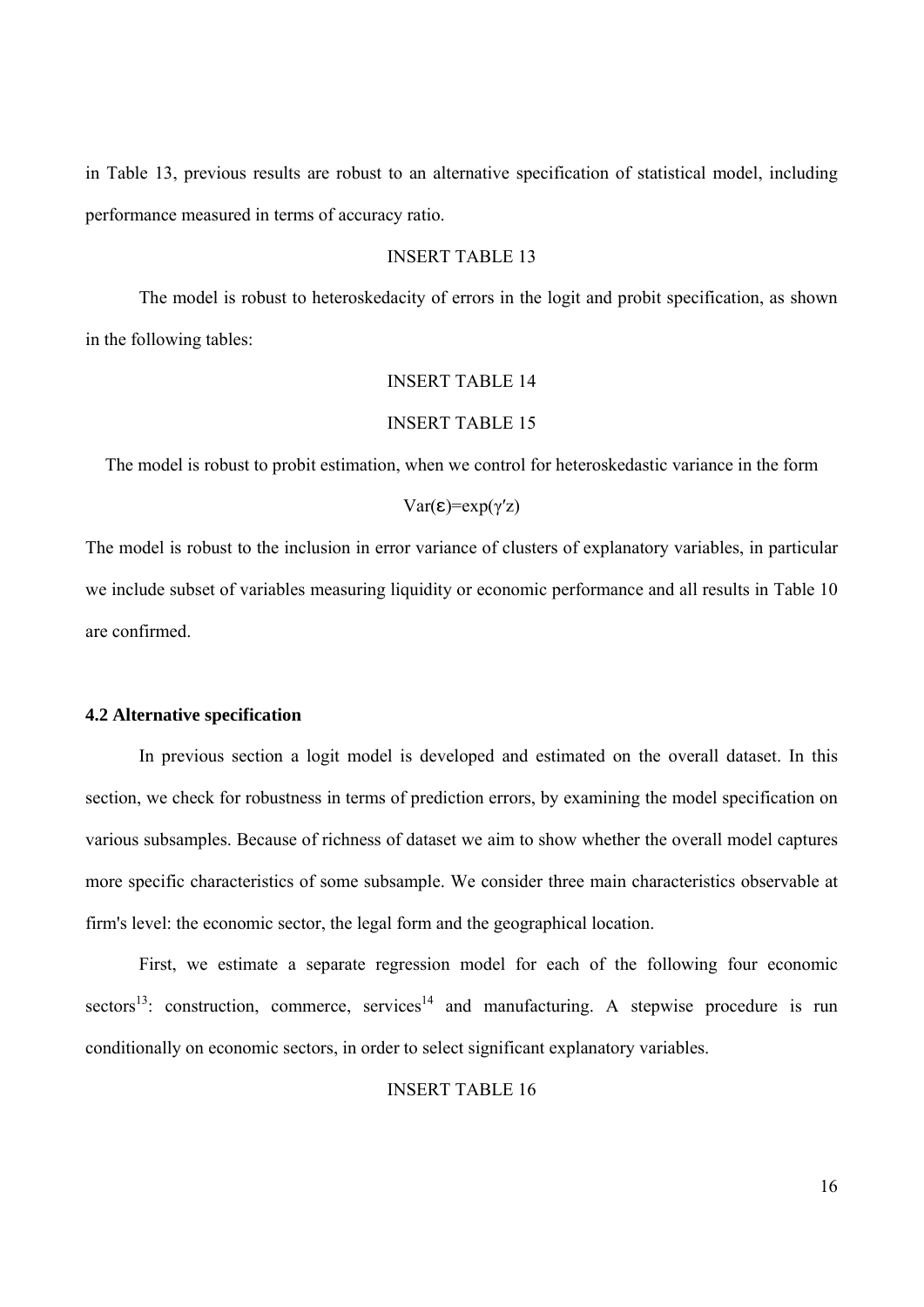From inspection of table 16, a subset of explanatory variables in Table 10 constitutes the main building block which has explanatory power across economic sectors. Four main variables turn out to be crucial in order to assess credit riskiness: AGE as a proxy of individual characteristics of the firm, TD/TA and S/TA as financial economic variables, and BFR as a qualitative variable. The results are quite unsatisfactory for construction, probably because of the bad quality data of the sector, a common problem in empirical literature. Restricting our attention in manufacturing, commerce and service sectors, the main results in Table 10 are relatively stable across economic sectors. However, the submodels produce quite a good accuracy ratio, ranging from 82.66% for manufacturing to 87.24% for commerce. Despite unsatisfactory results, the accuracy ratio is 83% for building sector.

 Second, we control for geographical location: the estimation procedure is applied to all firms in the sample divided into three main geographical areas: Northern Italy, Central Italy and Southern Italy. We create a dummy variable indicating whether the firm is located in Northern<sup>15</sup>, Central or Southern Italy and a separate logit regression model is estimated for each area. Results are reported in Table 17.

#### INSERT TABLE 17

 Parameters of the model are quite stable in Northern and Central Italy, confirming main results shown in Table 10. The model is instead relatively unstable for Southern Italy, a problem commonly experienced in empirical works on Southern Italy. A good estimation performance is confirmed even for geographical submodels, that produce an accuracy ratio equal to 80.39% in the North, 87.58% in Central Italy and 91% in the South.

 Regarding legal form of firm, we limit our attention to firms in the form of limited liability company (SRL) and limited liability cooperative society (SCRL), that constitute 98% of the sample. We run a logit regression conditional on being either a limited liability company or a limited liability cooperative society.

#### INSERT TABLE 18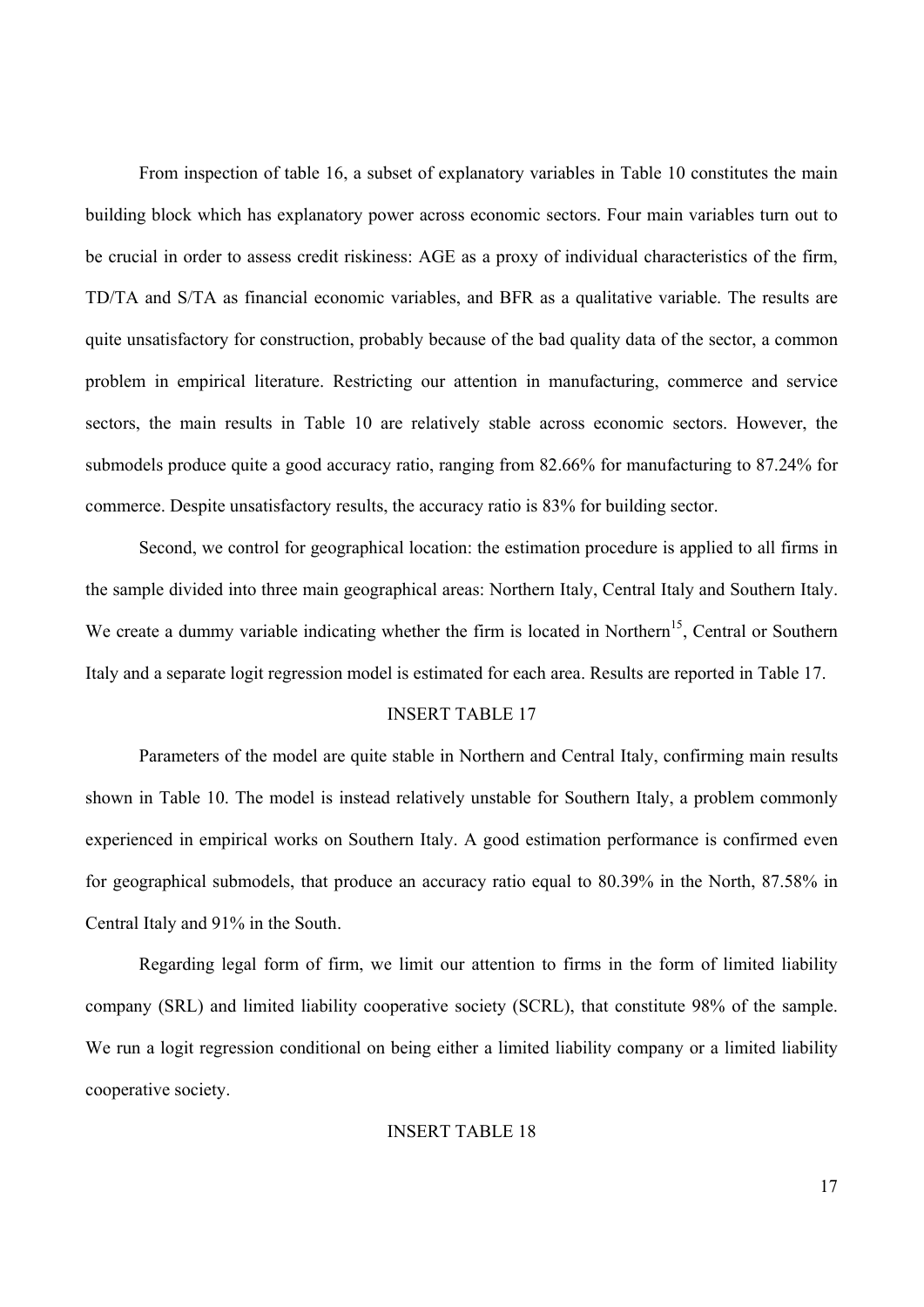We provide a comparative analysis of credit risk associated with loans granted either to no profit or for profit SME firms. This analysis constitutes a useful starting point for credit risk assessment for cooperative firms on Italian market and becomes particularly important in the light of the recent possibility granted to no profit firms to raise financial funds on capital markets under certain conditions. As it can be noted, cooperative firms located in Central Italy appears to be less risky than the ones located in Northern and Southern Italy; in Central Italy the cooperative movement is more deeply rooted in the economic system and appears to have a competitive advantage in terms of higher financial stability. Accuracy ratio is 97.5% for limited liability cooperative association, albeit the quite low number of defaults reduces the reliability of this result.

#### **5. Conclusions**

 According to Basel II Accord, the trend in retail credit decision making is strongly toward increased reliance on econometric models of credit risk measurement. Retail lending has gradually shifted from relationship lending to transactional (portfolio-based) lending. One problem with transactional lending is that if all banks use the same or similar models, certain borrowers may be rationed out of the market with a higher probability than with relationship lending. Moreover, model risk may cause increased correlations in bank returns, engendering cyclical fluctuations in the financial condition of the banking sector, with potentially macroeconomic consequences.

 A great heterogeneity appears to be on credit risk modelling: no standard model emerge from literature, while several proposals use different parametric, semiparametric and non parametric models, stressing on both explicative and predictive capabilities. We estimated a credit risk model to assign an early score to firms going through a situation of financial distress.

 In this setting, several financial ratios have a significant effect on PD: sales, EBIDTA and ROI affect negatively PD; on the contrary, proxies for financial structure and debt level affect PD positively.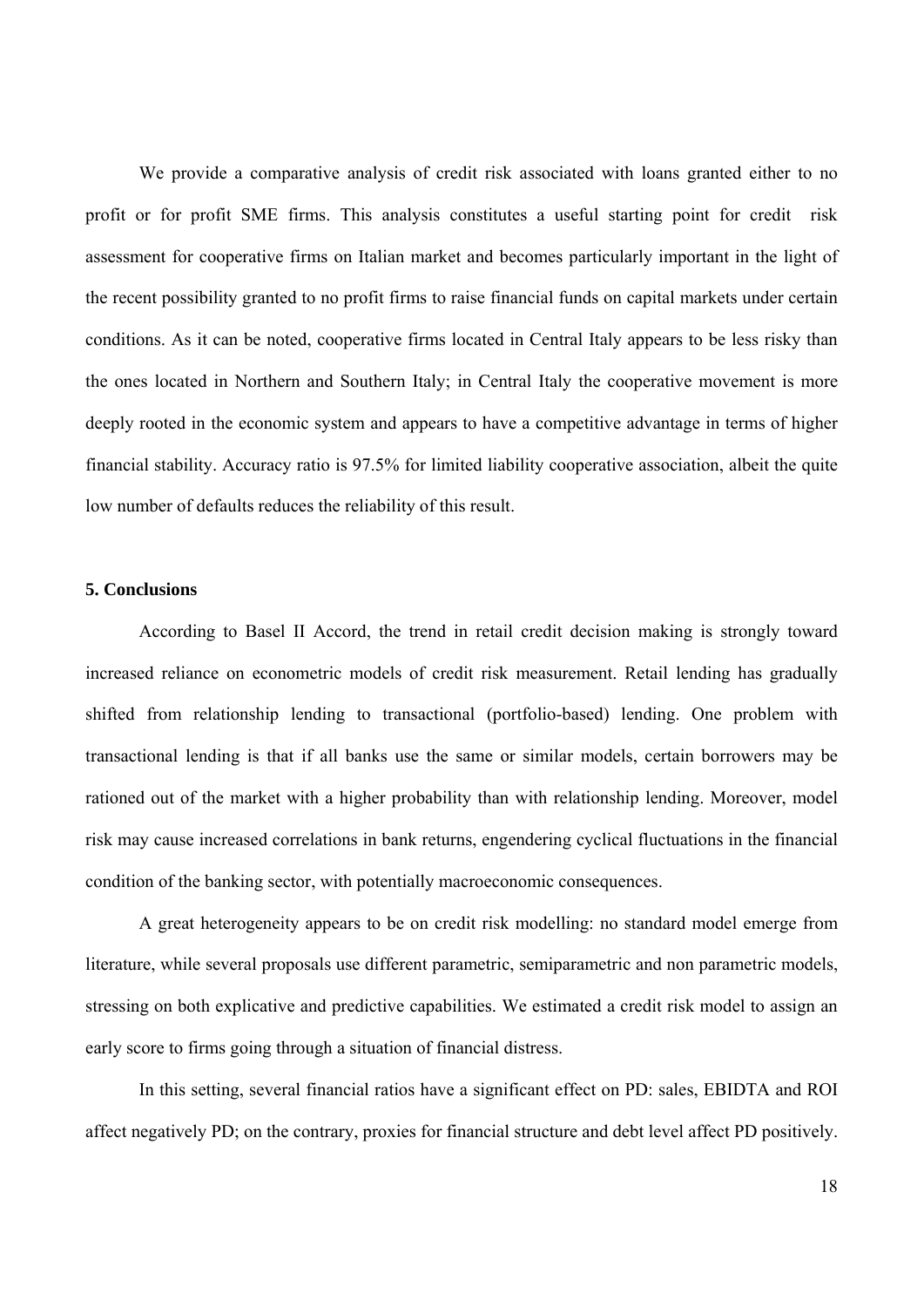Size matters also within the retail segment: smaller firms in the SMEs sectors have a higher credit risk, all other things equal. Moreover, the legal form has a significant effect on PD: limited liability and cooperative limited liability firms are riskier, other things equal. Finally, sector and geographical location matter.

#### **References**

[1] Allen L., G. De Long and A. Saunders (2004) Issues in the credit risk modelling of retail markets, *Journal of Banking & Finance*, **28**, 727—752

[2] Altman, E. I. (1968) Financial ratios, discriminant analysis and the prediction of corporate bankruptcy, *The Journal of Finance*, **23**, 589—609.

[3] Altman, E. I, R. Hadelman and P. Narayanan (1977) Zeta Analysis. A new model to identify bankruptcy risk of corporations, *Journal of Banking and Finance*, 29--54

[4] Altman, E. I., G. Marco and F. Varetto (1994) Corporate distress diagnosis: Comparison using linear discriminant analysis and neural networks (the Italian experience). J*ournal of Banking and Finance*, **18**, 505—529.

[5] Altman, E. I. and P. Narayanan (1997) An international survey of business failure classification models, *Financial Markets, Institutions and Instruments* **6**.

[6] Altman, E. I. and G. Sabato (2004) Global Effects on the New Basel Capital Accord's Implementation on SMEs, mimeo.

[7] Baetge, J., M. Muss and H. Niehaus (1988) The use of statistical analysis to identify the financial strength of corporations in Germany, *Studies in Banking and Finance*, **7**, 183--196

[8] Barniv, R. and J. B. McDonald (1999) Review of Categorial Models for Classification issues in accounting and finance, *Review of Quantitative Finance and Accounting*, **13**, 39--62

[9] Basel Committee on Banking Supervision, 2001. Results of the Second Quantitative Impact Study, November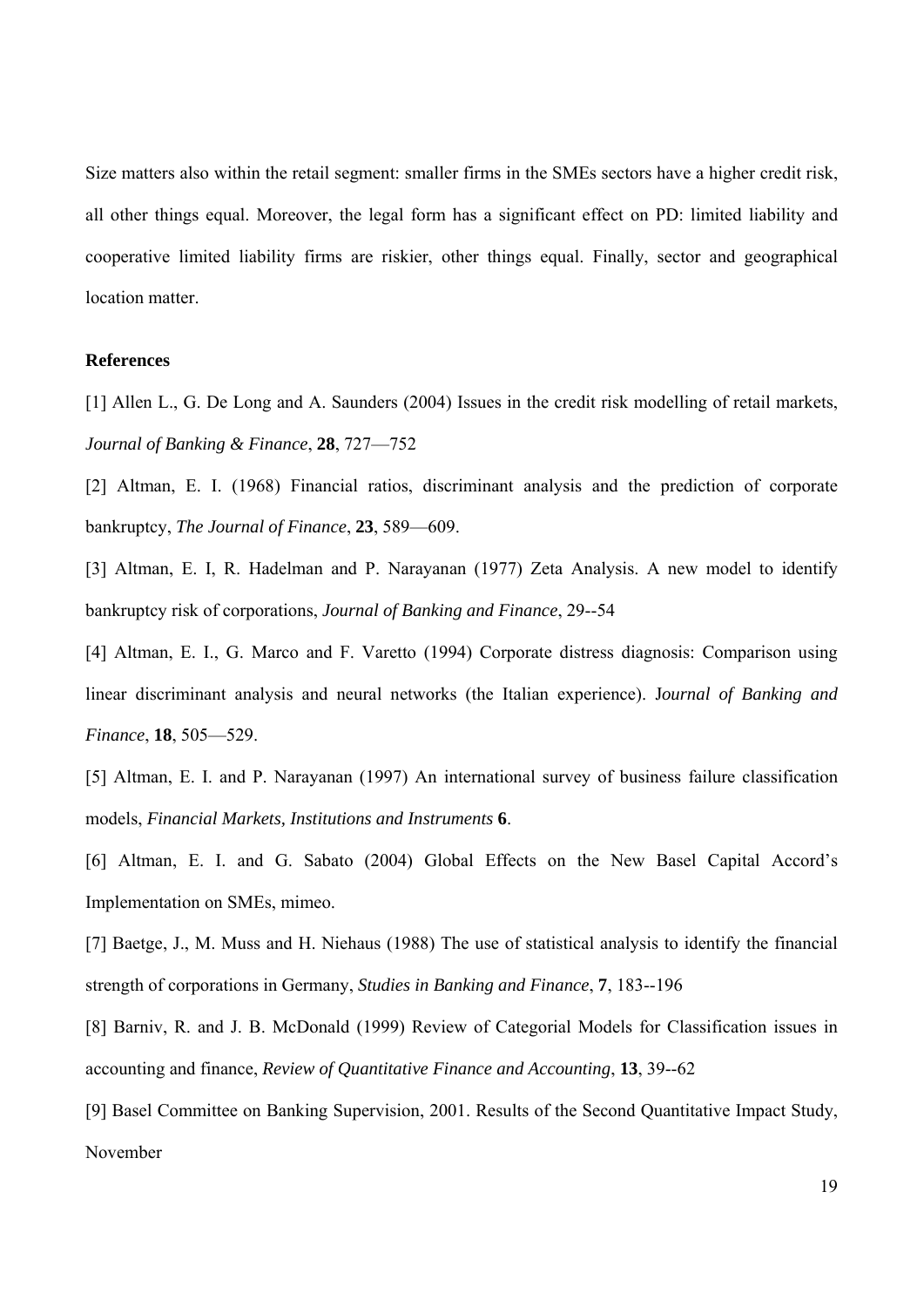[10] Basel Committee on Banking Supervision, 2003. Quantitative Impact Study 3 - Overview of Global Results, May

[11] Basel Committee on Banking Supervision, 2004. International Convergence of Capital Measurement and Capital Standards: a Revised Framework, June.

[12] Bocchi, L. and G. Lusignani (2004) Le nuove Regole di Basilea 2: prime valutazioni di impatto sul Rapporto Banca-Impresa in Italia, Banca, Impresa, Società vol. **XXIII (2),** 209--237.

[13] Cannata, F., F. Fabi and S. Laviola, (2002). Rating interni e gestione del rischio di credito: la misurazione delle probabilità di insolvenza, *Bancaria*, **4,** 45--62

[14] Crouchy, M., D. Galai and R. Mark (2001) A Comparative Analysis of Current Credit Risk Models", J*ournal of Banking and Finance*, **24**, 59--117

[15] Dietsch, M. and J. Petey (2002) The credit risk in SME loans portfolios: Modelling issues, pricing and capital requirements", *Journal of Banking and Finance*, **26**, 303-322

[16] Earl, M. J. and D. Marais (1982) Predicting corporate failure in the UK using discriminant analysis, Accounting and Business Research.

[17] Fabi, F., S. Laviola and P. Marullo Reedtz (2004) The Treatment of SMEs loans in the New Basel Capital Accord: some Evaluations, Moneta e Credito, *BNL Quarterly Review*, **58**, 29—70.

[18] Fabi, F., S. Laviola and P.Marullo Reedtz (2005) The New Basel Capital Accord and banks' lending decisions, *Journal of Financial Stability*, **1**, 501-521.

[19] Fernandez, A. I. (1988) A Spanish model for credit risk classification, *Studies in Banking and Finance*, **7**, 115--125

[20] Laitinen, E. K. (1999) Predicting a corporate credit analyst's risk estimate by logistic and linear models, *International Review of Financial Analysis*, **8(2)**, 97-121

[21] Maino, R. and R. Masera (2004) Medium sized firm and local production system in a Basel II perspective, mimeo.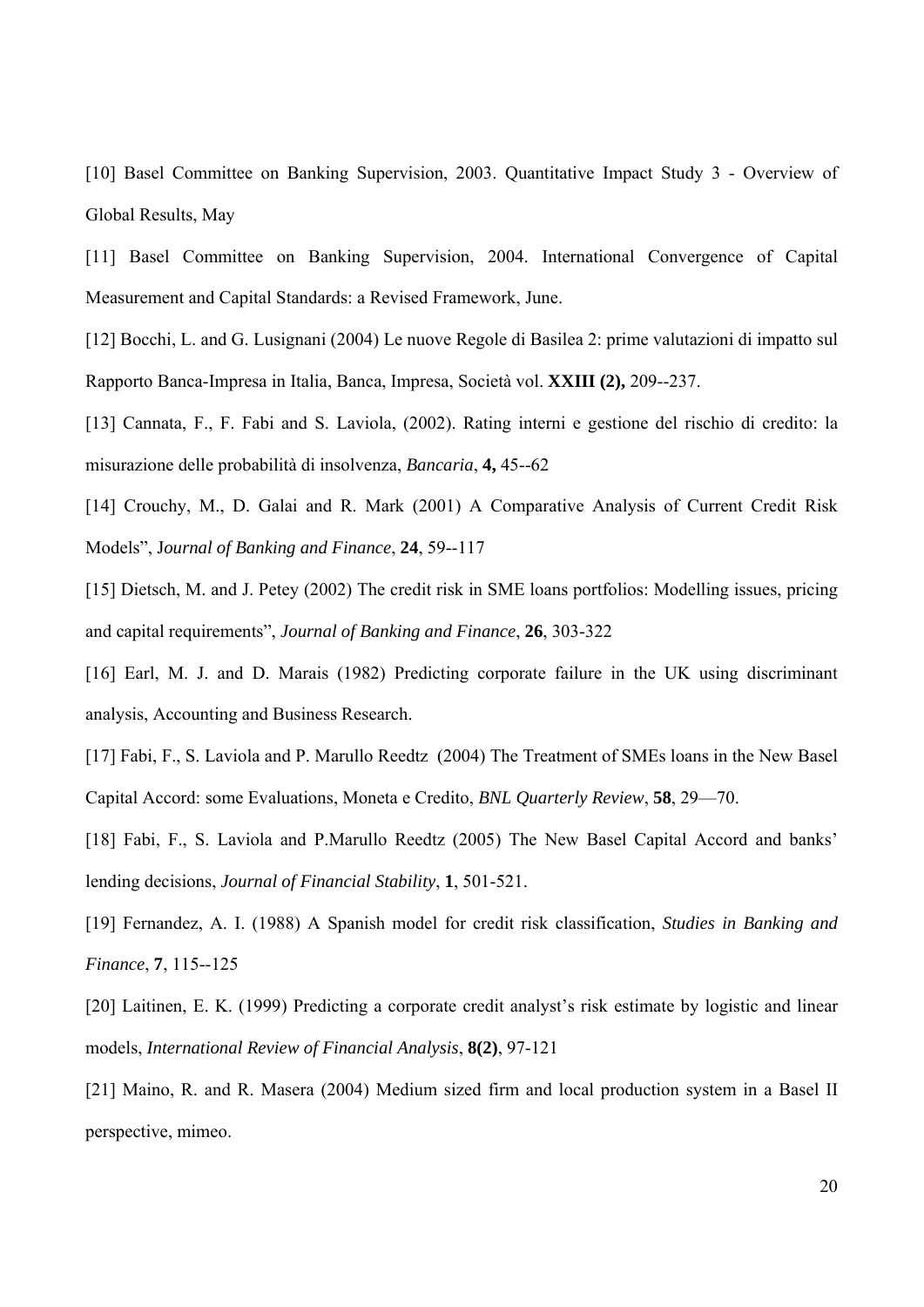[22] Marais, D. A. J. (1979) A method of quantifying companies' relative financial strength, Working paper n. **4**, Bank of England, London

[23] Platt, H. D. and M. D. Platt (1990) Development of a class of stable predictive variables: the case of bankruptcy prediction, *Journal of Business Finance and Accounting,* **17**, 31-51

[24] Saurina, J. and C. Trucharte, (2004) The Impact of Basel II on Lending to Small-and-Medium-Sized Firms: A Regulatory Policy Assessment Based on Spanish Credit Register Data, *Journal of Finance Services Research*, **26**, 121-144

[25] Von Stein, J.H. and W. Ziegler (1984) The prognosis and surveillance of risks from commercial credit borrowers, *Journal of Banking and Finance*, **8**, 249--268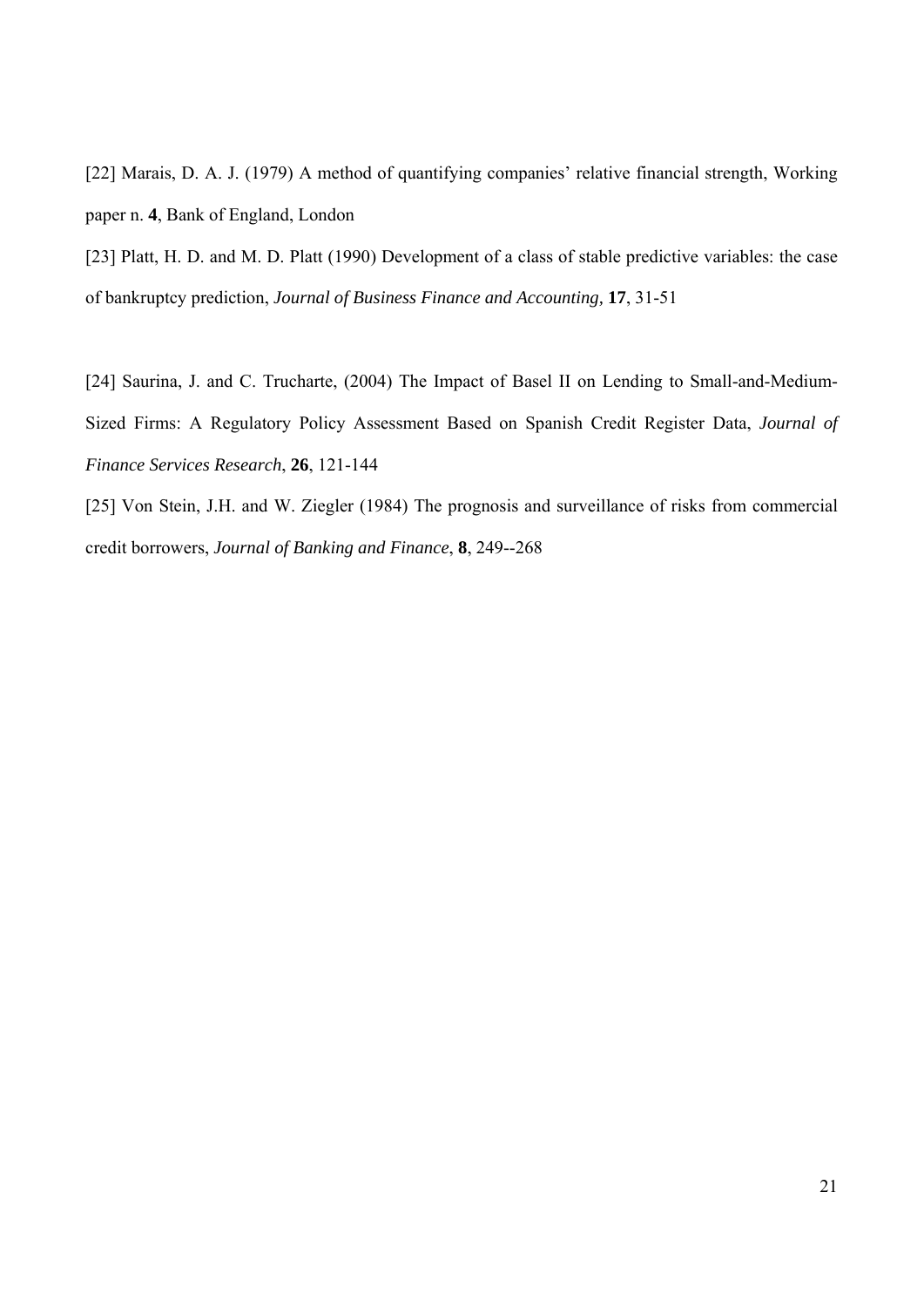# *Appendix*

### **Table 1: Sample distribution of sales**

| Sales (in thousands of | <b>Percentual</b> |
|------------------------|-------------------|
| euros)                 | <b>Frequency</b>  |
| $\leq$ = 2.50          | 25.54             |
| 251-500                | 18.94             |
| 501-1,000              | 22.05             |
| 1,000-5,000            | 32.11             |
| 5,001-10,000           | 1.36              |

#### **Table 2: Sample distribution of number of workers per firm**

| Number of workers | <b>Percentual</b> |
|-------------------|-------------------|
|                   | <b>Frequency</b>  |
| $0 - 3$           | 95.33             |
| $4 - 10$          | 1.69              |
| $10 - 20$         | 1.57              |
| >20               | 141               |

### **Table 3: Sample distribution of legal form**

| Legal form  | <b>Percentual</b> |  |
|-------------|-------------------|--|
|             | <b>Frequency</b>  |  |
| <b>SPA</b>  | 198               |  |
| <b>SCRL</b> | 747               |  |
| <b>SRL</b>  | 90.55             |  |

### **Table 4: Sample distribution of geographical location of firms**

| Regions           | <b>Percentual</b> |
|-------------------|-------------------|
|                   | <b>Frequency</b>  |
| <b>NORTH</b>      | 29.18             |
| <b>NORTH EAST</b> | 22.41             |
| NORTH WEST        | 12.22             |
| <b>CENTER</b>     | 23.31             |
| <b>SOUTH</b>      | 12.89             |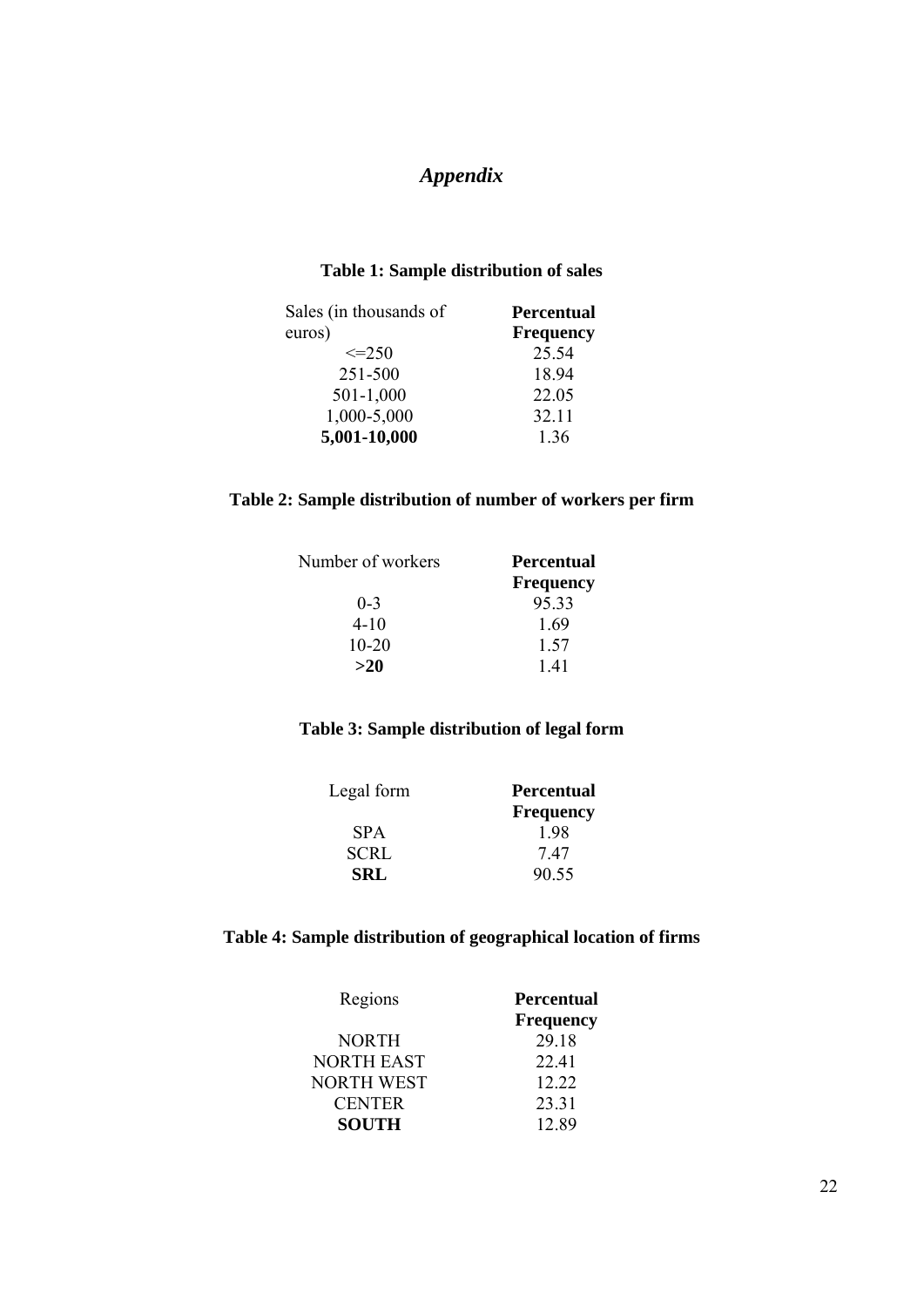### **Table 5: Sample distribution of sectors of activity**

| <b>Sectors</b>        | <b>Percentual</b><br><b>Frequency</b> |
|-----------------------|---------------------------------------|
| <b>OTHER SECTORS</b>  | 0.69                                  |
| <b>AGRICULTURE</b>    | 1.59                                  |
| <b>TRANSPORTATION</b> | 5.13                                  |
| <b>CONSTRUCTION</b>   | 9.27                                  |
| <b>SERVICES</b>       | 23.23                                 |
| <b>COMMERCE</b>       | 28.88                                 |
| <b>MANUFACTURE</b>    | 31.21                                 |

#### **Table 6: Sample distribution of the event stress across regions**

| Region /stress    |       |     | Total |
|-------------------|-------|-----|-------|
| <b>NORTH</b>      | 1,042 | 95  | 1,137 |
| <b>NORTH EAST</b> | 811   | 62  | 873   |
| <b>NORTH WEST</b> | 435   | 41  | 476   |
| <b>CENTER</b>     | 818   | 90  | 908   |
| <b>SOUTH</b>      | 454   | 48  | 502   |
| Total             | 3,560 | 336 | 3,896 |

### **Table 7: Sample distribution of the event stress across firm's size**

| Sale (in thousands of | 0     |     | Total |
|-----------------------|-------|-----|-------|
| $euro$ / stress       |       |     |       |
| $\leq$ -250           | 887   | 108 | 995   |
| 251-500               | 662   | 76  | 738   |
| 501-100               | 804   | 55  | 859   |
| $1,001 - 5,000$       | 1,159 | 92  | 1,251 |
| 5,001-10,000          | 48    |     | 53    |
| Total                 | 3,560 | 336 | 3,896 |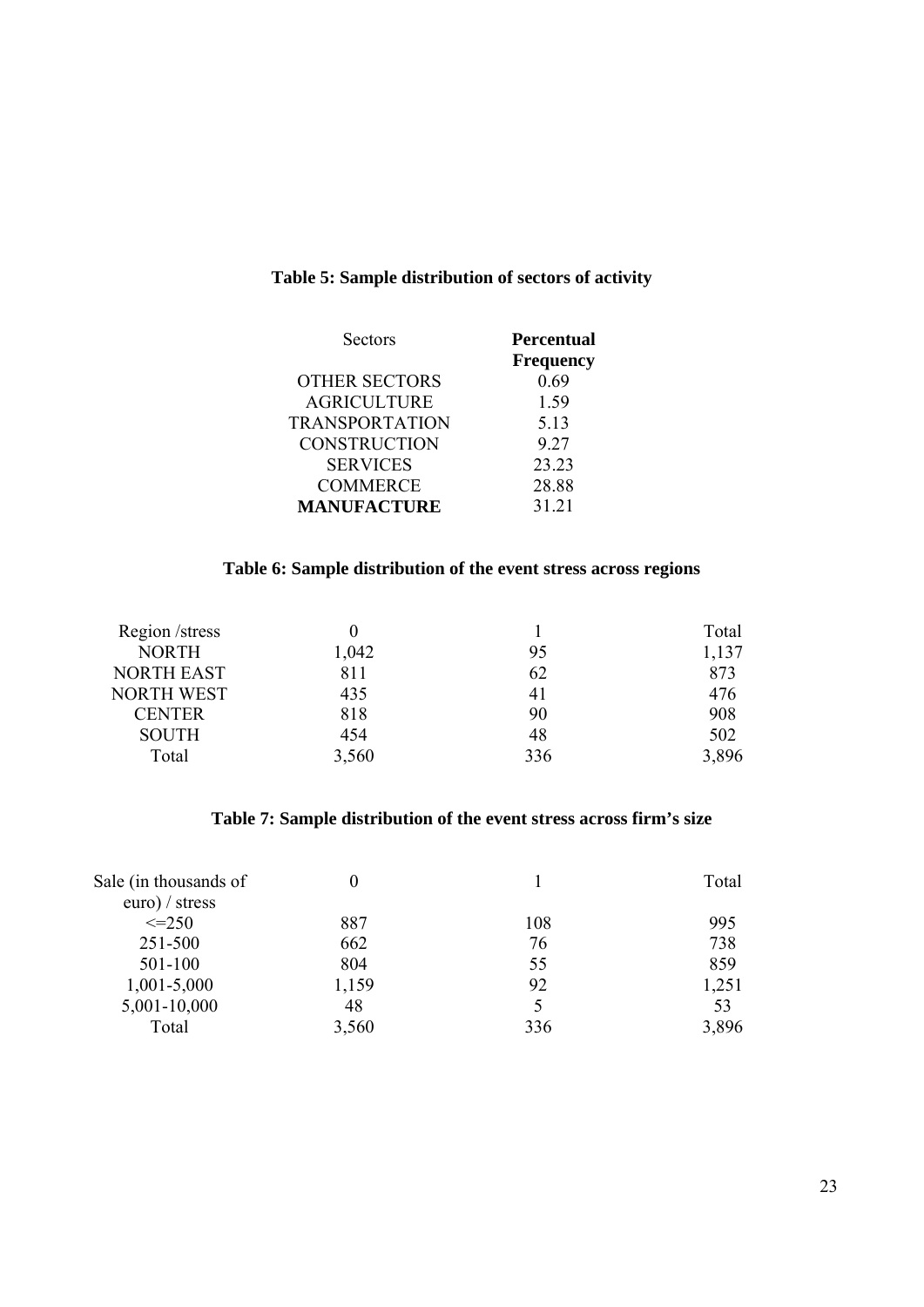#### **Table 8: Variable description and descriptive statistics**

The table shows the descriptive statistics for variables used in the regression for each . *Bank-firm relationship*: BFR takes value 1 if the bank has a high quality lending relationship for one year and 2 for at least two years.

*Firm specific characteristics:* AGE measures firm's months of activity, classified into 5 classes:

class  $1 \leq 23$  months

class 2: 24-71

class 3: 72-143

class 4: 144-288

class 5: >288

NW measures number of workers hired by a firm, classified into 4 classes:

class 1: 0-3 workers

class 2: 4-10

class 3: 11-20

class 4: >20

*Debt structure:* SD/TD is measured by the ratio between short-term debt and total debt. TD/TA is the normalised total debt level with respect to total asset value.

*Liquidity:* NSF/TA is the ratio of the flow of net self financing (owned as reserve by a firm) and total asset value. CF/TA is the ratio of cash flows and total asset value. S/TA is the ratio of annual sale volume and total asset value. XS is a dummy variable that takes value 1 if firm's annual sale volume is less than 250,000 euro and 0 otherwise. S is a dummy variable that takes value 1 if firm's annual sale volume is less than 500,000 euro.

*Economic performance***:** EBIDTA/TA measures the ratio of EBIDTA and total asset value. ROI is the measure of the return on investment, according to standard definition.

North is a dummy variable that takes value 1 if the firm is located in a region in Northern Italy and 0 otherwise. South is a dummy variable that takes value 1 if the firm is located in a region in South Italy and 0 otherwise.

Transport is a dummy variable that takes value 1 if the firm operates in the transportation sector and 0 otherwise. Service is a dummy variable that takes value 1 if the firm operates in the service sector and 0 otherwise. Manufacture is a dummy variable that takes value 1 if the firm operates in the manufacturing sector and 0 otherwise.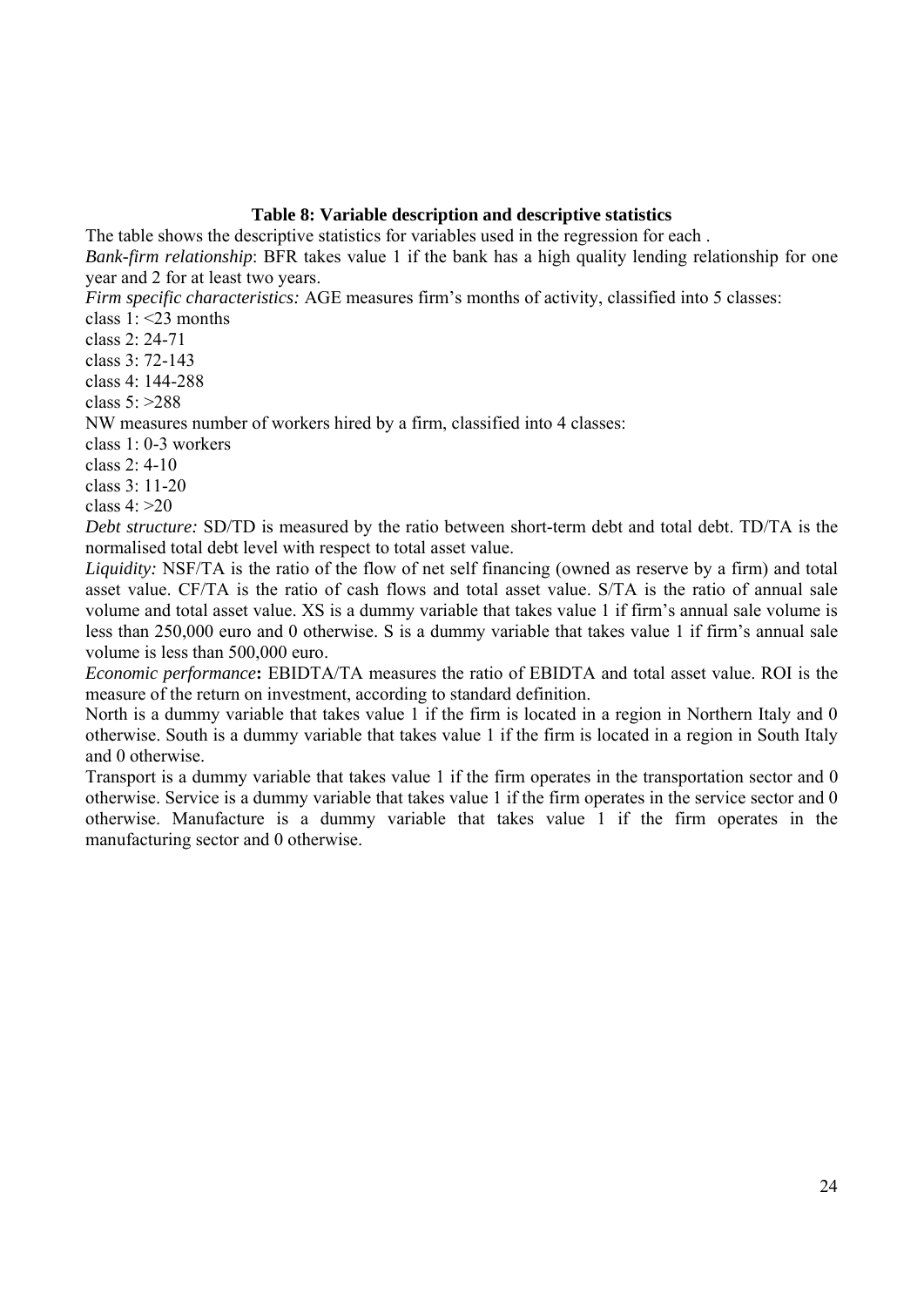| Regressors | Mean  | Standard deviation | Minimum   | Maximum        |
|------------|-------|--------------------|-----------|----------------|
| <b>BFR</b> | 1.761 | 0.427              |           | $\overline{2}$ |
| AGE        | 2.601 | 1.246              |           | 5              |
| <b>NW</b>  | 1.090 | 0.444              |           | 4              |
| SD/TD      | 0.813 | 0.205              | 0         |                |
| TD/TA      | 0.908 | 0.628              | 0         |                |
| NSF/TA     | 0.004 | 0.412              | $-13.957$ | 9.667          |
|            |       |                    |           |                |
| NSF P      | 0.485 | 0.499              | $\Omega$  |                |
| CF/TA      | 0.031 | 0.451              | $-13.957$ | 14.667         |
|            |       |                    |           |                |
| S/TA       | 2.152 | 2.595              | 0.0133    | 62.5           |
|            | 0.256 | 0.436              | $\Omega$  |                |
| XS         |       |                    |           |                |
| S          | 0.189 | 0.391              | $\theta$  |                |
| EBIDTA/    | 0.087 | 0.475              | $-13.587$ | 15.333         |
| TA         |       |                    |           |                |
| <b>ROI</b> |       |                    |           |                |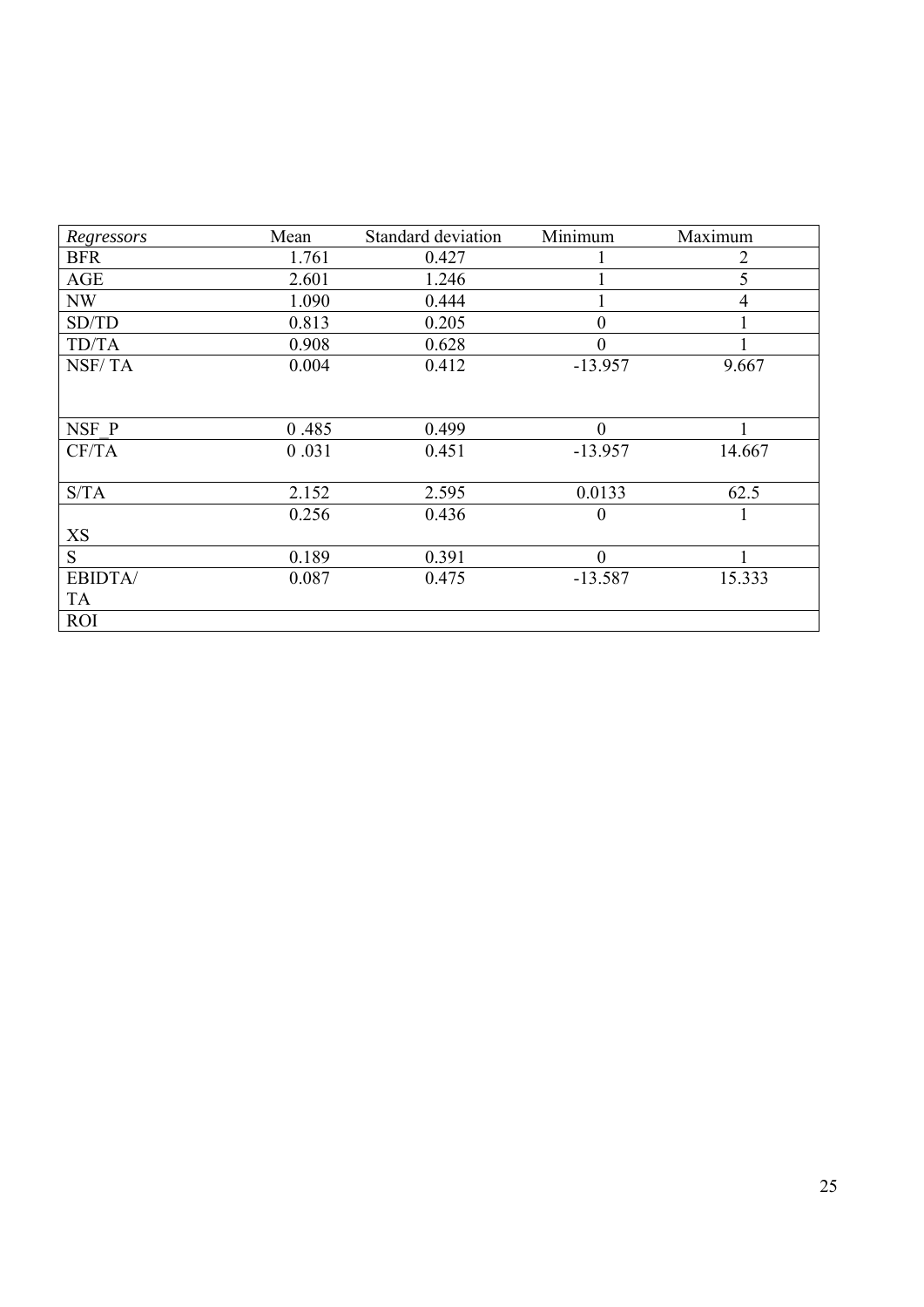# **Table 9: Correlation matrix among regressors**

|              | <b>BFR</b> | AGE      | NW        | <i>SD/TD</i> |          | <i>TD/TA NSF/TA</i> | NSP              | CF/TA  | S/TA      | XS       | S         | <i>EBIDTA</i> | <i>ROI</i> |
|--------------|------------|----------|-----------|--------------|----------|---------------------|------------------|--------|-----------|----------|-----------|---------------|------------|
|              |            |          |           |              |          |                     | $\boldsymbol{P}$ |        |           |          |           | $\sqrt{IA}$   |            |
| <b>BFR</b>   | 1.0000     |          |           |              |          |                     |                  |        |           |          |           |               |            |
| AGE          | 0.0692     | 1.000    |           |              |          |                     |                  |        |           |          |           |               |            |
| NW           | $-0.0010$  | 0.080    | 1.0000    |              |          |                     |                  |        |           |          |           |               |            |
| SD/TD        | $-0.0636$  | $-0.019$ | $-0.0068$ | 1.0000       |          |                     |                  |        |           |          |           |               |            |
| TD/TA        | $-0.1398$  | $-0.021$ | $-0.0304$ | 0.0145       | 1.0000   |                     |                  |        |           |          |           |               |            |
| NSF/         | 0.0959     | 0.020    | 0.0124    | $-0.0201$    | $-0.574$ | 1.0000              |                  |        |           |          |           |               |            |
| TA           |            |          |           |              |          |                     |                  |        |           |          |           |               |            |
| NSF P        | 0.0660     | 0.023    | 0.0613    | $-0.0165$    | $-0.112$ | 0.2317              | 1.0000           |        |           |          |           |               |            |
| CF/TA        | 0.0951     | 0.008    | 0.0083    | $-0.0180$    | $-0.511$ | 0.8179              | 0.1478           | 1.0000 |           |          |           |               |            |
| S/TA         | $-0.0486$  | $-0.057$ | $-0.0308$ | 0.1285       | 0.1668   | $-0.0008$           |                  | 0.0100 | 1.0000    |          |           |               |            |
|              |            |          |           |              |          |                     | 0.0404           |        |           |          |           |               |            |
|              | $-0.0700$  | $-0.104$ | $-0.1182$ | $-0.0631$    | 0.0796   | $-0.0492$           |                  |        | $-0.0675$ | 1.0000   |           |               |            |
| XS           |            |          |           |              |          |                     | 0.1266           | 0.0581 |           |          |           |               |            |
| S            | $-0.0145$  | $-0.039$ | $-0.0888$ | 0.0084       | $-0.006$ | $-0.0046$           |                  |        | $-0.1116$ | $-0.282$ | 1.0000    |               |            |
|              |            |          |           |              |          |                     | 0.0350           | 0.0014 |           |          |           |               |            |
| <b>EBIDT</b> | 0.1073     | $-0.017$ | $-0.0065$ | 0.0110       | $-0.421$ | 0.6908              | 0.1138           | 0.7324 | 0.0428    | $-0.068$ | 0.0041    | 1.0000        |            |
| A/TA         |            |          |           |              |          |                     |                  |        |           |          |           |               |            |
| ROI          | 0.0438     | $-0.005$ | 0.0859    | $-0.0003$    | $-0.071$ | 0.0732              | 0.2208           | 0.0975 | $-0.0281$ | $-0.146$ | $-0.0351$ | 0.0734        | 1.000      |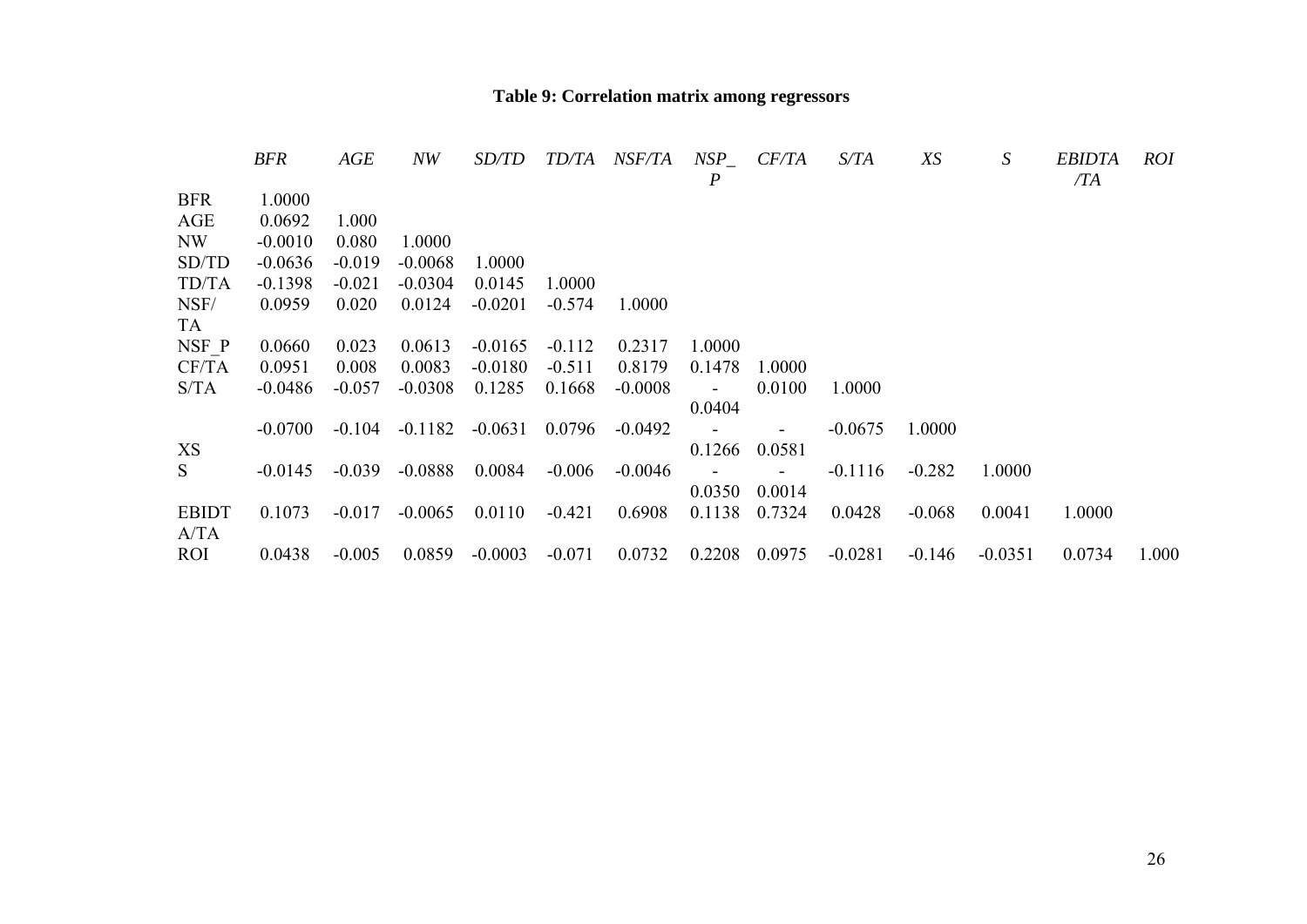| Dependent variable: stress | Coefficient      | <b>Elasticity</b> |
|----------------------------|------------------|-------------------|
|                            | (standard error) | (standard error)  |
| <b>BFR</b>                 | $-2.362***$      | $-3.991***$       |
|                            | (0.137)          | (0.242)           |
| <b>AGE</b>                 | $0.379***$       | $0.947***$        |
|                            | (0.059)          | (0.148)           |
| NW                         | $-.583***$       | $-0.609***$       |
|                            | (0.209)          | (0.218)           |
| SD/TD                      | $0.867**$        | $0.676**$         |
|                            | (0.351)          | (0.274)           |
| TD/TA                      | $0.376***$       | $0.328***$        |
|                            | (0.104)          | (0.091)           |
| NSF/TA                     | $1.370***$       | $0.005***$        |
|                            | (0.372)          | (0.001)           |
| NSF P                      | $-0.418***$      | $-0.194***$       |
|                            | (0.143)          | (0.066)           |
| CF/TA                      | $-0.927**$       | $-0.027**$        |
|                            | (0.389)          | (0.011)           |
| $CF-1/TA$                  | $0.618*$         | $0.009*$          |
|                            | (0.360)          | (0.005)           |
| S/TA                       | $-0.136***$      | $-0.280***$       |
|                            | (0.044)          | (0.090)           |
| XS                         | $0.290*$         | $0.071*$          |
|                            | (0.177)          | (0.043)           |
| S                          | $0.364**$        | $0.066**$         |
|                            | (0.184)          | (0.033)           |
| <b>EBITDA/TA</b>           | $-0.482**$       | $-0.040**$        |
|                            | (0.205)          | (0.017)           |
| <b>ROI</b>                 | $-0.0006$ ***    | $-0.301***$       |
|                            | (0.0002)         | (0.116)           |
| <b>SRL</b>                 | 1.494**          | 1.298**           |
|                            | (0.647)          | (0.562)           |
| <b>SCRL</b>                | 1.332*           | $0.095*$          |
|                            | (0.701)          | (0.050)           |
| Transport                  | $0.455*$         | $0.022*$          |
|                            | (0.265)          | (0.0131)          |
| Manufacture                | $0.528***$       | $0.158***$        |
|                            | (0.153)          | (0.046)           |
| Manufacture*North          | $-0.507**$       | $-0.046**$        |
|                            | (0.238)          | (0.022)           |
| Construction*North         | $-1.030*$        | $0.028*$          |
|                            | (0.546)          | (0.015)           |
| Service*South              | $-2.069*$        | $-0.043**$        |
|                            | (1.041)          | (0.022)           |
| Constant                   | $-1.355*$        |                   |
|                            | (0.808)          |                   |
| Log-likelihood             | $-851.88671$     |                   |
| Pseudo $R^2$               | 25.53%           |                   |

# **Table 10: Credit Risk Model for Italian SMEs under Logit Specification**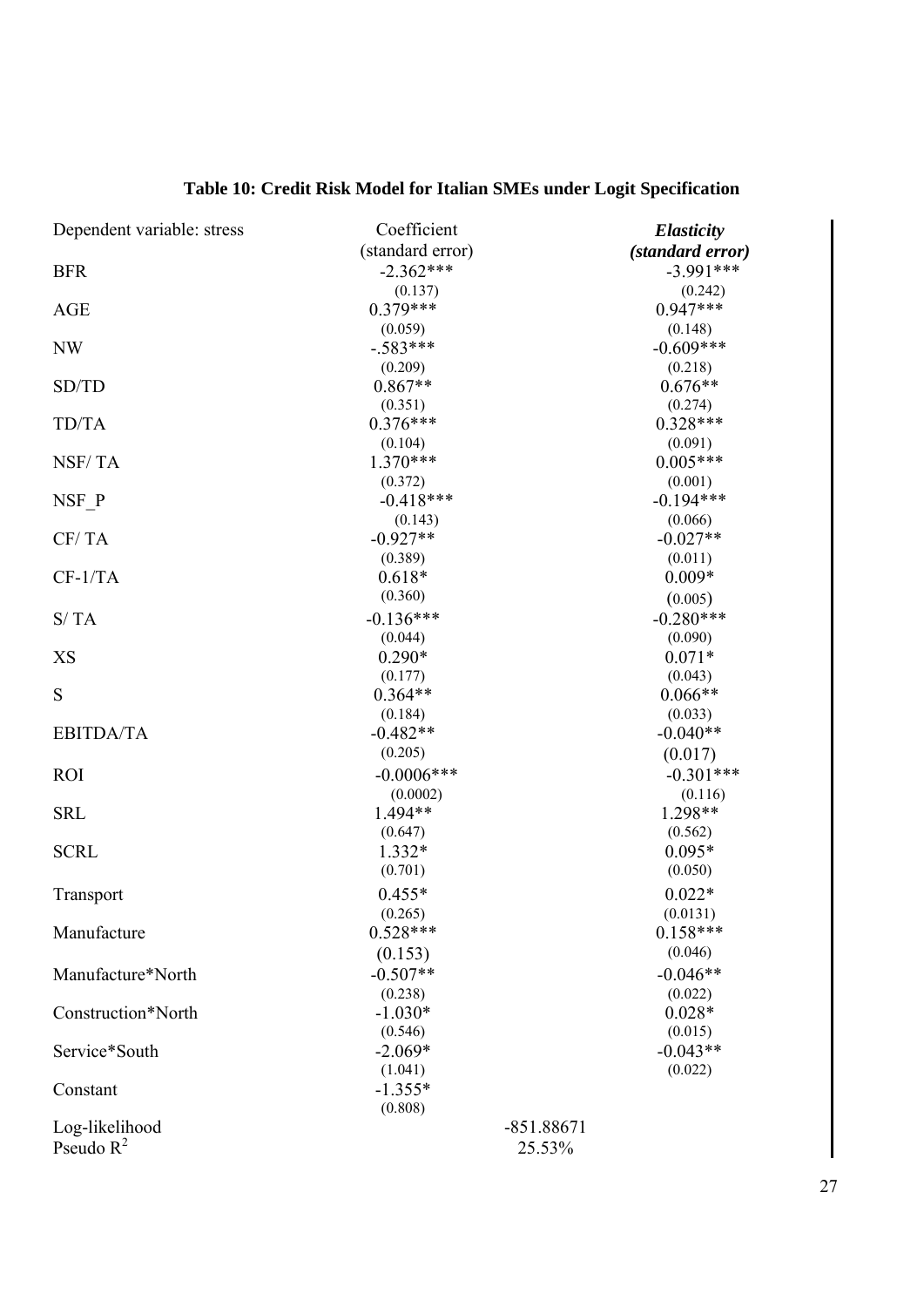# Number of observations 3,890<br> **Area under ROC** 84.52%

#### Area under ROC

*Notes*:

- \*\*\* indicates significance at 1% level
- \*\* indicates significance at 5%
- \* indicates significance at 10%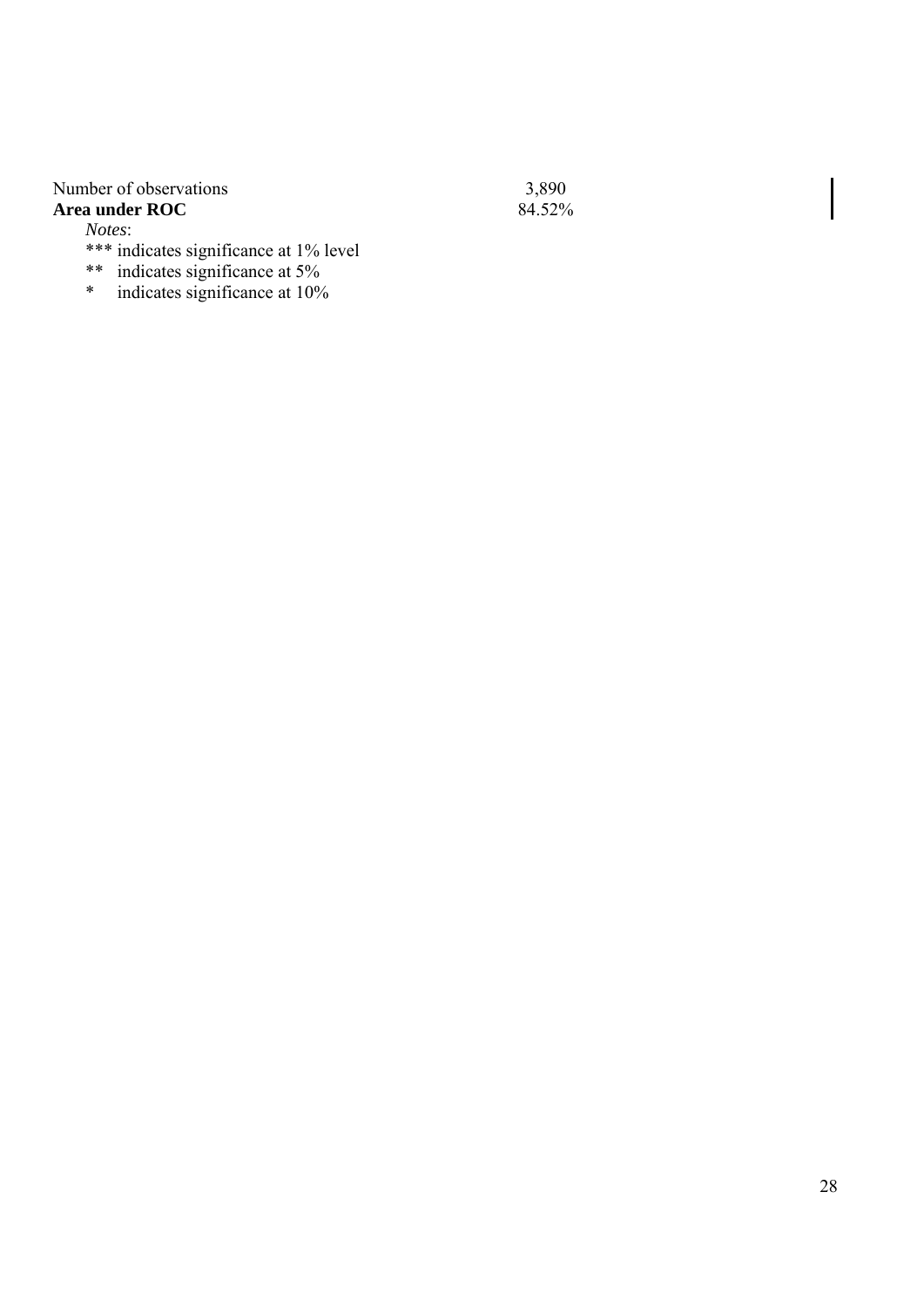| Risk Class     | Average Class | Number of   | Number of     | Number of firms |
|----------------|---------------|-------------|---------------|-----------------|
|                | Default       | $stress==1$ | $stress == 0$ | per class       |
|                | Probability   |             |               |                 |
|                | 0.0075        | 0           | 300           | 300             |
| $\overline{2}$ | 0.0114        | 3           | 296           | 299             |
| 3              | 0.0154        | 5           | 294           | 299             |
| 4              | 0.0197        |             | 292           | 299             |
| 5              | 0.0245        | 6           | 294           | 300             |
| 6              | 0.0305        | 14          | 285           | 299             |
|                | 0.0378        | 11          | 288           | 299             |
| 8              | 0.0471        | 12          | 287           | 299             |
| 9              | 0.0623        | 9           | 291           | 300             |
| 10             | 0.0940        | 19          | 280           | 299             |
| 11             | 0.1721        | 26          | 273           | 299             |
| 12             | 0.3091        | 77          | 222           | 299             |
| 13             | 0.9505        | 147         | 152           | 299             |

#### **Table 11: Firm Distribution across risk class**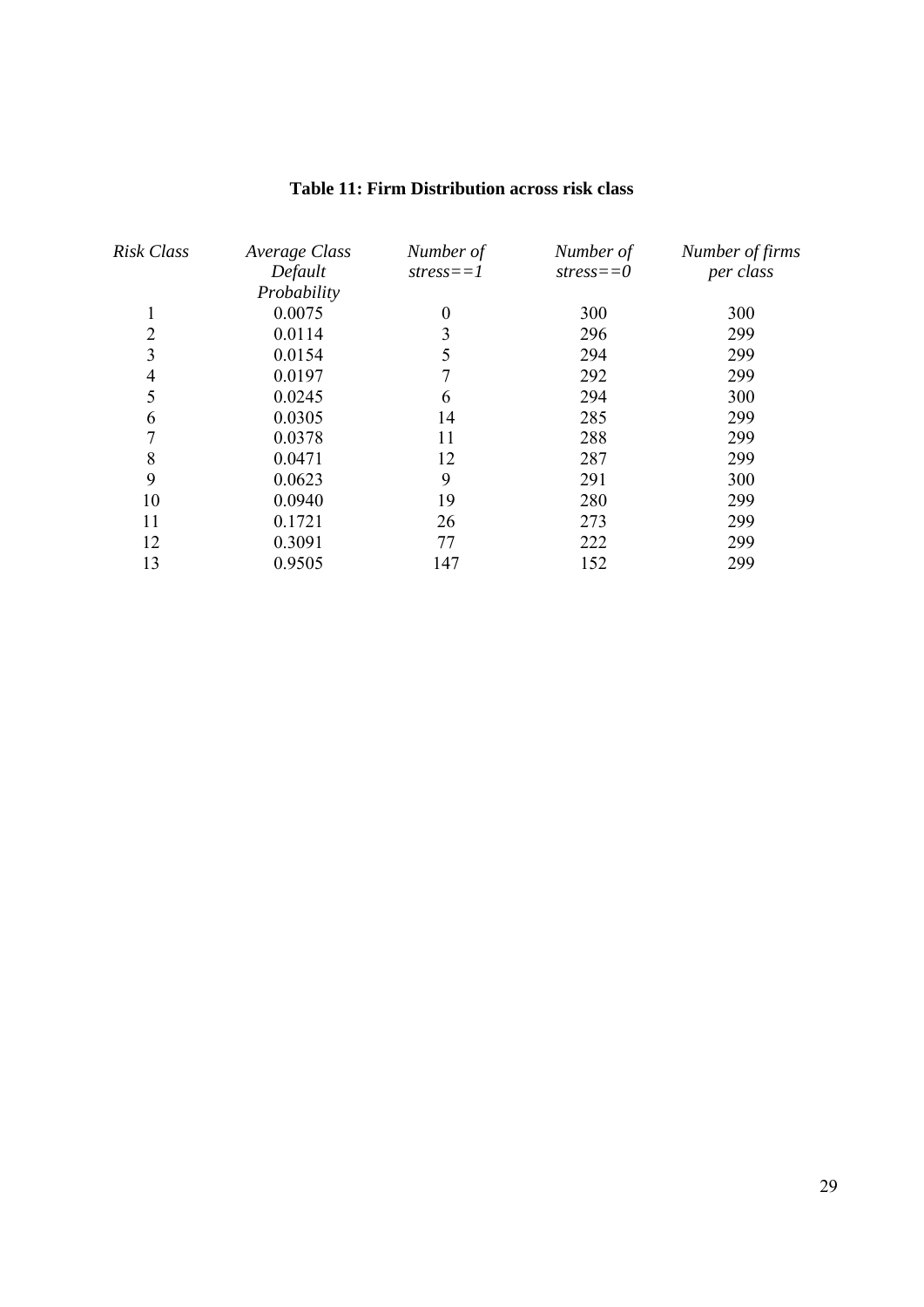| Dependent variable: stress | Model in ratios (normalised<br>wrt TA) | Model in levels |
|----------------------------|----------------------------------------|-----------------|
| <b>BFR</b>                 | $+$ ***                                | $+$ ***         |
| <b>AGE</b>                 | $+$ ***                                | $+$ ***         |
| NW                         | _ ***                                  | _ ***           |
| TA                         |                                        | $+$ ***         |
| SD/TD                      | $+$ ***                                | $+$ ***         |
| TD/TA                      | $+$ ***                                | $+$ ***         |
| NSF/TA                     | $+$ ***                                | $\pm$           |
| NSF P                      | _ *                                    |                 |
| CF/A                       | $-$ ***                                | ***             |
| S/A                        | _ ***                                  | ***             |
| XS                         | $+***$                                 | $\div$          |
| <b>EBITDA/TA</b>           | _ **                                   | **              |
| <b>ROI</b>                 | _ ***                                  | _ ***           |
| <b>ROE</b>                 |                                        |                 |
| <b>SRL</b>                 | $+***$                                 | $+ * *$         |
| <b>SCRL</b>                | $+^*$                                  | $+$ *           |

### **Table 12: Comparison Credit Risk Models in Ratio and in Levels**

*Notes*:

\*\*\* indicates significance at 1% level

\*\* indicates significance at 5%

\* indicates significance at 10%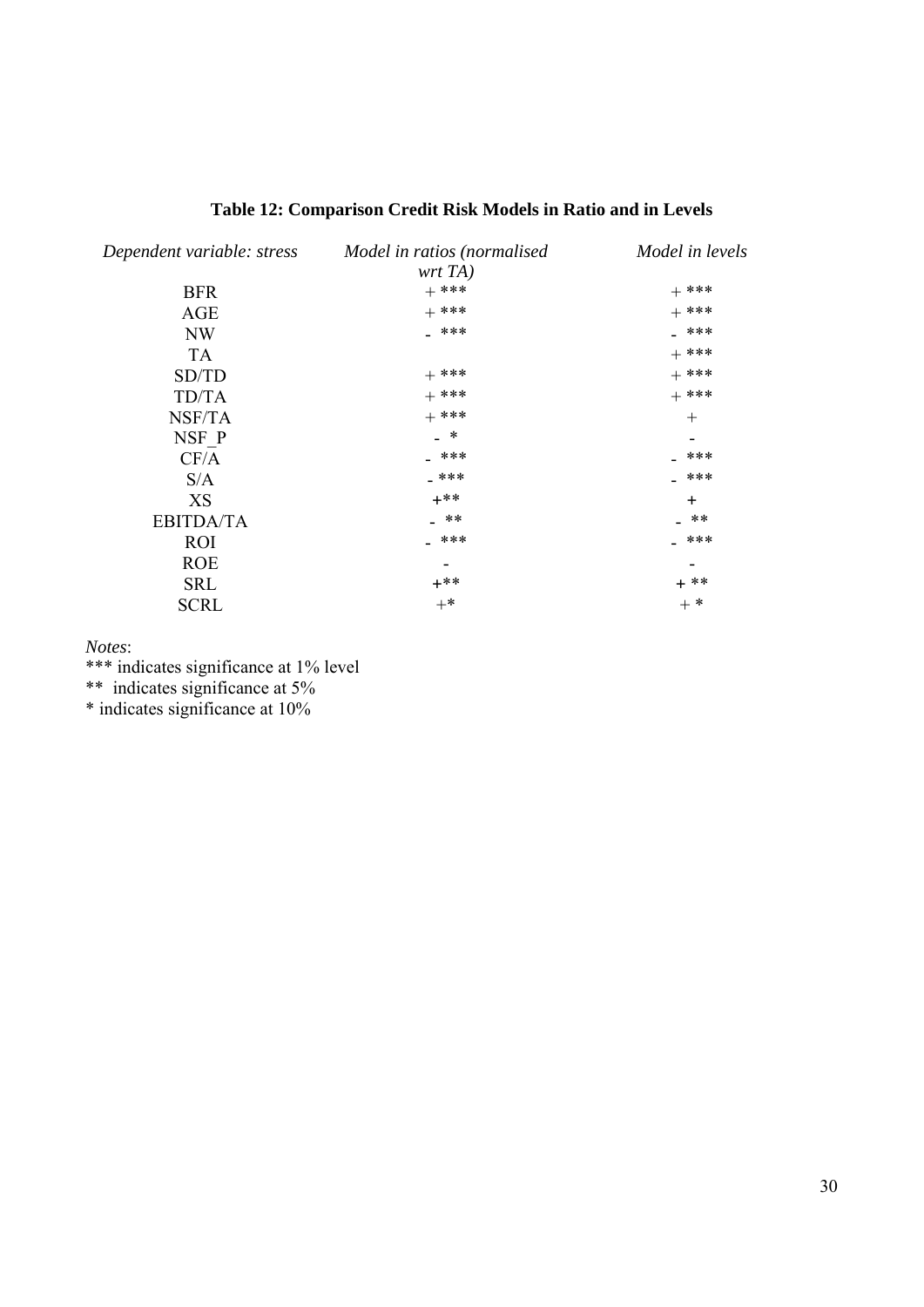| Dependent variable: | Coefficient             | <b>Elasticity</b>       |  |
|---------------------|-------------------------|-------------------------|--|
| stress              | (robust standard error) | (robust standard error) |  |
| <b>BFR</b>          | $-1.200***$             | $-4.495***$             |  |
|                     | (0.069)                 | (0.303)                 |  |
| <b>AGE</b>          | $0.190***$              | $1.052***$              |  |
|                     | (0.031)                 | (0.178)                 |  |
| NW                  | $-0.268***$             | $-0.623***$             |  |
|                     | (0.102)                 | (0.237)                 |  |
| SD/DT               | $0.565***$              | $0.976***$              |  |
|                     | (0.178)                 | (0.310)                 |  |
| TD/TA               | $0.211***$              | $0.408***$              |  |
|                     | (0.053)                 | (0.104)                 |  |
| NSF/TA              | $0.748***$              | $0.006***$              |  |
|                     | (0.202)                 | (0.002)                 |  |
| NSF P               | $-0.225***$             | $-0.232***$             |  |
|                     | (0.073)                 | (0.076)                 |  |
| CF/TA               | $-0.498**$              | $-0.032**$              |  |
|                     | (0.215)                 | (0.014)                 |  |
| $CF-1/TA$           | $0.342*$                | $0.011*$                |  |
|                     | (0.198)                 | (0.007)                 |  |
| S/TA                | $-0.070***$             | $-0.318***$             |  |
|                     | (0.021)                 | (0.098)                 |  |
| XS                  | $0.155*$                | $0.084*$                |  |
|                     | (0.091)                 | (0.049)                 |  |
| S                   | $0.194**$               | $0.078**$               |  |
|                     | (0.095)                 | (0.038)                 |  |
| <b>EBITDA/TA</b>    | $-0.289***$             | $-0.053**$              |  |
|                     | (0.111)                 | (0.021)                 |  |
| <b>ROI</b>          | $-0.0003$ ***           | $-0.372***$             |  |
|                     | (0.0001)                | (0.133)                 |  |
| <b>SRL</b>          | $0.747**$               | 1.438**                 |  |
|                     | (0.312)                 | (0.603)                 |  |
| <b>SCRL</b>         | $0.654*$                | $0.103*$                |  |
|                     | (0.341)                 | (0.054)                 |  |
| Transport           | $0.276*$                | $0.027*$                |  |
|                     | (0.080)                 | (0.015)                 |  |
| Manufacture         | $0.276***$              | $0.183***$              |  |
|                     | (0.140)                 | (0.054)                 |  |
| Manufacture*North   | $-0.228*$               | $-0.046*$               |  |
|                     | (0.122)                 | (0.025)                 |  |
| Construction*North  | $-0.476*$               | $0.028*$                |  |
|                     | (0.258)                 | (0.015)                 |  |
| Service*South       | $-1.049**$              | $-0.049**$              |  |
|                     | (0.484)                 | (0.023)                 |  |
| Constant            | $-0.917**$              |                         |  |
|                     | (0.400)                 |                         |  |
| Log-likelihood      | $-852.81166$            |                         |  |

# **Table 13: Credit Risk Model for Italian SMEs under Probit Specification**

31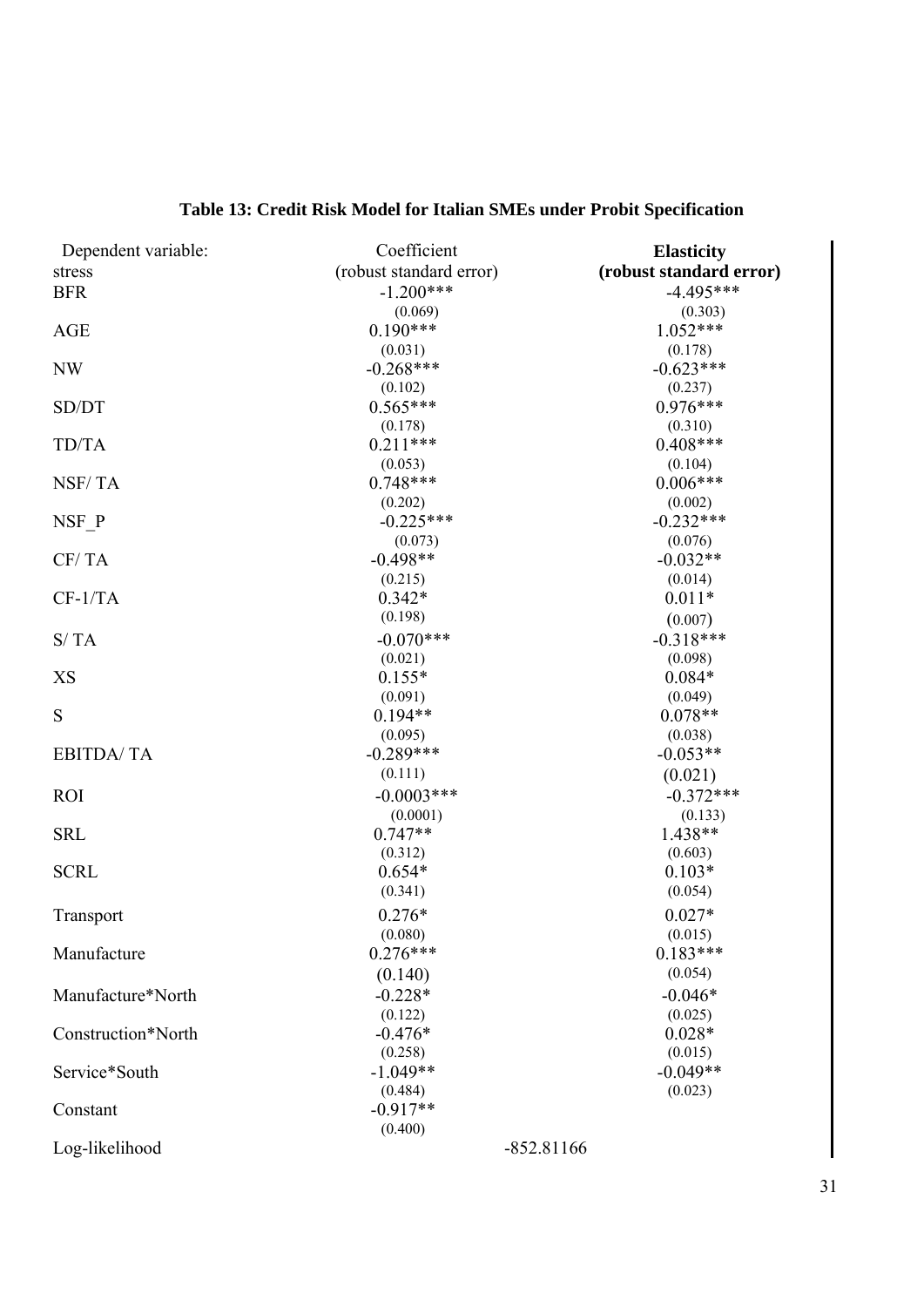| Pseudo $R^2$                           | 25.45% |
|----------------------------------------|--------|
| Number of observations                 | 3,890  |
| Area under ROC                         | 84.61% |
| Notes:                                 |        |
| *** indicates significance at 1% level |        |
| ** indicates significance at 5%        |        |
| * indicates significance at 10%        |        |

#### **Table 14: Goodness of fit in case of heteroskedastik errors**

Goodness of fit (logit version) – controlling for error heteroskedasticity Log likelihood -851.88671 Wald Chi 2 (22) 407.1 Prob>chi2 0.000 **Pseudo R<sup>2</sup>** 25.5%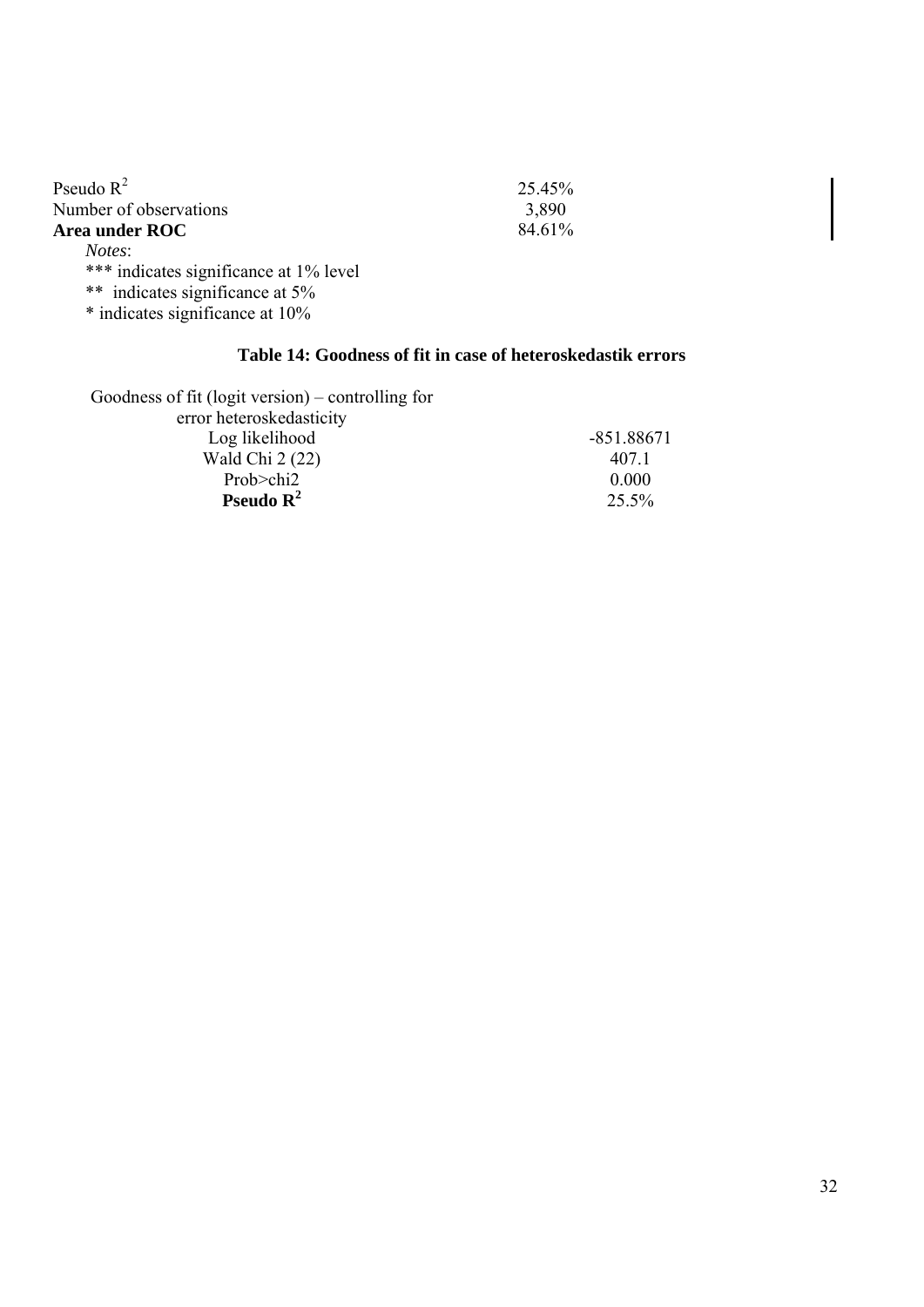|                     | errors                  |                         |  |  |
|---------------------|-------------------------|-------------------------|--|--|
| Dependent variable: | Coefficient             | Elasticità              |  |  |
| stress              | (robust standard error) | (robust standard error) |  |  |
| <b>BFR</b>          | $-2.354***$             | $-3.979***$             |  |  |
|                     | (0.142)                 | (0.249)                 |  |  |
| <b>AGE</b>          | $0.376***$              | $0.940***$              |  |  |
|                     | (0.049)                 | (0.123)                 |  |  |
| NW                  | $-0.551***$             | $-0.576***$             |  |  |
|                     | (0.223)                 | (0.234)                 |  |  |
| SD/TD               | $1.173**$               | $0.915**$               |  |  |
|                     | (0.362)                 | (0.282)                 |  |  |
| TD/TA               | $0.381***$              | $0.332***$              |  |  |
|                     | (0.136)                 | (0.119)                 |  |  |
| NSF/TA              | $1.371***$              | $0.005***$              |  |  |
|                     | (0.336)                 | (0.001)                 |  |  |
| NSF P               | $-0.423***$             | $-0.197***$             |  |  |
| CF/TA               | (0.141)<br>$-0.924**$   | (0.065)<br>$-0.027**$   |  |  |
|                     | (0.349)                 | (0.010)                 |  |  |
| $CF-1/TA$           | $0.618*$                | $0.009*$                |  |  |
|                     | (0.329)                 | (0.005)                 |  |  |
| S/TA                | $-0.136***$             | $-0.280***$             |  |  |
|                     | (0.041)                 | (0.084)                 |  |  |
| XS                  | $0.274*$                | $0.067*$                |  |  |
|                     | (0.165)                 | (0.040)                 |  |  |
| S                   | $0.356**$               | $0.065**$               |  |  |
|                     | (0.173)                 | (0.031)                 |  |  |
| <b>EBITDA/TA</b>    | $-0.482**$              | $-0.040**$              |  |  |
|                     | (0.214)                 | (0.018)                 |  |  |
| <b>ROI</b>          | $-0.0006$ ***           | $-0.306***$             |  |  |
|                     | (0.0002)                | (0.111)                 |  |  |
| <b>SRL</b>          | $1.490**$               | 1.295**                 |  |  |
|                     | (0.681)                 | (0.592)                 |  |  |
| <b>SCRL</b>         | 1.335*                  | $0.095*$                |  |  |
|                     | (0.734)                 | (0.052)                 |  |  |
| Transport           | $0.460*$                | $0.023*$                |  |  |
|                     | (0.278)                 | (0.014)                 |  |  |
| Manufacture         | $0.530***$              | $0.159***$              |  |  |
|                     | (0.152)                 | (0.046)                 |  |  |
| Manufacture*North   | $-0.500**$              | $-0.046**$              |  |  |
|                     | (0.251)                 | (0.023)                 |  |  |
| Construction*North  | $-1.000*$               | $0.027*$                |  |  |
|                     | (0.529)                 | (0.014)                 |  |  |
| Service*South       | $-2.051*$               | $-0.043**$              |  |  |
|                     | (1.036)                 | (0.022)                 |  |  |
| Constant            | $-1.634*$               |                         |  |  |
|                     | (0.838)                 |                         |  |  |
| Log-likelihood      | -850.66963              |                         |  |  |
| Wald Chi 2 (22)     | 584.0                   |                         |  |  |

# **Table 15: Credit Risk Model for Italian SMEs under Logit Specification and Robust standard**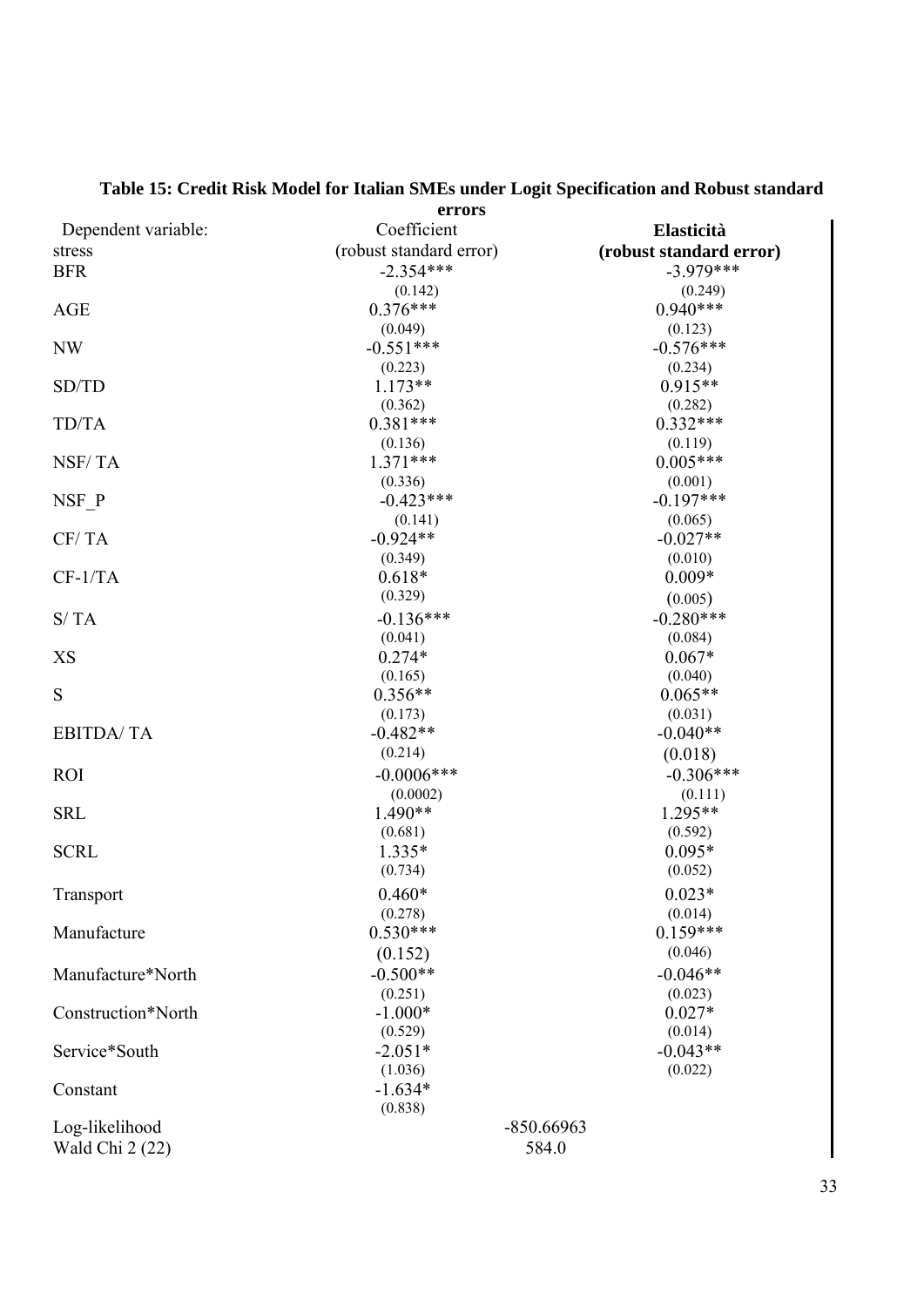| 25.64% |
|--------|
| 3.890  |
| 84.52% |
|        |
|        |

\*\*\* indicates significance at 1% level

\*\* indicates significance at 5%

\* indicates significance at 10%.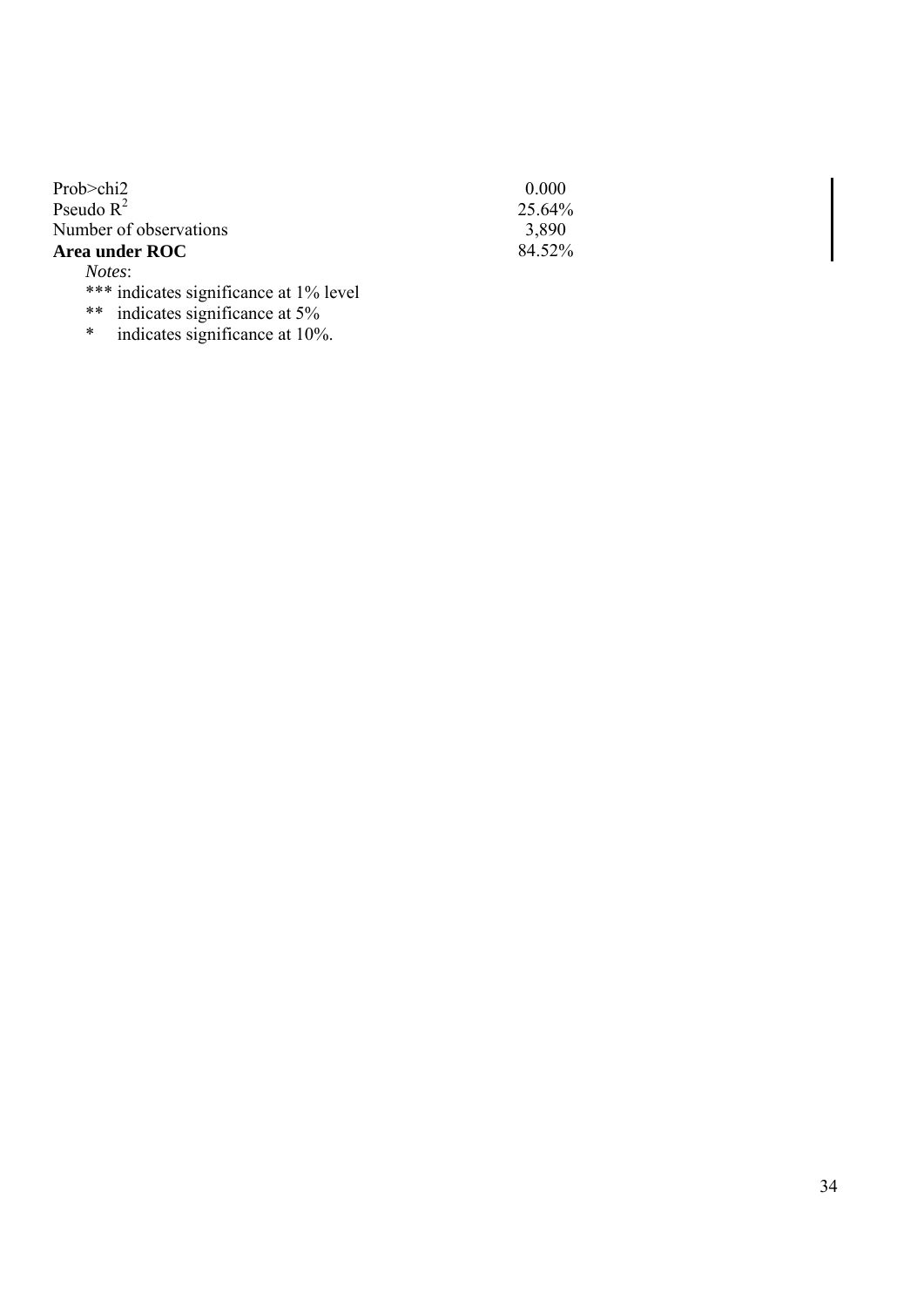| variable: stress<br><b>MANUFACTURE</b><br><b>COMMERCE</b><br><b>CONSTRUCTION</b><br><b>SERVICE</b><br>$-3.001***$<br>$-2.48***$<br>$-2.129***$<br><b>BFR</b><br>$-2.307***$<br>(0.225)<br>(0.311)<br>(0.262)<br>(0.566)<br>$0.391***$<br>$0.572***$<br>$0.448**$<br>$0.486***(0)$<br><b>AGE</b><br>(0.089)<br>(0.115)<br>(0.229)<br>.115)<br>$-11.730***$<br>$-17.177***$<br>$-0.675$<br><b>NW</b><br>(1.312)<br>(0.531)<br>(0.495)<br>0.296<br>$1.672**$<br>$0.614**$<br>$1.401**$<br>SD/TD<br>(0.587)<br>(0.756)<br>(1.366)<br>(0.692)<br>$0.980***$<br>$0.504**$<br>4.490**<br>$0.343**$<br>TD/TA<br>(0.304)<br>(0.198)<br>(2.059)<br>(0.169)<br>2.389 ***<br>$2.057***$<br>NSF/TA<br>5.968<br>0.399<br>(4.584)<br>(0.711)<br>(0.791)<br>(0.771)<br>$-0.592**$<br>NSF P<br>$-0.411*$<br>$-0.050$<br>$-0.168$<br>(0.236)<br>(0.293)<br>(0.604)<br>(0.284)<br>$-2.075***$<br>$-1.676*$<br>CF/TA<br>1.151<br>$-1.978$<br>(0.852)<br>(0.930)<br>(5.781)<br>(0.953)<br>$CF-1/TA$<br>$-0.194$<br>$1.607*$<br>1.775<br>0.874<br>(1.1521)<br>(0.660)<br>(5.519)<br>(0.918)<br>S/TA<br>$-0.290***$<br>$-0.214**$<br>$-0.141$<br>$-0.140*$<br>(0.093)<br>(0.092)<br>(0.176)<br>(0.073)<br>$-22.431***$<br>$-35.215***$<br>XS<br>$-0.664$<br>(3.059)<br>(0.920)<br>(0.714)<br>S<br>$-17.302***$<br>$-0.472$<br>$-11.127***$<br>(2.071)<br>(1.430)<br>(1.253)<br>$-3.336***$<br>$-0.002$<br>0.444<br><b>EBITDA/TA</b><br>$-0.778$<br>(0.548)<br>(1.347)<br>(0.313)<br>(0.676)<br>$-0.0004$<br>$-0.001**$<br>0.00003<br><b>ROI</b><br>$-0.0005$<br>(0.0007)<br>(0.0003)<br>(0.0005)<br>(0.0005)<br>21.607***<br><b>SRL</b><br>0.289<br>0.982<br>(1.125)<br>(0.922)<br>(0.375)<br><b>SCRL</b><br>$-0.153$<br>0.558<br>21.69063<br>(1.304)<br>(1.245)<br>$-0.487**$<br>$0.617**$<br>$-1.622**$<br>North<br>0.159<br>(0.271)<br>(0.249)<br>(0.308)<br>(0.698)<br>0.271<br>0.036<br>$-1.074$<br>$-0.697$<br>South<br>(0.517)<br>(0.299)<br>(0.376)<br>(1.097)<br>1.299<br>3.838<br>29.51603<br>Constant<br>33.028<br>(2.359)<br>(4.779)<br>Log-likelihood<br>$-318.531$<br>$-204.733$<br>$-56.166$<br>$-229.135$<br>Pseudo $R^2$<br>23.72%<br>37.09%<br>35.56%<br>20.86%<br>Number of<br>313<br>1,104<br>1,215<br>1,122<br>observations<br>Area under ROC<br>82.92%<br>90.18%<br>86.19%<br>81.82% | Dependent |  |  |
|-------------------------------------------------------------------------------------------------------------------------------------------------------------------------------------------------------------------------------------------------------------------------------------------------------------------------------------------------------------------------------------------------------------------------------------------------------------------------------------------------------------------------------------------------------------------------------------------------------------------------------------------------------------------------------------------------------------------------------------------------------------------------------------------------------------------------------------------------------------------------------------------------------------------------------------------------------------------------------------------------------------------------------------------------------------------------------------------------------------------------------------------------------------------------------------------------------------------------------------------------------------------------------------------------------------------------------------------------------------------------------------------------------------------------------------------------------------------------------------------------------------------------------------------------------------------------------------------------------------------------------------------------------------------------------------------------------------------------------------------------------------------------------------------------------------------------------------------------------------------------------------------------------------------------------------------------------------------------------------------------------------------------------------------------------------------------------------------------------------------------------------------------------------------------------------------------------------------------------------------------------------------------------------|-----------|--|--|
|                                                                                                                                                                                                                                                                                                                                                                                                                                                                                                                                                                                                                                                                                                                                                                                                                                                                                                                                                                                                                                                                                                                                                                                                                                                                                                                                                                                                                                                                                                                                                                                                                                                                                                                                                                                                                                                                                                                                                                                                                                                                                                                                                                                                                                                                                     |           |  |  |
|                                                                                                                                                                                                                                                                                                                                                                                                                                                                                                                                                                                                                                                                                                                                                                                                                                                                                                                                                                                                                                                                                                                                                                                                                                                                                                                                                                                                                                                                                                                                                                                                                                                                                                                                                                                                                                                                                                                                                                                                                                                                                                                                                                                                                                                                                     |           |  |  |
|                                                                                                                                                                                                                                                                                                                                                                                                                                                                                                                                                                                                                                                                                                                                                                                                                                                                                                                                                                                                                                                                                                                                                                                                                                                                                                                                                                                                                                                                                                                                                                                                                                                                                                                                                                                                                                                                                                                                                                                                                                                                                                                                                                                                                                                                                     |           |  |  |
|                                                                                                                                                                                                                                                                                                                                                                                                                                                                                                                                                                                                                                                                                                                                                                                                                                                                                                                                                                                                                                                                                                                                                                                                                                                                                                                                                                                                                                                                                                                                                                                                                                                                                                                                                                                                                                                                                                                                                                                                                                                                                                                                                                                                                                                                                     |           |  |  |
|                                                                                                                                                                                                                                                                                                                                                                                                                                                                                                                                                                                                                                                                                                                                                                                                                                                                                                                                                                                                                                                                                                                                                                                                                                                                                                                                                                                                                                                                                                                                                                                                                                                                                                                                                                                                                                                                                                                                                                                                                                                                                                                                                                                                                                                                                     |           |  |  |
|                                                                                                                                                                                                                                                                                                                                                                                                                                                                                                                                                                                                                                                                                                                                                                                                                                                                                                                                                                                                                                                                                                                                                                                                                                                                                                                                                                                                                                                                                                                                                                                                                                                                                                                                                                                                                                                                                                                                                                                                                                                                                                                                                                                                                                                                                     |           |  |  |
|                                                                                                                                                                                                                                                                                                                                                                                                                                                                                                                                                                                                                                                                                                                                                                                                                                                                                                                                                                                                                                                                                                                                                                                                                                                                                                                                                                                                                                                                                                                                                                                                                                                                                                                                                                                                                                                                                                                                                                                                                                                                                                                                                                                                                                                                                     |           |  |  |
|                                                                                                                                                                                                                                                                                                                                                                                                                                                                                                                                                                                                                                                                                                                                                                                                                                                                                                                                                                                                                                                                                                                                                                                                                                                                                                                                                                                                                                                                                                                                                                                                                                                                                                                                                                                                                                                                                                                                                                                                                                                                                                                                                                                                                                                                                     |           |  |  |
|                                                                                                                                                                                                                                                                                                                                                                                                                                                                                                                                                                                                                                                                                                                                                                                                                                                                                                                                                                                                                                                                                                                                                                                                                                                                                                                                                                                                                                                                                                                                                                                                                                                                                                                                                                                                                                                                                                                                                                                                                                                                                                                                                                                                                                                                                     |           |  |  |
|                                                                                                                                                                                                                                                                                                                                                                                                                                                                                                                                                                                                                                                                                                                                                                                                                                                                                                                                                                                                                                                                                                                                                                                                                                                                                                                                                                                                                                                                                                                                                                                                                                                                                                                                                                                                                                                                                                                                                                                                                                                                                                                                                                                                                                                                                     |           |  |  |
|                                                                                                                                                                                                                                                                                                                                                                                                                                                                                                                                                                                                                                                                                                                                                                                                                                                                                                                                                                                                                                                                                                                                                                                                                                                                                                                                                                                                                                                                                                                                                                                                                                                                                                                                                                                                                                                                                                                                                                                                                                                                                                                                                                                                                                                                                     |           |  |  |
|                                                                                                                                                                                                                                                                                                                                                                                                                                                                                                                                                                                                                                                                                                                                                                                                                                                                                                                                                                                                                                                                                                                                                                                                                                                                                                                                                                                                                                                                                                                                                                                                                                                                                                                                                                                                                                                                                                                                                                                                                                                                                                                                                                                                                                                                                     |           |  |  |
|                                                                                                                                                                                                                                                                                                                                                                                                                                                                                                                                                                                                                                                                                                                                                                                                                                                                                                                                                                                                                                                                                                                                                                                                                                                                                                                                                                                                                                                                                                                                                                                                                                                                                                                                                                                                                                                                                                                                                                                                                                                                                                                                                                                                                                                                                     |           |  |  |
|                                                                                                                                                                                                                                                                                                                                                                                                                                                                                                                                                                                                                                                                                                                                                                                                                                                                                                                                                                                                                                                                                                                                                                                                                                                                                                                                                                                                                                                                                                                                                                                                                                                                                                                                                                                                                                                                                                                                                                                                                                                                                                                                                                                                                                                                                     |           |  |  |
|                                                                                                                                                                                                                                                                                                                                                                                                                                                                                                                                                                                                                                                                                                                                                                                                                                                                                                                                                                                                                                                                                                                                                                                                                                                                                                                                                                                                                                                                                                                                                                                                                                                                                                                                                                                                                                                                                                                                                                                                                                                                                                                                                                                                                                                                                     |           |  |  |
|                                                                                                                                                                                                                                                                                                                                                                                                                                                                                                                                                                                                                                                                                                                                                                                                                                                                                                                                                                                                                                                                                                                                                                                                                                                                                                                                                                                                                                                                                                                                                                                                                                                                                                                                                                                                                                                                                                                                                                                                                                                                                                                                                                                                                                                                                     |           |  |  |
|                                                                                                                                                                                                                                                                                                                                                                                                                                                                                                                                                                                                                                                                                                                                                                                                                                                                                                                                                                                                                                                                                                                                                                                                                                                                                                                                                                                                                                                                                                                                                                                                                                                                                                                                                                                                                                                                                                                                                                                                                                                                                                                                                                                                                                                                                     |           |  |  |
|                                                                                                                                                                                                                                                                                                                                                                                                                                                                                                                                                                                                                                                                                                                                                                                                                                                                                                                                                                                                                                                                                                                                                                                                                                                                                                                                                                                                                                                                                                                                                                                                                                                                                                                                                                                                                                                                                                                                                                                                                                                                                                                                                                                                                                                                                     |           |  |  |
|                                                                                                                                                                                                                                                                                                                                                                                                                                                                                                                                                                                                                                                                                                                                                                                                                                                                                                                                                                                                                                                                                                                                                                                                                                                                                                                                                                                                                                                                                                                                                                                                                                                                                                                                                                                                                                                                                                                                                                                                                                                                                                                                                                                                                                                                                     |           |  |  |
|                                                                                                                                                                                                                                                                                                                                                                                                                                                                                                                                                                                                                                                                                                                                                                                                                                                                                                                                                                                                                                                                                                                                                                                                                                                                                                                                                                                                                                                                                                                                                                                                                                                                                                                                                                                                                                                                                                                                                                                                                                                                                                                                                                                                                                                                                     |           |  |  |
|                                                                                                                                                                                                                                                                                                                                                                                                                                                                                                                                                                                                                                                                                                                                                                                                                                                                                                                                                                                                                                                                                                                                                                                                                                                                                                                                                                                                                                                                                                                                                                                                                                                                                                                                                                                                                                                                                                                                                                                                                                                                                                                                                                                                                                                                                     |           |  |  |
|                                                                                                                                                                                                                                                                                                                                                                                                                                                                                                                                                                                                                                                                                                                                                                                                                                                                                                                                                                                                                                                                                                                                                                                                                                                                                                                                                                                                                                                                                                                                                                                                                                                                                                                                                                                                                                                                                                                                                                                                                                                                                                                                                                                                                                                                                     |           |  |  |
|                                                                                                                                                                                                                                                                                                                                                                                                                                                                                                                                                                                                                                                                                                                                                                                                                                                                                                                                                                                                                                                                                                                                                                                                                                                                                                                                                                                                                                                                                                                                                                                                                                                                                                                                                                                                                                                                                                                                                                                                                                                                                                                                                                                                                                                                                     |           |  |  |
|                                                                                                                                                                                                                                                                                                                                                                                                                                                                                                                                                                                                                                                                                                                                                                                                                                                                                                                                                                                                                                                                                                                                                                                                                                                                                                                                                                                                                                                                                                                                                                                                                                                                                                                                                                                                                                                                                                                                                                                                                                                                                                                                                                                                                                                                                     |           |  |  |
|                                                                                                                                                                                                                                                                                                                                                                                                                                                                                                                                                                                                                                                                                                                                                                                                                                                                                                                                                                                                                                                                                                                                                                                                                                                                                                                                                                                                                                                                                                                                                                                                                                                                                                                                                                                                                                                                                                                                                                                                                                                                                                                                                                                                                                                                                     |           |  |  |
|                                                                                                                                                                                                                                                                                                                                                                                                                                                                                                                                                                                                                                                                                                                                                                                                                                                                                                                                                                                                                                                                                                                                                                                                                                                                                                                                                                                                                                                                                                                                                                                                                                                                                                                                                                                                                                                                                                                                                                                                                                                                                                                                                                                                                                                                                     |           |  |  |
|                                                                                                                                                                                                                                                                                                                                                                                                                                                                                                                                                                                                                                                                                                                                                                                                                                                                                                                                                                                                                                                                                                                                                                                                                                                                                                                                                                                                                                                                                                                                                                                                                                                                                                                                                                                                                                                                                                                                                                                                                                                                                                                                                                                                                                                                                     |           |  |  |
|                                                                                                                                                                                                                                                                                                                                                                                                                                                                                                                                                                                                                                                                                                                                                                                                                                                                                                                                                                                                                                                                                                                                                                                                                                                                                                                                                                                                                                                                                                                                                                                                                                                                                                                                                                                                                                                                                                                                                                                                                                                                                                                                                                                                                                                                                     |           |  |  |
|                                                                                                                                                                                                                                                                                                                                                                                                                                                                                                                                                                                                                                                                                                                                                                                                                                                                                                                                                                                                                                                                                                                                                                                                                                                                                                                                                                                                                                                                                                                                                                                                                                                                                                                                                                                                                                                                                                                                                                                                                                                                                                                                                                                                                                                                                     |           |  |  |
|                                                                                                                                                                                                                                                                                                                                                                                                                                                                                                                                                                                                                                                                                                                                                                                                                                                                                                                                                                                                                                                                                                                                                                                                                                                                                                                                                                                                                                                                                                                                                                                                                                                                                                                                                                                                                                                                                                                                                                                                                                                                                                                                                                                                                                                                                     |           |  |  |
|                                                                                                                                                                                                                                                                                                                                                                                                                                                                                                                                                                                                                                                                                                                                                                                                                                                                                                                                                                                                                                                                                                                                                                                                                                                                                                                                                                                                                                                                                                                                                                                                                                                                                                                                                                                                                                                                                                                                                                                                                                                                                                                                                                                                                                                                                     |           |  |  |
|                                                                                                                                                                                                                                                                                                                                                                                                                                                                                                                                                                                                                                                                                                                                                                                                                                                                                                                                                                                                                                                                                                                                                                                                                                                                                                                                                                                                                                                                                                                                                                                                                                                                                                                                                                                                                                                                                                                                                                                                                                                                                                                                                                                                                                                                                     |           |  |  |
|                                                                                                                                                                                                                                                                                                                                                                                                                                                                                                                                                                                                                                                                                                                                                                                                                                                                                                                                                                                                                                                                                                                                                                                                                                                                                                                                                                                                                                                                                                                                                                                                                                                                                                                                                                                                                                                                                                                                                                                                                                                                                                                                                                                                                                                                                     |           |  |  |
|                                                                                                                                                                                                                                                                                                                                                                                                                                                                                                                                                                                                                                                                                                                                                                                                                                                                                                                                                                                                                                                                                                                                                                                                                                                                                                                                                                                                                                                                                                                                                                                                                                                                                                                                                                                                                                                                                                                                                                                                                                                                                                                                                                                                                                                                                     |           |  |  |
|                                                                                                                                                                                                                                                                                                                                                                                                                                                                                                                                                                                                                                                                                                                                                                                                                                                                                                                                                                                                                                                                                                                                                                                                                                                                                                                                                                                                                                                                                                                                                                                                                                                                                                                                                                                                                                                                                                                                                                                                                                                                                                                                                                                                                                                                                     |           |  |  |
|                                                                                                                                                                                                                                                                                                                                                                                                                                                                                                                                                                                                                                                                                                                                                                                                                                                                                                                                                                                                                                                                                                                                                                                                                                                                                                                                                                                                                                                                                                                                                                                                                                                                                                                                                                                                                                                                                                                                                                                                                                                                                                                                                                                                                                                                                     |           |  |  |
|                                                                                                                                                                                                                                                                                                                                                                                                                                                                                                                                                                                                                                                                                                                                                                                                                                                                                                                                                                                                                                                                                                                                                                                                                                                                                                                                                                                                                                                                                                                                                                                                                                                                                                                                                                                                                                                                                                                                                                                                                                                                                                                                                                                                                                                                                     |           |  |  |
|                                                                                                                                                                                                                                                                                                                                                                                                                                                                                                                                                                                                                                                                                                                                                                                                                                                                                                                                                                                                                                                                                                                                                                                                                                                                                                                                                                                                                                                                                                                                                                                                                                                                                                                                                                                                                                                                                                                                                                                                                                                                                                                                                                                                                                                                                     |           |  |  |
|                                                                                                                                                                                                                                                                                                                                                                                                                                                                                                                                                                                                                                                                                                                                                                                                                                                                                                                                                                                                                                                                                                                                                                                                                                                                                                                                                                                                                                                                                                                                                                                                                                                                                                                                                                                                                                                                                                                                                                                                                                                                                                                                                                                                                                                                                     |           |  |  |
|                                                                                                                                                                                                                                                                                                                                                                                                                                                                                                                                                                                                                                                                                                                                                                                                                                                                                                                                                                                                                                                                                                                                                                                                                                                                                                                                                                                                                                                                                                                                                                                                                                                                                                                                                                                                                                                                                                                                                                                                                                                                                                                                                                                                                                                                                     |           |  |  |
|                                                                                                                                                                                                                                                                                                                                                                                                                                                                                                                                                                                                                                                                                                                                                                                                                                                                                                                                                                                                                                                                                                                                                                                                                                                                                                                                                                                                                                                                                                                                                                                                                                                                                                                                                                                                                                                                                                                                                                                                                                                                                                                                                                                                                                                                                     |           |  |  |
|                                                                                                                                                                                                                                                                                                                                                                                                                                                                                                                                                                                                                                                                                                                                                                                                                                                                                                                                                                                                                                                                                                                                                                                                                                                                                                                                                                                                                                                                                                                                                                                                                                                                                                                                                                                                                                                                                                                                                                                                                                                                                                                                                                                                                                                                                     |           |  |  |
|                                                                                                                                                                                                                                                                                                                                                                                                                                                                                                                                                                                                                                                                                                                                                                                                                                                                                                                                                                                                                                                                                                                                                                                                                                                                                                                                                                                                                                                                                                                                                                                                                                                                                                                                                                                                                                                                                                                                                                                                                                                                                                                                                                                                                                                                                     |           |  |  |
|                                                                                                                                                                                                                                                                                                                                                                                                                                                                                                                                                                                                                                                                                                                                                                                                                                                                                                                                                                                                                                                                                                                                                                                                                                                                                                                                                                                                                                                                                                                                                                                                                                                                                                                                                                                                                                                                                                                                                                                                                                                                                                                                                                                                                                                                                     |           |  |  |
|                                                                                                                                                                                                                                                                                                                                                                                                                                                                                                                                                                                                                                                                                                                                                                                                                                                                                                                                                                                                                                                                                                                                                                                                                                                                                                                                                                                                                                                                                                                                                                                                                                                                                                                                                                                                                                                                                                                                                                                                                                                                                                                                                                                                                                                                                     |           |  |  |

**Table 16: Comparison of Credit Risk Model for Italian firms conditional on Economic Sectors under Logit Specification**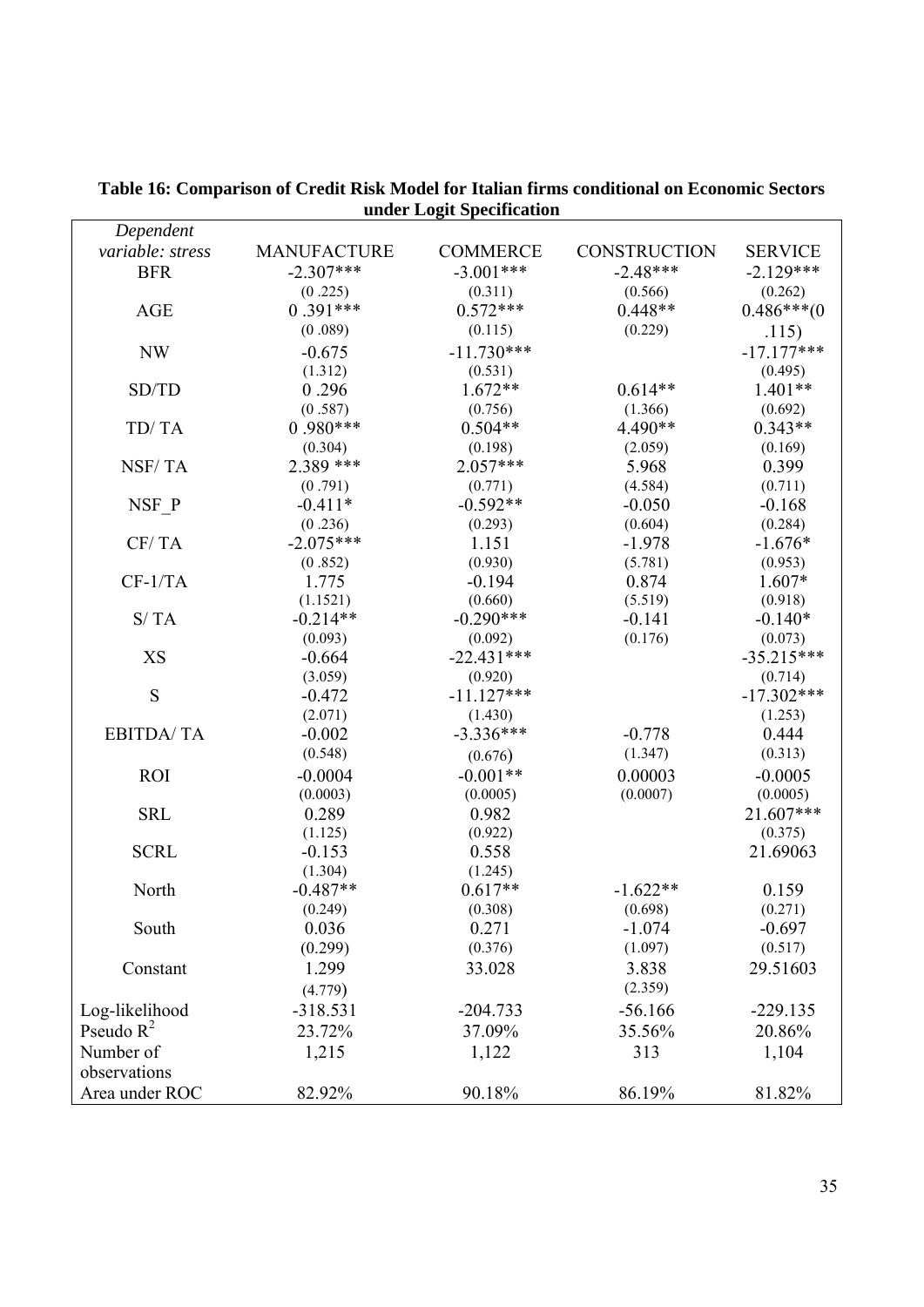*Notes:*

\*\*\* indicates significance level at 1%

- \*\* indicates significance level at 5%
- \* indicates significance level at10%

| Table 17: A cross regional comparison for Credit Risk Model for Italian SMEs firms under Logit |                      |  |  |
|------------------------------------------------------------------------------------------------|----------------------|--|--|
|                                                                                                | <b>Specification</b> |  |  |

| Dependent variable: | <b>NORTH</b> | <b>CENTRE</b> | <b>SOUTH</b> |
|---------------------|--------------|---------------|--------------|
| stress              |              |               |              |
| <b>BFR</b>          | $-1.985***$  | $-2.985***$   | $-3.591***$  |
|                     | (0.170)      | (0.321)       | (0.513)      |
| <b>AGE</b>          | $0.455***$   | $0.272**$     | $0.770***$   |
|                     | (0.068)      | (0.117)       | (0.215)      |
| <b>NW</b>           | 0.599        | $-20.808***$  | $-16.681***$ |
|                     | (1.339)      | (0.529)       | (0.689)      |
| SD/TD               | $0.783*$     | $2.715***$    | 0.837        |
|                     | (0.422)      | (0.886)       | (1.004)      |
| TD/TA               | $0.548***$   | $-0.012$      | 0.563        |
|                     | (0.140)      | (0.210)       | (0.420)      |
| NSF/TA              | $1.512***$   | 1.868*        | 3.110        |
|                     | (0.483)      | (1.103)       | (2.110)      |
| NSF P               | $-0.381**$   | $-0.396$      | $-0.516$     |
|                     | (0.179)      | (0.298)       | (0.443)      |
| CF/TA               | $-0.811$     | $-1.575$      | $-4.142$     |
|                     | (0.601)      | (1.108)       | (2.821)      |
| $CF-1/TA$           | 0.679        | $-0.175$      | 4.461        |
|                     | (0.539)      | (0.672)       | (2.816)      |
| S/TA                | $-0.236***$  | $-0.143*$     | $-0.124$     |
|                     | (0.061)      | (0.080)       | (0.130)      |
| XS                  | 2.614        | $-43.415***$  | $-32.806***$ |
|                     | (3.218)      | (0.955)       | (1.028)      |
| S                   | 1.965        |               |              |
|                     | (2.004)      |               |              |
| <b>EBITDA/TA</b>    | $-0.672**$   | $-0.606$      | 0.816        |
|                     | (0.298)      | (0.410)       | (1.565)      |
| <b>ROI</b>          | $-0.0006**$  | $-0.0003$     | $-0.0007$    |
|                     | (0.0003)     | (0.0005)      | (0.0007)     |
| <b>SRL</b>          | 0.385        | 24.763***     | 21.075       |
|                     | (0.660)      | (0.790)       | (0.734)      |
| <b>SCRL</b>         | 0.103        | 24.063        | 21.75088     |
|                     | (0.738)      |               |              |
| Manufacture         | $0.332*$     | $0.554*$      | 0.650        |
|                     | (0.197)      | (0.297)       | (0.432)      |
| Transportation      | 0.540        | $1.007*$      | 0.176        |
|                     | (0.352)      | (0.597)       | (0.743)      |
| Service             | 0.235        | $-0.416$      | $-2.426$     |
|                     | (0.216)      | (0.506)       | (1.276)      |
| Constant            | $-4.468$     | 39.04709      | 28.48124     |
|                     | (4.685)      |               |              |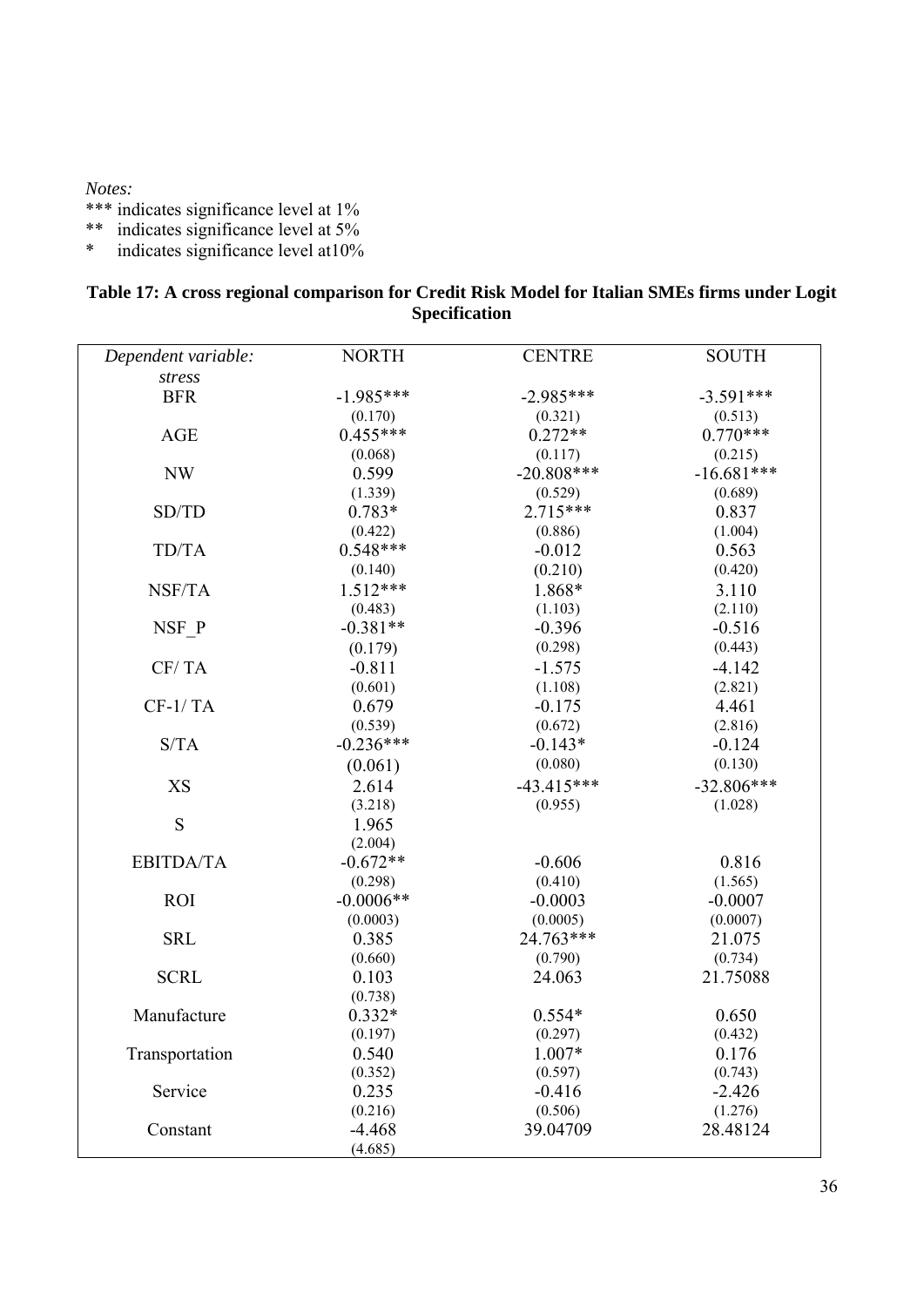| Log-likelihood         | -555.177 | -188 6558 | $-89.1796$ |
|------------------------|----------|-----------|------------|
| Pseudo $R^2$           | 1961%    | 35.40%    | 43.41%     |
| Number of observations | 2483     | 895       | 495        |
| Area under ROC         | 81.24%   | 88.38%    | 93.01%     |

*Notes*:

\*\*\* indicates significance level at 1%

\*\* indicates significance level at 5%

\* indicates significance level at 10%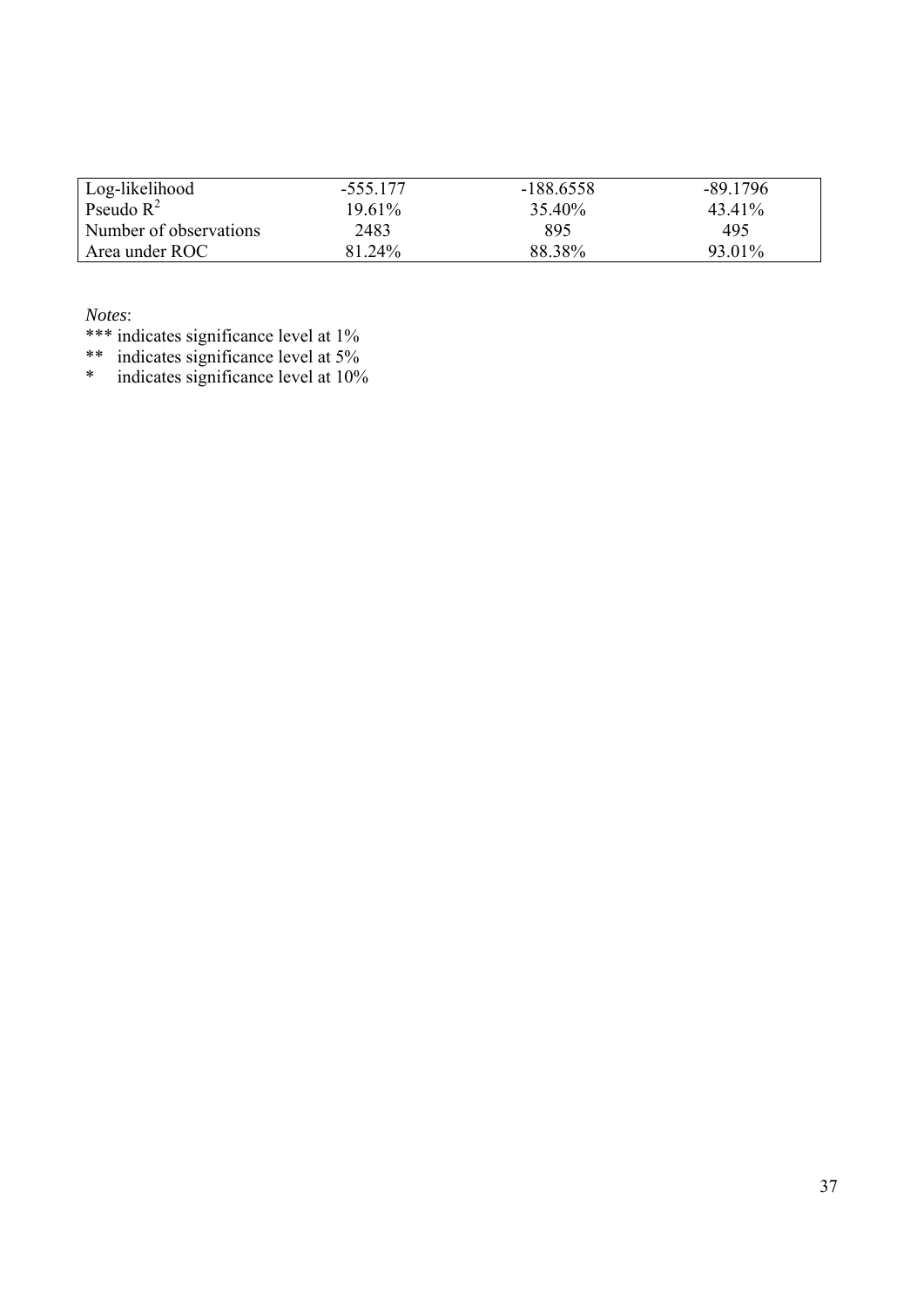| <b>Specification</b>                 |             |                  |              |            |
|--------------------------------------|-------------|------------------|--------------|------------|
| Dependent variable:<br><b>Stress</b> |             | <b>SCRL</b>      | <b>SRL</b>   |            |
|                                      | Coefficient | Elasticity       | Coefficient  | Elasticity |
|                                      | (standard   | (standard error) | (standard    | (standard  |
|                                      | error)      |                  | error)       | error)     |
| <b>BFR</b>                           | $-4.474***$ | $-7.988$         | $-2.418***$  | $-4.072$   |
|                                      | (1.349)     | (2.410)          | (0.142)      | (0.251)    |
| <b>AGE</b>                           | $0.607*$    | 1.460            | $0.463***$   | 1.156      |
|                                      | (0.391)     | (0.940)          | (0.057)      | (0.143)    |
| NW                                   | $-1.427*$   | 1.630            | $-0.611$ *** | $-0.627$   |
|                                      | (0.930)     | (1.062)          | (1.200)      | (1.231)    |
| SD/TD                                | $-3.344*$   | $-2.641$         | $1.047***$   | 0.817      |
|                                      | (2.057)     | (1.625)          | (0.364)      | (0.285)    |
| TD/TA                                | 5.463***    | 5.228            | $0.329***$   | 0.285      |
|                                      | (1.553)     | (1.487)          | (0.102)      | (0.089)    |
| NSF/TA                               | 8.929 ***   | $-0.218$         | $1.429$ ***  | 0.005      |
|                                      | (3.355)     | (0.082)          | (0.425)      | (0.001)    |
| $NSF_P$                              | $-4.072***$ | $-1.733$         | $-0.351***$  | $-0.164$   |
|                                      | (1.674)     | (0.712)          | (0.145)      | (0.068)    |
| CF/TA                                | $-0.134$    | 0.003            | $-1.117**$   | $-0.033$   |
|                                      | (0.634)     | $(-0.013)$       | (0.480)      | (0.014)    |
| $CF-1/TA$                            | $-0.261$    | 0.006            | 0.419        | 0.008      |
|                                      | (3.648)     | $(-0.089)$       | (0.433)      | (0.008)    |
| S/TA                                 | $-1.597***$ | $-4.782$         | $-0.184***$  | $-0.367$   |
|                                      | (0.491)     | (1.471)          | (0.045)      | (0.090)    |
| <b>XS</b>                            | $4.022$ *** | 1.049            | $-0.438$     | $-0.402$   |
|                                      | (1.494)     | (0.362)          | (2.708)      | (2.483)    |
| S                                    | 5.226***    | $-0.03$          | 0.096        | 0.002      |
|                                      | (1.804)     | (0.674)          | (1.636)      | (0.026)    |
| <b>EBITDA/TA</b>                     | $-0.279$    | $-0.004$         | $-0.460**$   | $-0.039$   |
|                                      | (1.731)     | (0.028)          | (0.227)      | (0.019)    |
| <b>ROI</b>                           | $-0.00005$  | $-0.716$         | $-0.0005***$ | $-0.301$   |
|                                      | (0.001)     | (0.309)          | (0.0002)     | (0.119)    |
| North                                | $-2.687**$  | 0.716            | $-0.227$     | $-0.064$   |
|                                      | (1.162)     | (0.309)          | (0.153)      | (0.043)    |
| South                                | 4.950***    | 0.704            | $-0.157$     | $-0.019$   |
|                                      | (1.614)     | (0.229)          | (0.202)      | (0.025)    |
| Transport                            | $7.810**$   | 0.919            | $0.377**$    | 0.017      |
|                                      | (2.331)     | (0.274)          | (0.294)      | (0.013)    |
| Services                             | $2.697$ *** | 1.185            | $-.022$      | $-0.004$   |
|                                      | (1.355)     | (0.596)          | (0.196)      | (0.040)    |
| Manufacture                          | $2.084$ *** | 0.274            | $0.411$ ***  | 0.129      |
|                                      | (1.588)     | (0.209)          | (0.152)      | (0.048)    |
| Constant                             | $-6.497**$  |                  | 0.782        |            |
|                                      | (3.298)     |                  | (3.924)      |            |
| Log-likelihood                       | $-26.1191$  |                  | $-799.418$   |            |
| Pseudo $R^2$                         | 61.25%      |                  | 24.65%       |            |
| Number of observations               | 389         |                  | 3522         |            |
|                                      |             |                  |              |            |

#### **Table 18: Comparison of Credit Risk Model for Italian SCRL and SRL firms under Logit Specification**